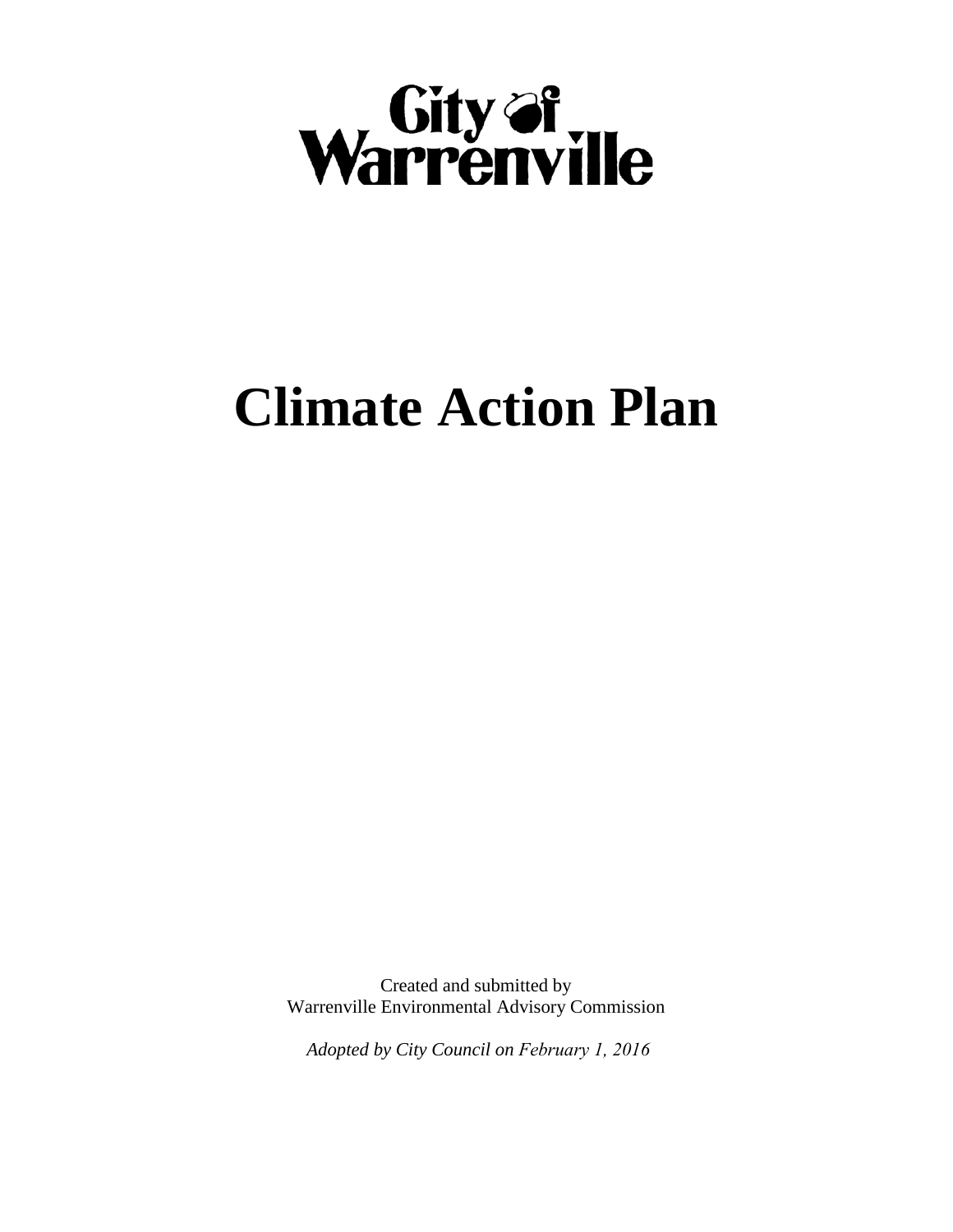#### **Table of Contents**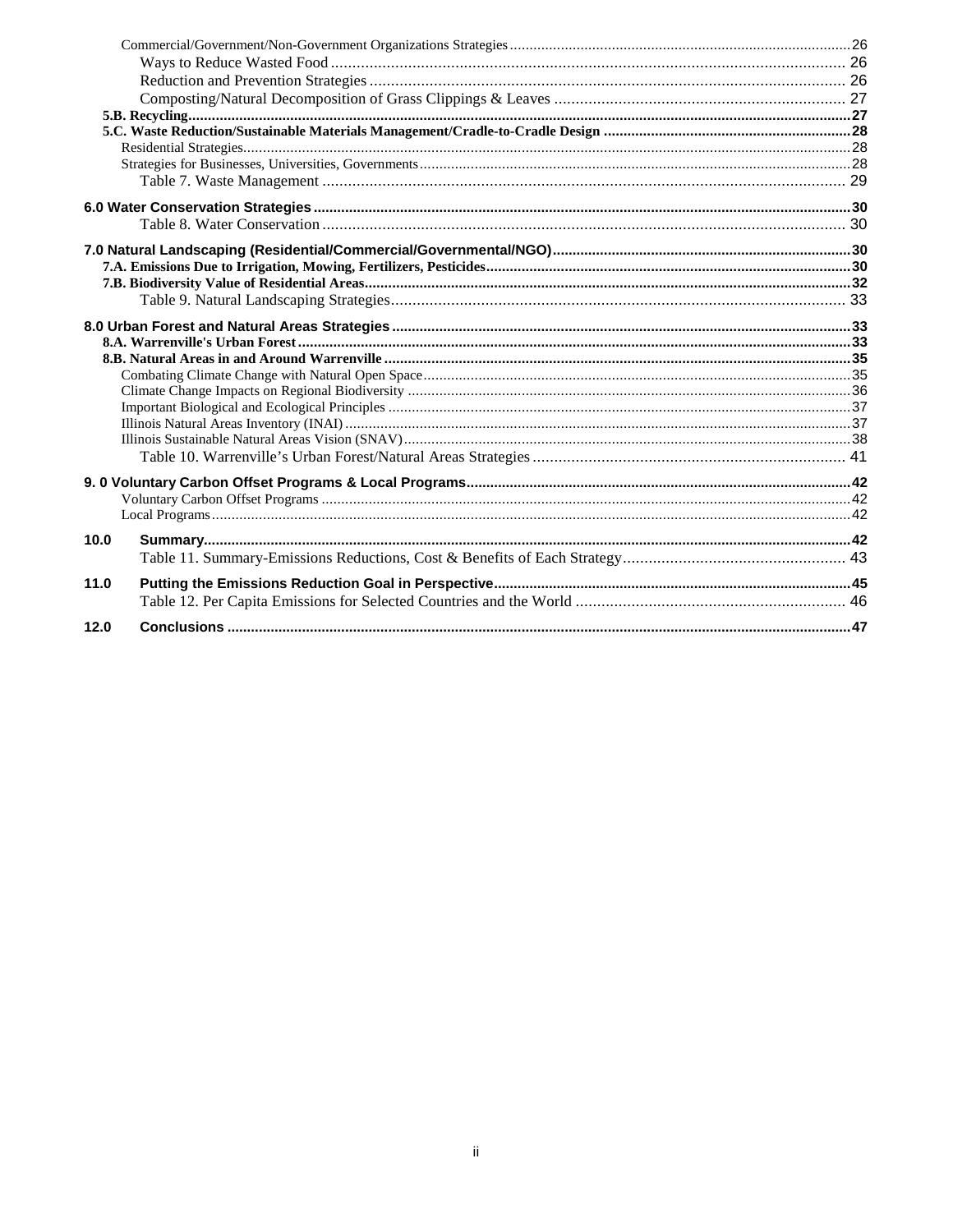# **List of Abbreviations**

| A/C             | Air Conditioner                                                                    |
|-----------------|------------------------------------------------------------------------------------|
| CAP             | <b>Climate Action Plan</b>                                                         |
| <b>CAPPA</b>    | Climate and Air Pollution Planning Assistant (http://www.icleiusa.org/tools/cappa) |
| <b>CFL</b>      | <b>Compact Fluorescent Light</b>                                                   |
| <b>CMAP</b>     | Chicago Metropolitan Agency for Planning (http://www.cmap.illinois.gov)            |
| <b>CNG</b>      | <b>Compressed Natural Gas</b>                                                      |
| CO <sub>2</sub> | Carbon dioxide                                                                     |
| <b>CSG</b>      | <b>Conservation Services Group</b>                                                 |
| <b>CUB</b>      | Citizens Utility Board (http://www.citizensutilityboard.org)                       |
| <b>DOE</b>      | U.S. Department of Energy                                                          |
| EAC             | <b>Environmental Advisory Commission</b>                                           |
| <b>ECM</b>      | <b>Energy Conservation Measure</b>                                                 |
| EV              | Electric vehicle                                                                   |
| <b>ICLEI</b>    | ICLEI originally stood for the "International Council for Local Environmental      |
|                 | Initiatives," but changed its name to "ICLEI-Local Governments for Sustainability" |
|                 | (http://www.icleiusa.org)                                                          |
| EII             | <b>Energy Impact Illinois</b>                                                      |
| <b>HOA</b>      | <b>Homeowner Associations</b>                                                      |
| <b>HVAC</b>     | Heating, Ventilation and Air Conditioning                                          |
| <b>INAI</b>     | Illinois Natural Areas Inventory (http://wwx.inhs.illinois.edu/research/inai/)     |
| <b>IPCC</b>     | <b>International Panel for Climate Change</b>                                      |
| kWh             | Kilowatt hour, unit of energy equal to 1,000 watt-hours                            |
| <b>GHG</b>      | Greenhouse gas                                                                     |
| <b>HES</b>      | Home Energy Savings (Nicor HES program)                                            |
| <b>LED</b>      | Light-Emitting Diode                                                               |
| <b>LPG</b>      | <b>Liquefied Petroleum Gas</b>                                                     |
| <b>MLS</b>      | Multiple Listing Service                                                           |
| <b>MRED</b>     | Midwest Real Estate Data LLC                                                       |
| MTCO2e          | Metric Tons of Carbon Dioxide Equivalent                                           |
| <b>NIMEC</b>    | Northern Illinois Municipal Electric Collaborative                                 |
| <b>NIPC</b>     | Northeastern Illinois Planning Commission                                          |
| <b>REC</b>      | Renewable Energy Certificate                                                       |
| <b>SNAV</b>     | Illinois Sustainable Natural Areas Vision                                          |
| sq ft           | Square feet                                                                        |
| Therm           | The energy equivalent of burning 100 cubic feet of natural gas                     |
| U.S. EPA        | United States Environmental Protection Agency                                      |
| <b>VMT</b>      | <b>Vehicle Miles Travelled</b>                                                     |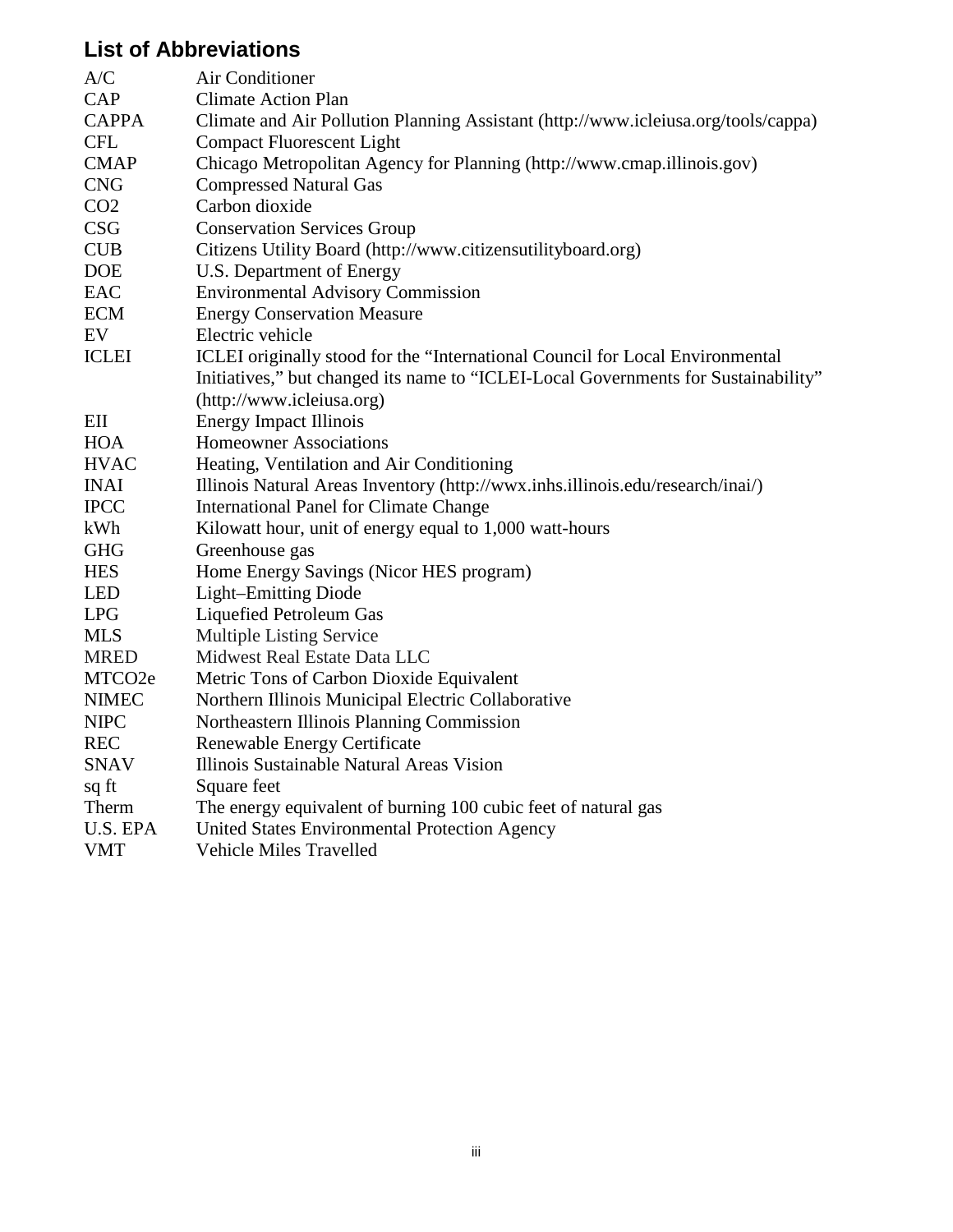# **Executive Summary**

This Climate Action Plan (CAP) describes steps that Warrenville can take to reduce global warming pollution to the target levels identified in the U.S. Conference of Mayors Climate Protection Agreement. The agreement was adopted by the Warrenville City Council and signed by Mayor Brummel on January 17, 2012. With his signature, Warrenville joined the Cool Cities Program, an initiative led by volunteers around the country striving for collaboration among community members, organizations, businesses, and local leaders to implement clean energy solutions that save money, create jobs, and help curb global warming.

A small city can make a difference with global warming. Through the Climate Protection Agreement, Warrenville residents and businesses join with more than 88 million people in over 1000 towns and cities, who have pledged to achieve the same goal. Over and above the reductions in greenhouse gases (GHGs) resulting from human actions, Warrenville can make an impact by being a model for other cities; demonstrating that with leadership and motivation, every town, every home, and every citizen can help prevent a climate crisis and enhance quality of life.

The EAC has developed this CAP consistent with the purpose of the commission to act as a resource and advocate to the City Council and the community at large to help develop educational and informational programs and materials that promote environmental awareness and behavior. The purpose of this CAP is to provide information that can be used by residents, businesses, the City, and other groups. It is not intended to set policy or to require any particular action; but rather to provide information that will assist the user in deciding what action a person or group may want to take. Many possible actions have been reviewed, calculations completed, and the list of potential actions has been reduced to those that would make the most difference. On that basis, the following actions are recommended within the CAP.

**Easy, no- or low-cost strategies for residents** that will make the most difference:

- Get an energy audit and take steps to make your home more energy efficient (Section 3.A)
- Change your behavior (i.e., shutting off lights or using a programmable thermostat) (Section 3.A)
- Avoid idling your vehicle (Section 4.C)
- Avoid using lawn chemicals, reduce the use of lawn mowers and other yard equipment (Section 7)

**Other strategies for residents** that will also make a big difference:

- Purchase an alternative fuel vehicle, and use public transportation or carpool or bike when possible (Section 4)
- Find ways to reduce waste (Section 5)
- Find ways to reduce water consumption in your daily activities (Sections 6 and 7)
- Consider a solar system (or other renewable energy source) (Section 3.A)
- Plant native trees (and protect existing mature healthy trees), prairie plants and grasses on your property while avoiding invasive species. (Section 7)
- Arrange for the City to plant parkway trees near your home and care for them (Section 8.A)
- Volunteer on a habitat restoration project (Section 8.B)
- Invest in local renewable energy projects or environmental groups (Section 9)

**Easy, no- or low-cost strategies for commercial, government, or other large building owners** that will make the most difference: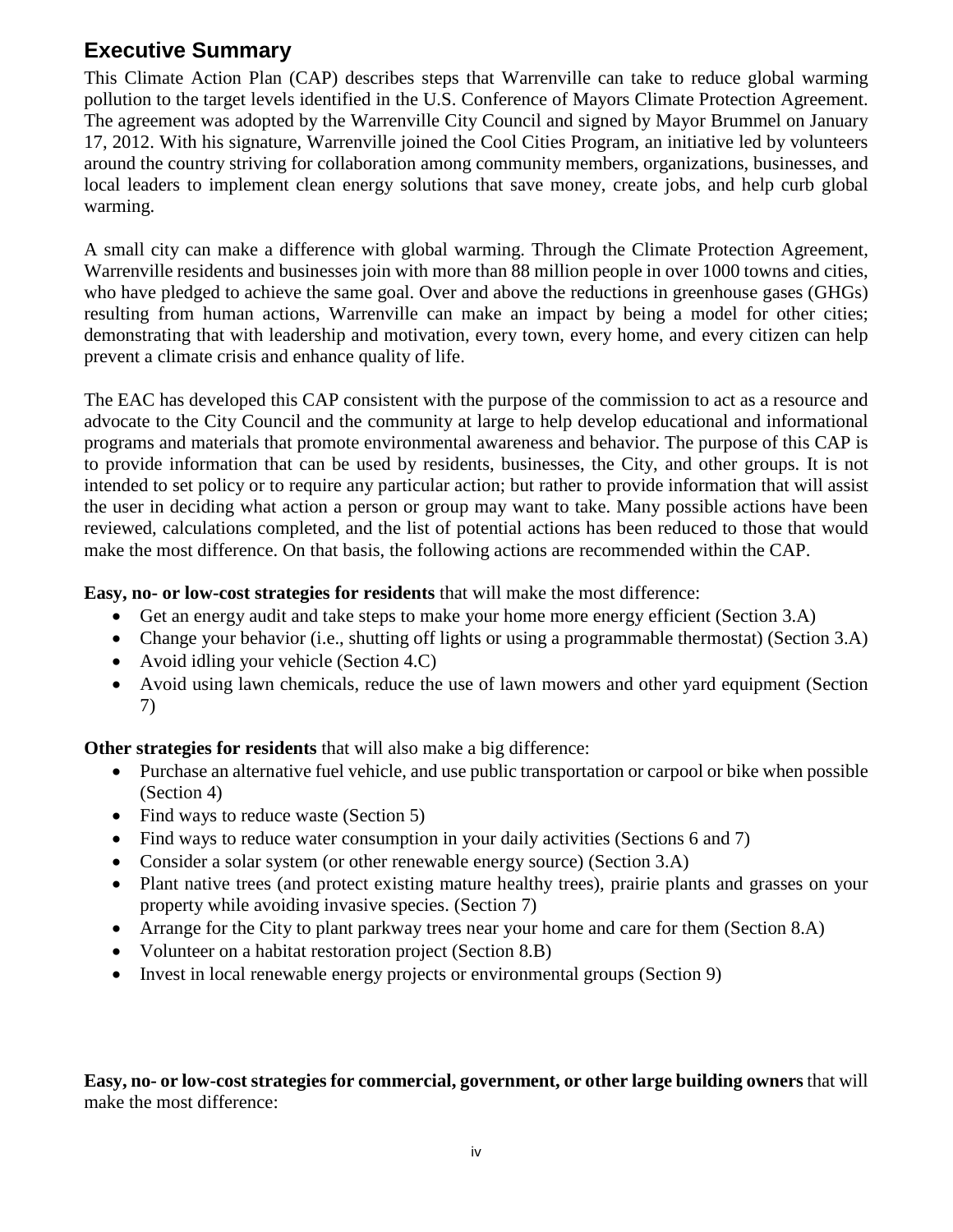- Conduct an audit and make your building more energy efficient with insulation, air sealing, energy efficient windows, reflective roof, and energy efficient heating, ventilation, and air conditioning (HVAC) (Section 3.B)
- Change your behavior (i.e., shutting off lights or using a programmable thermostat) (Section 3.A)
- Use energy efficient lights/motion sensors/timers/enact a lights-out-at-night policy (Section 3.B)
- Purchase alternative fuel vehicles, reduce idling, and promote public transportation, carpooling and bicycling (Section 4)
- Avoid using lawn chemicals and reduce the use of lawn mowers and other yard equipment such as leaf blowers (Section 7)
- Increase water system efficiency (pumping), if necessary

**Other strategies for commercial, government, or other large property owners** that will also make a big difference:

- Find ways to reduce waste (Section 5)
- Find ways to reduce water consumption in your daily activities (Sections 6 and 7)
- Consider renewable energy for your building (Section 3.)
- Design a landscape plan to provide shade, water filtration, minimize erosion, provide habitat and minimize maintenance resources. I.e., incorporate bioswales, natural swales, rain gardens, native plants, and preserve established quality vegetation where possible. Protect existing mature healthy trees (Section 7)
- Promote habitat restoration projects (Section 7.B)
- Work with the existing grade, preserve existing mature quality vegetation, enhance wetlands and other natural features, consider permeable pavement where possible, provide pedestrian and bicycle connections, etc. - this is for new development.

The municipal aggregation program, with 100% renewable energy credits, may not reduce emissions locally; however, it is an important action to reduce regional emissions.

This CAP focuses on mitigating emissions from buildings and transportation, as they account for most of Warrenville's total emissions. It also includes strategies for maintaining biodiversity<sup>[1](#page-5-0)</sup> because climate change affects natural areas, and natural areas affect climate change in a feedback process that is still being researched. Specific actions for mitigation aimed at promoting and sustaining biodiversity in a changing climate are described.

<span id="page-5-0"></span>j <sup>1</sup> The biodiversity of an area is a measure of the variety of life: it includes all of the species of plants, animals, and microorganisms. Since many species can only live in specific ecosystems, areas with more types of ecosystems have a higher level of biodiversity. The higher the biodiversity, the more sustainable an area. Higher diversity means more biological resources such as food and medicine. High quality ecosystems provide what is called "ecosystem services" which means minimizing flooding, cleaning the air and water, making oxygen, sequestering carbon, decomposing waste, pollinating crops, providing food and raw materials, controlling pests, etc.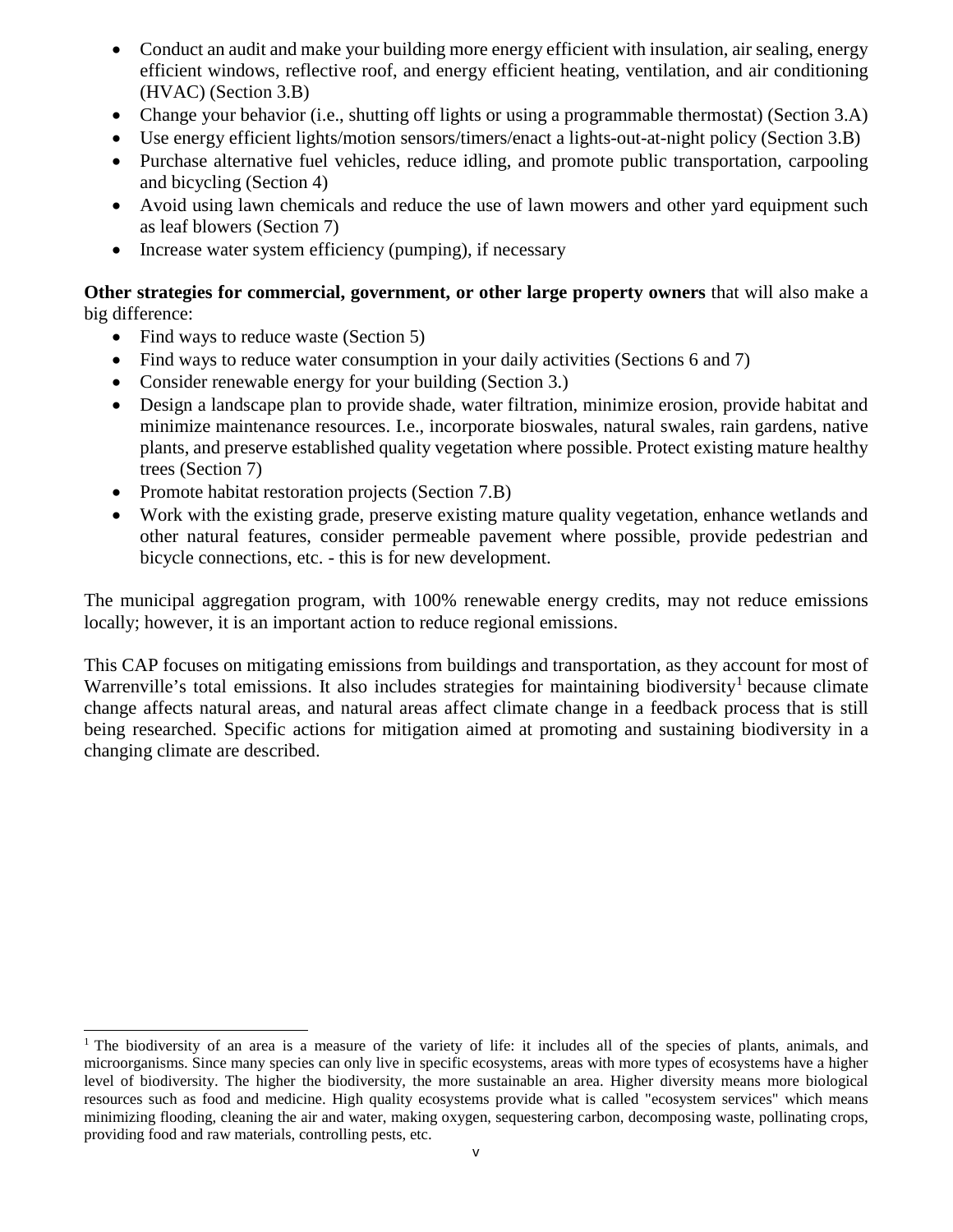# **1.0 Introduction**

#### **Agreements**

On January 17, 2012, with the approval of the Warrenville City Council, Mayor David Brummel signed the U.S. Conference of Mayors Climate Protection Agreement. With this action, Warrenville joined the Cool Cities Program, an initiative led by volunteers around the country, striving for collaboration among community members, organizations, businesses, and local leaders to implement clean energy solutions that save money, create jobs, and help curb global warming. In November 2012, Warrenville received Sierra Club's Cool Cities Award in recognition of the City's continued efforts to improve the environment. Mayor Brummel signed a revised U.S. Conference of Mayor's Climate Protection Agreement confirming Warrenville's commitment to implementing changes.

#### **Cool Cities Process**

At their first public meeting in February 2012, the Warrenville Environmental Advisory Commission (EAC) announced the decision to join the Cool Cities Program, co-sponsored by the Sierra Club and the U.S. Green Building Council. The program is designed to help cities meet the goals and timetable of the U.S. Mayors Climate Action Plan. In February 2012, the EAC introduced the Cool Cities process to the public and invited stakeholders to provide input.

#### **Climate Action Handbook**

The *U.S. Mayors' Climate Protection Agreement Climate Action Handbook* recommends a five-step approach to reducing emissions:

**1. Conduct a baseline inventory of warming pollutants.** Through the Municipal Energy Profile Project (MEPP) the City received a customized, *Warrenville Energy and Emissions Profile* in 2007. This report provides energy consumption and GHG emissions data specifically for Warrenville. The report is summarized in Section 2, and the entire report can be viewed online at [www.warrenville.il.us,](http://www.warrenville.il.us/) at City Hall or the Warrenville Library.

**2. Establish a target to lower emissions.** As noted above, the Mayor signed the revised U.S. Conference of Mayors Climate Protection Agreement and committed the City to reducing emissions by 2% per year per person from 2009 baseline levels. However, the City's Energy and Emission Profile data is from 2007 and there is no baseline data from 2009. For the sake of this Plan, the 2007 data is being used and it is assumed that it is comparable to the 2009 data. Thus, Warrenville's target is to reduce emissions by 12% (2% per year for six years (2009-2015) from Warrenville's 2009 baseline levels. This means that the goal is to reduce total Warrenville emissions from approximately 231,000 metric tons of carbon dioxide equivalent (MTCO[2](#page-6-0)e)<sup>2</sup> to 203,300 MTCO2e by 2015. Assuming the population remains approximately the same (13,140), the average annual emissions for each person would be reduced from 17.6 MTCO2e/person/year to 15.5 MTCO2e/person/year.

| Year                            | 2007           | 2015 Projection |  |  |
|---------------------------------|----------------|-----------------|--|--|
| <b>Population</b>               | $13,140*$      | $13,140*$       |  |  |
| <b>Emissions</b>                | 231,000 MTCO2e | 203,300 MTCO2e  |  |  |
| <b>Average Annual Emissions</b> | 17.6           | 15.5            |  |  |
| per Person                      |                |                 |  |  |

|  |  | <b>Table 1. City of Warrenville Emission Reduction Goals</b> |  |
|--|--|--------------------------------------------------------------|--|
|  |  |                                                              |  |

\*Based on 2010 census

<span id="page-6-0"></span> $2$  Emissions of GHGs are expressed in MTCO2e so that their impacts can be directly compared even though some gases are more potent (have a higher global warming impact) than others.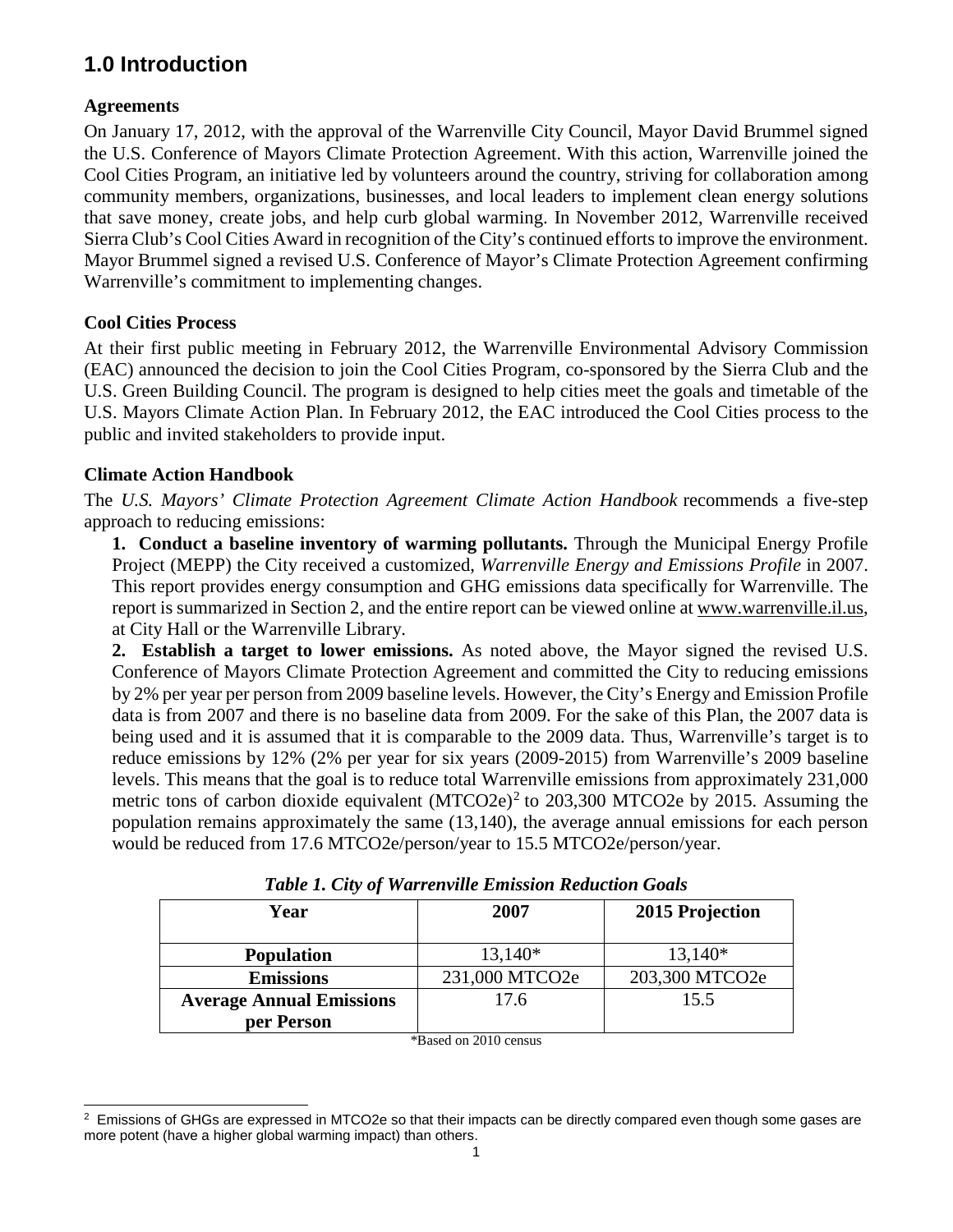**3. Develop a local Climate Action Plan (CAP) to implement actions that reduce global warming pollution.** According to the *Climate Action Handbook*, "A local Climate Action Plan (CAP) is a customized roadmap to reduce global warming pollution by the target that your city has identified. *The quantification of existing climate protection measures helps guide a city to understand where they can get the largest emissions reductions*." The goal of the Warrenville CAP is to present strategies that could reduce the City's global warming pollution. Each subsection includes summary tables of the strategies, cost savings, costs to implement them, and the amount of emissions reduction that can be expected. Implementation of these strategies would require City Council review and approval. Calculations were completed using the Climate and Air Pollution Planning Assistant (CAPPA) developed by ICLEI-Local Governments for Sustainability.

**4. Implement the local Climate Action Plan.** This CAP has been prepared for the Warrenville City Council's review and approval before implementation. It is anticipated that individual actions will be implemented as time, budget, and resources become available, and with the approval of City Council. This plan is intended as guidance - it is a living document, changing and adapting to different circumstances.

**5. Measure, verify and report performance.** In order to achieve the goals listed above, the emissions reductions of many of the recommended actions were calculated and presented in this CAP. The EAC recommends that the Warrenville Energy and Emissions profile be updated after the end of 2015; and that the actions proposed in this CAP be reviewed at the same time, if budget and resources are available.

There are many benefits from the climate planning process (in addition to reducing GHG emissions):

- Save taxpayer dollars
- Build the local economy and create jobs
- Improve air quality and public health
- Improve community livability
- Connect cities with national leaders and resources
- Create a legacy of leadership

According to the 2014 International Panel for Climate Change (IPCC) Working Group III Summary, mitigation and adaptation can influence the achievement of other societal goals, such as those related to human health, food security, biodiversity, local environmental quality, energy access, livelihoods, and equitable sustainable development. These influences can be substantial, although sometimes difficult to quantify.

## **2.0 Warrenville Energy & Emissions Profile**

An energy and emissions profile was prepared for the City of Warrenville in 2007 to provide information about how energy is used by the entire community. This profile includes annual citywide electricity consumption, natural gas consumption, vehicle miles traveled (VMT), and a GHG emissions profile. It provides a baseline against which to compare future use and GHG emissions. This section includes a brief summary of the Warrenville Energy and Emissions Profile.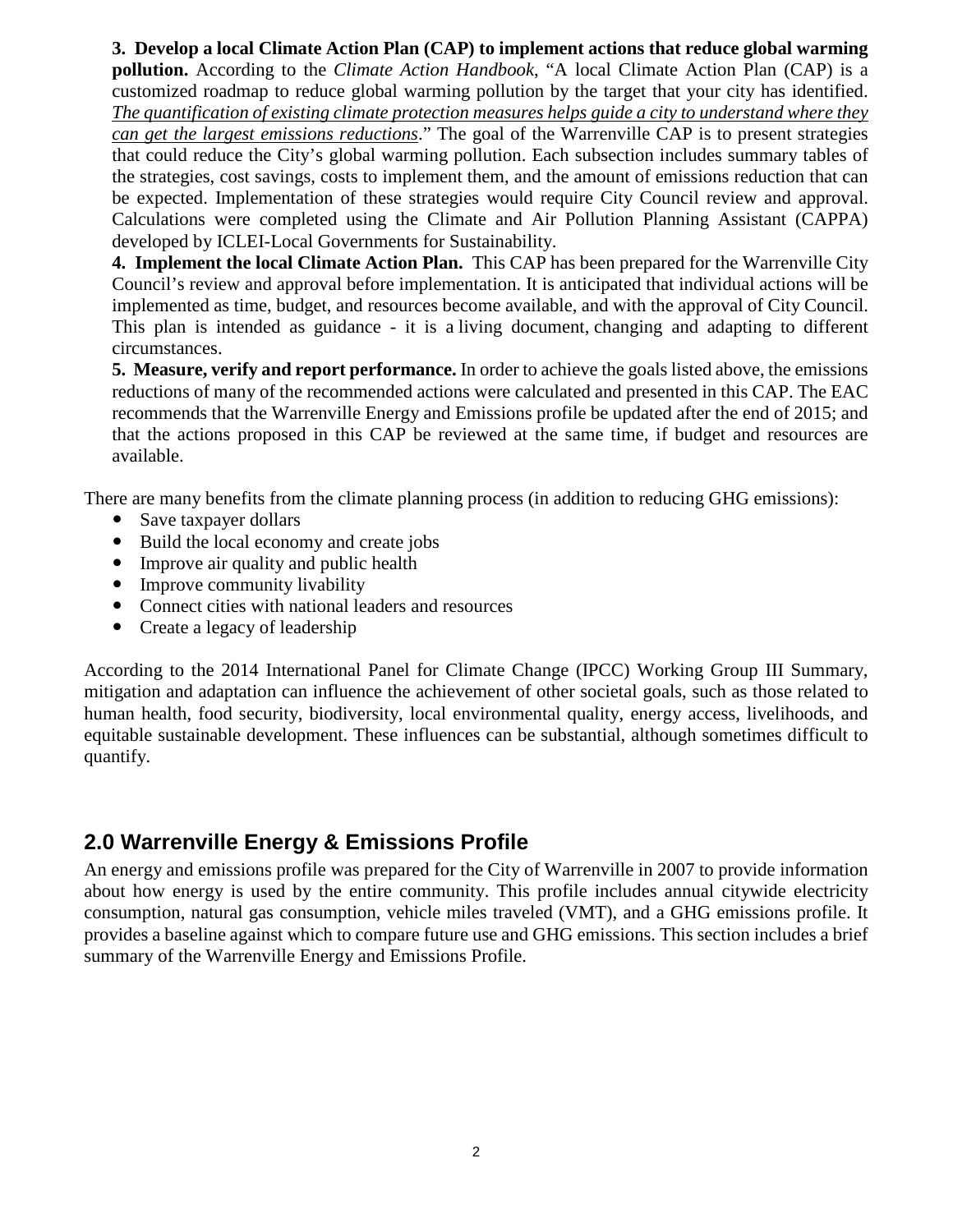|                                                               | <b>Units</b> | <b>Residential</b> | Commercial/       | <b>Total</b> | MTCO <sub>2e</sub> | <b>Percent</b>   |
|---------------------------------------------------------------|--------------|--------------------|-------------------|--------------|--------------------|------------------|
|                                                               |              | (4,797)            | <b>Industrial</b> |              |                    | of Total         |
|                                                               |              | households)        |                   |              |                    | <b>Emissions</b> |
| <b>Electricity</b>                                            | (kWh)        | 43,900,000         | 113,900,000       | 157,800,000  | 111,000            | 48%              |
| Natural gas                                                   | Therms)      | 4,900,000          | 3,700,000         | 8,600,000    | 46,000             | 20%              |
|                                                               |              |                    |                   |              |                    |                  |
|                                                               |              | On-Road $(1)$      | Household $(2)$   |              |                    |                  |
| <b>Transportation</b>                                         | (VMT)        | 125,500,000        | 99,700,000        |              | 63,000             | 27%              |
| <b>Solid Waste</b>                                            |              |                    |                   |              | 2,000              | 1%               |
| Wastewater                                                    |              |                    |                   |              | 2,000              | 1%               |
| <b>Product use</b>                                            |              |                    |                   |              | 7,000              | 3%               |
| <b>Total</b>                                                  |              |                    |                   |              | 231,000            | 100%             |
| 1. Captures trips only within municipal boundaries            |              |                    |                   |              |                    |                  |
| 2. Number of miles the average household in Warrenville drove |              |                    |                   |              |                    |                  |

*Table 2. Summary of 2007 Warrenville Energy & Emissions Profile*

#### **2.A. Warrenville's Energy Use and Associated Emissions for Each Source/Sector**

Warrenville's total emissions in 2007 were estimated to be 231,000 MTCO2e. The emissions resulted from electricity use (48%), transportation (27%), natural gas use (20%), product use (3%), solid waste (1%) and wastewater (1%). Ninety-five percent of the City's emissions came from electricity, natural gas, and transportation. These are the main sources of Warrenville's global warming impact. Therefore, most emission reductions must come from these areas.

#### **Electricity**

The amount of electricity consumed in Warrenville in 2007 was 157.8 million kilowatt-hours (kWh). Most of this electricity consumption (72%) was consumed in the commercial/industrial sector. Warrenville's electricity usage resulted in total emissions of 111,000 MTCO2e. In the residential sector, the City's average annual consumption per household is 9,143 kWh, which is approximately the same as the DuPage County average (9,013 kWh).

#### **Natural Gas**

In 2007, the total amount of natural gas consumed in Warrenville was 8.6 million therms. Most of the City's natural gas consumption (57%) occurred in the residential sector; the remaining 43% was consumed in the commercial/industrial sector. Warrenville's natural gas usage resulted in total emissions of 46,000 MTCO2e. In the residential sector, the city's average annual consumption per household is 1,023 therms, which is approximately 10% higher than the DuPage County average (928 therms).

#### **Transportation**

In 2007, total on-road travel on Warrenville roads accounted for 125.5 million miles, which captures trips only within municipal boundaries. Further analysis shows that the average household in Warrenville drove 20,792 miles, totaling 99.7 million miles for all Warrenville households. Warrenville's total emissions from transportation were calculated to be 63,000 MTCO2e. The average miles travelled per Warrenville household (20,792 miles) was approximately the same as the DuPage County average (20,302 miles).

#### **Solid Waste, Waste Water, and Product Use**

In addition to energy and transportation, which are by far the biggest contributors to GHG emissions, the emissions profile includes estimates for Warrenville's emissions from solid waste (2,000 MTCO2e), wastewater (2,000 MTCO2e), and product use (7,000 MTCO2e) based on regional totals previously analyzed for a regional profile developed for the Chicago Metropolitan Agency for Planning (CMAP).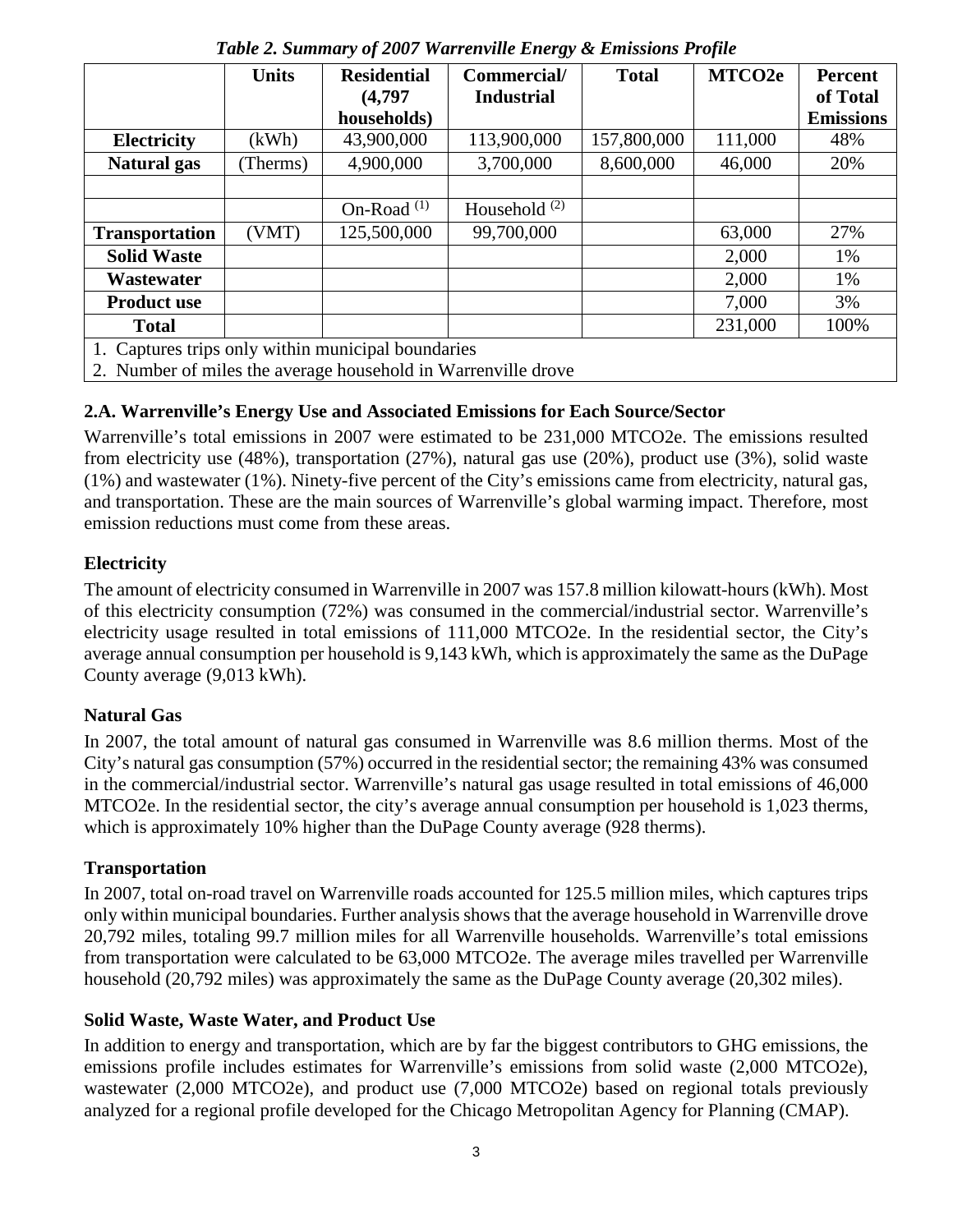The GHG emissions associated with solid waste are the methane (CH4) that is emitted during decomposition. According to the EPA, "Pound for pound, the comparative impact of CH4 on climate change is over 20 times greater than CO2 over a 100-year period."

#### **2.B. General Factors that Affect Energy Consumption**

This section focuses on the three sectors that generate the most emissions (electricity, natural gas, and transportation).

#### **Sources of Electricity**

How much electricity people use is not nearly as important as how the electricity is produced. That is because electricity can be generated using a process that produces more GHG emissions (by burning coal) or by a process that produces less emissions (i.e. wind turbines). In the U.S., 100% of the nuclear power, 91% of coal that is burned, 55% of all renewable energy, 31% of natural gas, and 1% of all petroleum is used to produce electricity. Almost half of all electricity in the U.S. (46%) is generated by coal-fired power plants<sup>[3](#page-9-0)</sup>.

#### **Uses of Electricity**

About 22% of all electricity is used for lighting. In U.S. homes, 48% of all electricity is used to power air conditioning, water heating, televisions, computers, space heaters, and dryers<sup>[4](#page-9-1)</sup>.

Electricity consumption in both the residential and commercial/industrial sectors is currently increasing nationwide. Growth in consumer electronics and information technology equipment, as well as an increase in home size and air conditioning use are prominent reasons for consumption increases in the residential sector. Increasing consumption in the commercial/industrial sector is driven by telecommunication and network equipment along with specialized technologies such as medical imaging advancements. Factors that affect electricity usage include square footage, presence and efficiency of air conditioning, efficiency of lighting, appliances and systems, and occupant behavior.

#### **Natural Gas Usage**

In Northern Illinois, natural gas is the primary space heating fuel. In addition to space heating, natural gas is commonly used for hot water heaters, clothes dryers, and cooking in the residential sector. However, natural gas consumption has been decreasing slightly over time in both the residential and commercial/industrial sectors as homes and buildings become more efficient and de-industrialization occurs. Factors that affect natural gas usage include building size, building age, building envelope efficiency, efficiency of the furnace, boiler and water heater, as well as occupant behavior and building operations and maintenance.

#### **Transportation Factors**

Factors that affect vehicles miles travelled (VMT) per household include access to jobs, proximity to businesses and amenities, availability of public transportation, and community walkability. Variations are also influenced by many different demographic factors including income, household size, and workers per household. For example, large households with higher incomes may own multiple cars and drive more. Households situated close to reliable public transit or major employment centers may experience decreased annual VMT because they are not as dependent on cars.

<span id="page-9-0"></span> <sup>3</sup> Energy Information Administration, "Primary Energy Consumption by Source and Sector, 2011."

<span id="page-9-1"></span><sup>4</sup> Energy Information Administration, "Frequently Asked Questions; How Is Electricity Used in U.S. Homes?" 2011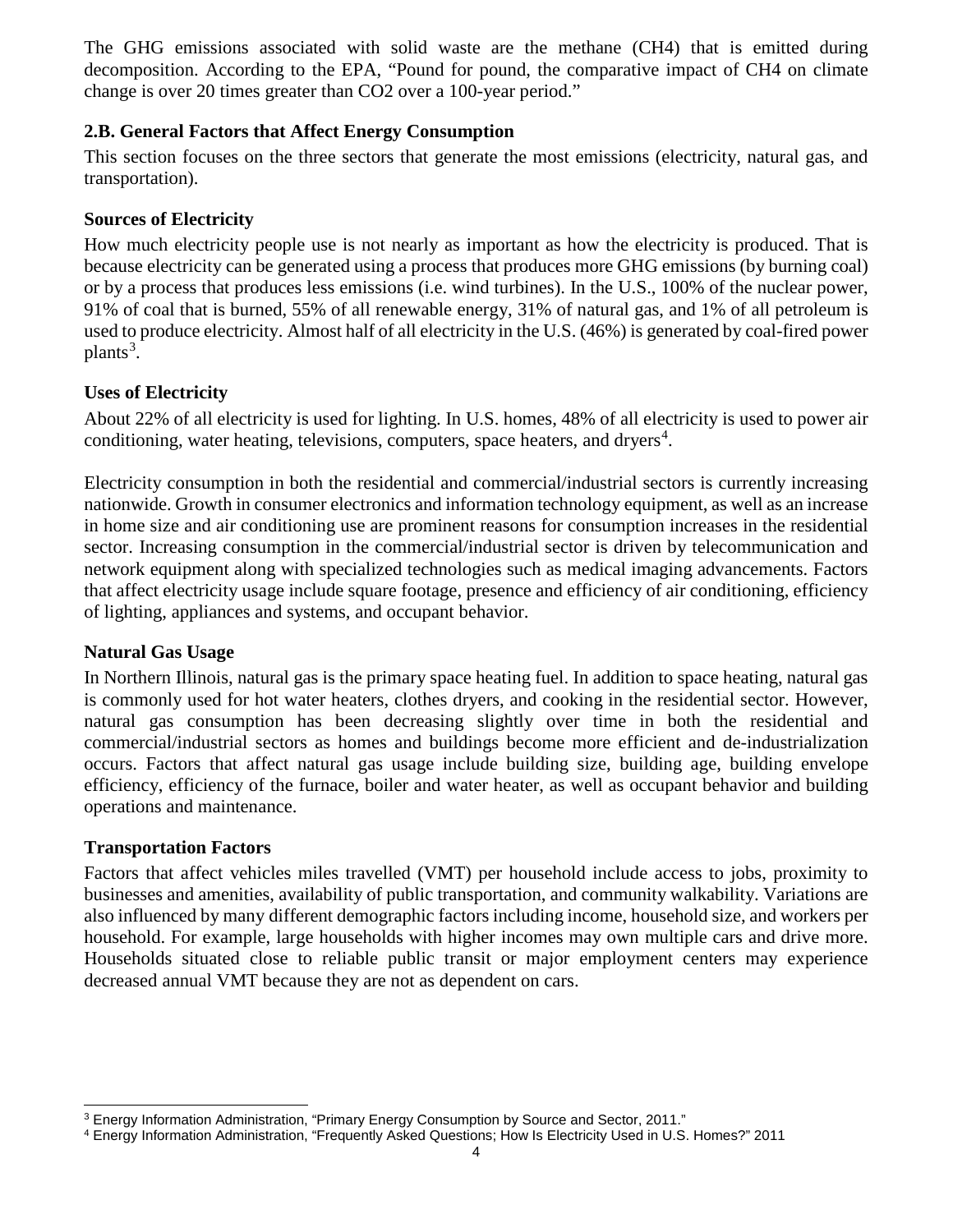## **3.0 Energy Strategies for Warrenville**

In this section, the focus changes from the *sources* of energy (electricity, natural gas, and petroleum) to the *consumers* of energy (homes, businesses, governments, other organizations, and transportation). Who consumes the energy and how much do they consume? Nationwide, the industrial sector consumes the most (31%), followed by transportation (28%), residential (22%), and commercial (19%).The burning of fossil fuels produces gigatons of carbon dioxide, one of the gases that traps heat from the sun, warms the planet, and has thus come to be referred to as a greenhouse gas. Strategies for reducing energy consumption by these users are described in detail.

The descriptions in each section are followed by a two-part table. The first part lists potential strategies to reduce GHG emissions, an estimate of the potential GHG reduction, the cost and the potential savings. The second part of the table lists potential actions to implement the strategies, the status of each strategy (to be considered, ongoing, or completed), and the potential partners that could help implement the strategy. As noted in Section 1, the estimates of the GHG reductions were completed using the CAPPA Assistant developed by ICLEI-Local Governments for Sustainability.

The purpose of listing the strategies and actions listed in this plan is to provide a basis for decisions about energy usage, transportation options, and waste management options. The calculated emissions for each strategy can be used to help make informed decisions. It is understood that additional input regarding the City's resources, funding, and other information will be required before moving forward on any specific action.

As noted in Section 2.B, a large percentage of electricity and natural gas is used to heat, cool, and light residential, commercial, government, and other buildings. According to the 2014 IPCC Working Group III Summary, recent advances in technologies, know-how and policies provide opportunities to stabilize or reduce energy use by buildings. For new buildings, the adoption of very low energy building codes is important because if they are not adopted, it is likely that buildings with long life spans will be locked into using less efficient systems for a long time. For existing buildings, retrofits form a key part of the mitigation strategy.

Most mitigation options for buildings have considerable and diverse co-benefits in addition to energy cost savings. These include improvements in energy security, health, environmental outcomes, workplace productivity, and net employment gains. Studies which have monetized co-benefits often find that these exceed energy cost savings and possibly climate benefits.

Strong barriers, such as split incentives (i.e. tenants and builders), fragmented markets, and inadequate access to information and financing, hinder opportunities. Barriers can be overcome by policy interventions addressing all stages of the building and appliance lifecycles. Building codes and appliance standards - if well designed and implemented - have been among the most cost-effective instruments for emission reductions.

According to the 2014 IPCC Working Group III Summary, thousands of cities are undertaking climate action plans. Current climate action plans focus largely on energy efficiency. Fewer climate action plans consider land-use planning strategies and cross-sector measures to reduce sprawl and promote transit oriented development. Successful implementation of urban‐scale climate change mitigation strategies can provide co‐benefits, and action often depends on the ability to relate climate change mitigation efforts to local co-benefits.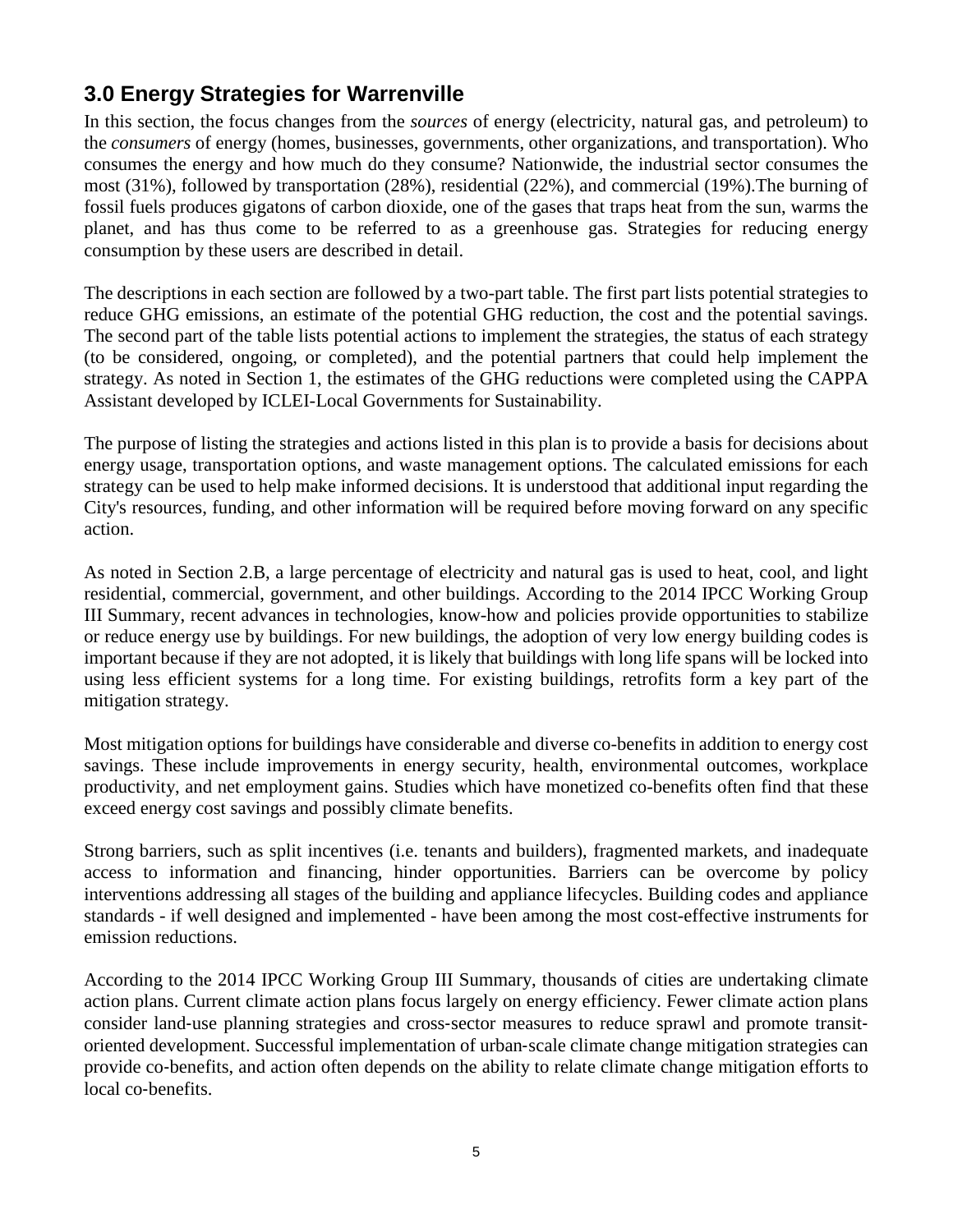Promotion of various strategies may include one or more of the following actions:

- Publishing information in EAC's *The Resource* newsletter, City newsletter, or local newspapers,
- Publishing information on the EAC's page on the City's website
- Featuring Public Service Announcements and education videos on the City's public access channel
- Sending out e-mail blasts, Facebook posts, etc.
- Marketing at City events such as Summer Daze
- Conducting environmental presentations at the library

Each of the following sections describe energy audits as the place to start. Understanding energy consumption is the first step to increasing one's energy efficiency for each of the sectors described in the following sections: residential, commercial, and government. The image below depicts Minnesota Power's "Pyramid of Conservation," which suggests measuring consumption is the basis from which all other energy investments are made. An energy audit (or energy assessment) is an analysis of energy consumption of a building including a review of past energy consumption as found on utility bills. The building analysis involves a visual and diagnostic inspection of living space, all mechanical systems (HVAC, lighting, hot water), and the building envelope. Paired with a review of past energy consumption, an energy audit report summarizes key issues and recommendations for improvements that range from low/no cost strategies to larger investments. [\(http://www.mnpower.com/Energy](http://www.mnpower.com/Energy%0bConservation/PyramidOfConservation) [Conservation/PyramidOfConservation\)](http://www.mnpower.com/Energy%0bConservation/PyramidOfConservation)

It is beyond the scope of this report to include descriptions of all renewable energy options for the various sectors; however, some examples are provided in the following sections. The pyramid shows that an energy audit would be the first step in determining which system(s) would be appropriate for a building. The following sections also include resources for residents, businesses, and other organizations to obtain information about renewable systems such as solar power.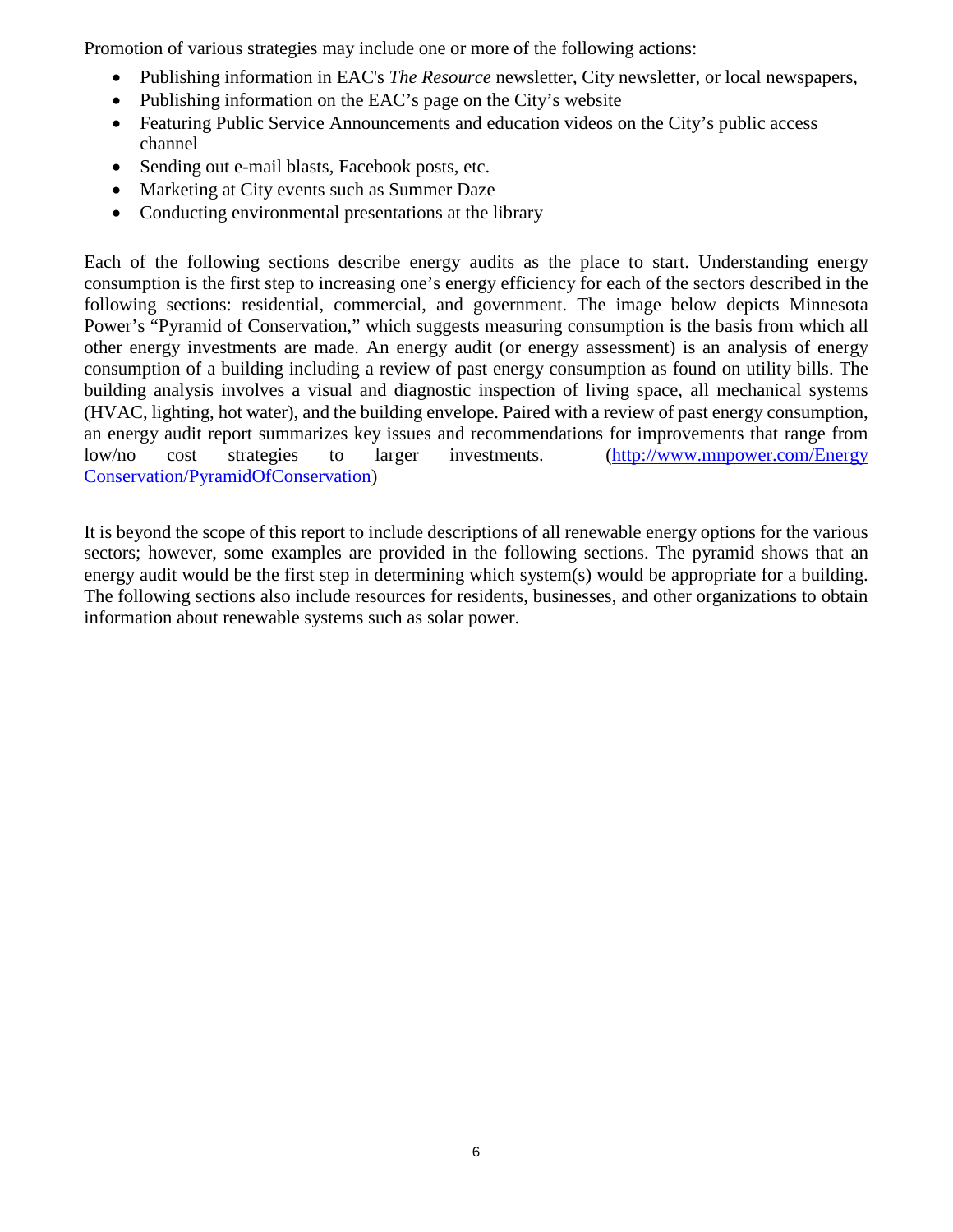

#### **3.A. Residential Sector**

#### **Energy Audits and Weatherization (Retrofits to Existing Houses)**

Over half of the energy used in the residential building sector is devoted to the heating and cooling of the home (U.S. Energy Information Administration). In almost all homes, leaks, cracks, and insufficient insulation allow energy to escape and outside air to penetrate the residence. Identifying and repairing these problems conserves energy, creates financial savings, and increases the comfort in the home for residents.

Usually, the first step to improve the energy efficiency of a residential building is to complete an energy audit (also called an energy assessment). An energy assessment includes a detailed report of the home's energy efficiency performance, an identification of the areas of their homes that are losing energy, a detailed list of measures the homeowner can take to repair problem areas, and safety checks. Free or low cost residential energy audits are available through partnerships of ComEd, Nicor Gas, and organizations such as SCARCE, Energy Impact Illinois (EII) and Conservation Services Group (CSG). In addition to measuring energy efficiency, an audit may also identify other important issues such as gas leaks, improperly installed insulation covering vents, etc.

Weatherizing a home makes it more energy efficient, thereby reducing its energy consumption and GHG emissions. Weatherization includes many best practices, tests and assessments. Some examples from the U.S. Department of Energy (DOE) include a blower door test, zone pressure diagnostics, a duct leakage test, a furnace and boiler test, a water heater test, a gas range test, a bathroom and kitchen exhaust fan test, an air sealing assessment, an attic insulation and venting assessment, a sidewall insulation assessment, a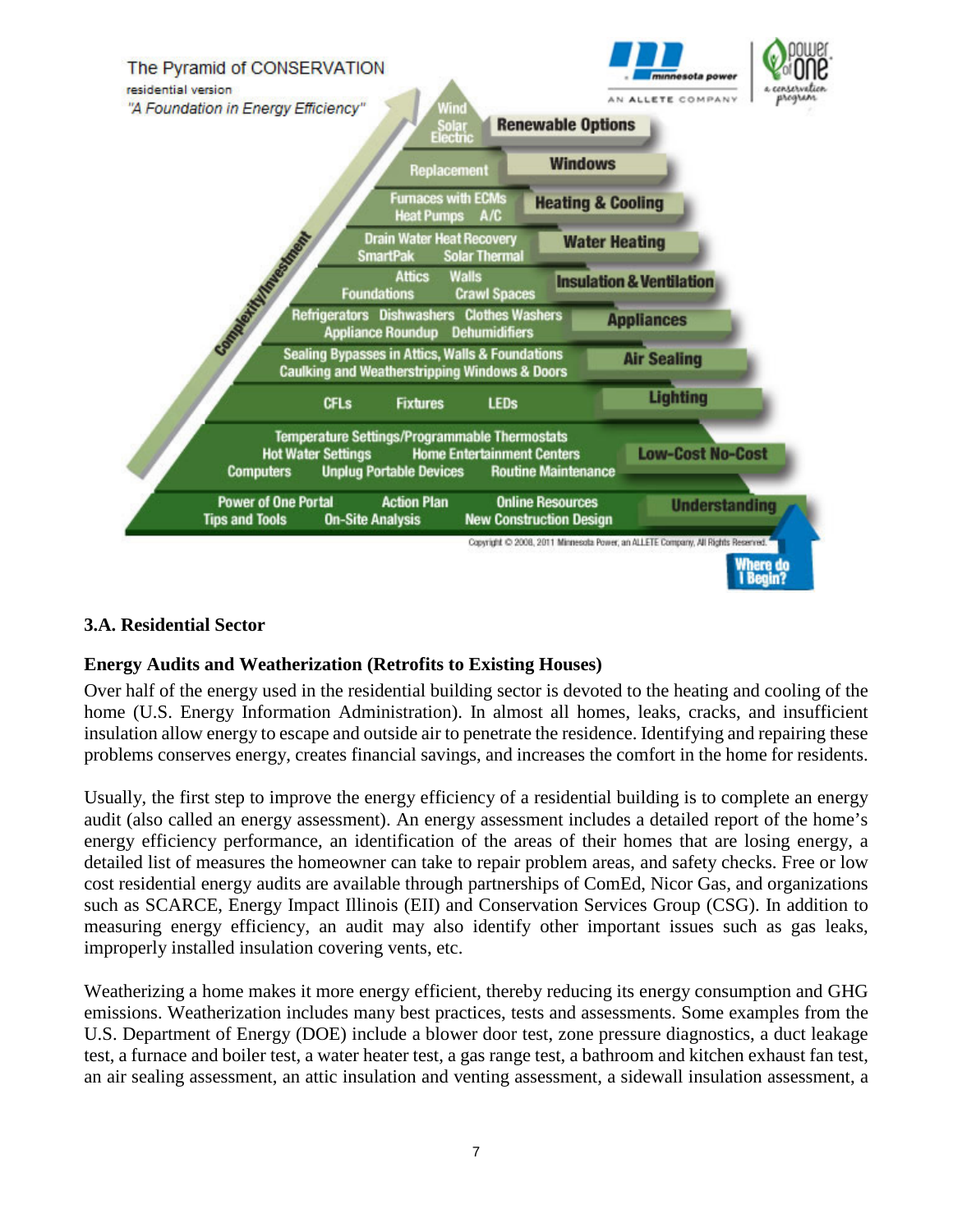foundation insulation assessment, and a window and door assessments.<sup>[5](#page-13-0)</sup> A study by the DOE found that weatherization reduced natural gas consumption for space heating alone by 32% and for all end uses, e.g., space heating, water heating, gas rangers, and clothes dryers by 23%.<sup>[6](#page-13-1)</sup>

As a partner of ComEd and Nicor Gas, EII promotes energy efficiency by providing information about free or low-cost assessments, rebates, and low-interest loans for energy efficiency upgrades at their website: [http://energyimpactillinois.org/residential/.](http://energyimpactillinois.org/residential/) The program offers instant rebates for air sealing and insulation work; high-quality contractors; and the Illinois Home Performance Certificate backed by Energy Star. "This Certificate is recognized on Midwest Real Estate Data LLC (MRED), the largest Northern-Illinois multiple listing service (MLS) as a third-party green and sustainable home designation; also, the Certificate may be uploaded to other MLSs as a feature just like other assets, such as granite countertops."[7](#page-13-2)

Citizens Utility Board (CUB) Energy Saver is a program to help people track their energy usage for free and measure energy savings. The program uses ComEd information for a resident to track electricity use, offers suggestions to reduce energy use, and offers rewards points for each kilowatt hour of electricity saved.

#### **Low or No Cost Ways Households Can Reduce Electricity Usage (Behavioral Changes)**

Behavioral changes alter the way occupants interact with the building. Small but important changes, such as turning off appliances and lights, and setting the thermostat lower in winter and higher in summer, can significantly reduce energy costs and greenhouse gas emissions. Small actions by many people can collectively make a big impact on energy consumption. In addition to energy savings, other benefits of these small actions include reduced household expenses and reduced pollution which leads to better health. These are some ways that households can easily reduce electricity usage at low or no cost:

- 1. Install and use a programmable thermostat, which can cost approximately \$20 to \$40, and set it lower in winter, higher in summer, and make appropriate adjustments when you are away on vacation. [\(http://energy.gov/energysaver/thermostats\)](http://energy.gov/energysaver/thermostats) [\(http://articles.southbendtribune.com/2007](http://articles.southbendtribune.com/2007%0b-07-07/news/26825420_1_programmable-thermostat-air-conditioner-home-lighting) [-07-07/news/26825420\\_1\\_programmable-thermostat-air-conditioner-home-lighting\)](http://articles.southbendtribune.com/2007%0b-07-07/news/26825420_1_programmable-thermostat-air-conditioner-home-lighting) (http://www .fplblog.com/featured-posts/the-best-ac-settings-for-seasonal-customers/)
- 2. Actions to take during the summer when air conditioning is on: close south-, east-, and westfacing curtains during the day to keep out solar heat; run energy-intensive appliances such as the dishwasher and clothes washer at night so that the heat produced by these appliances will not need to be offset by your air conditioner during the day.
- 3. Only heat and cool rooms you use. Close vents and doors to rooms that are not being used.
- 4. Turn off lights when you aren't using them and/or add dimmers or occupancy sensors to your home's lighting system
- 5. Clean the coils at the back of your refrigerator twice a year.
- 6. Check air filters monthly and replace as needed.
- 7. Wait until you have a full load to run the dishwasher and clothes washer, and use cold water when possible.
- 8. Unplug old refrigerators that aren't being used. Old refrigerators can use three times the electricity of modern ones.
- 9. Many electronic devices use power when they are turned off. This is called "standby power," "phantom load," or "vampire power." Studies show that 5 to 10% of electricity use in the average home is due to phantom loads. Shut off the following items when they are not in use: computers, monitors, printers, speakers, stereos, TVs, DVD and video game players, and anything with a

<span id="page-13-0"></span>j 5 U.S. Department of Energy Midwest Regional Office, "Midwest Weatherization Best Practices Field Guide for the US Department of Energy Weatherization Assistance Program," May, 2007.

<span id="page-13-1"></span><sup>6</sup> Martin Schweitzer, "Estimating the National Effects of The U.S. Department of Energy's Weatherization Assistance Program with State-Level Data: A Meta Evaluation Using Studies from 1993 to 2005," Oak Ridge National Labs, http://www.osti.gov/bridge.

<span id="page-13-2"></span><sup>7</sup> Illinois Home Performance, "Certificate of Completion,[" www.illinoishomeperformance.org/what-expect/certificate.](http://www.illinoishomeperformance.org/what-expect/certificate)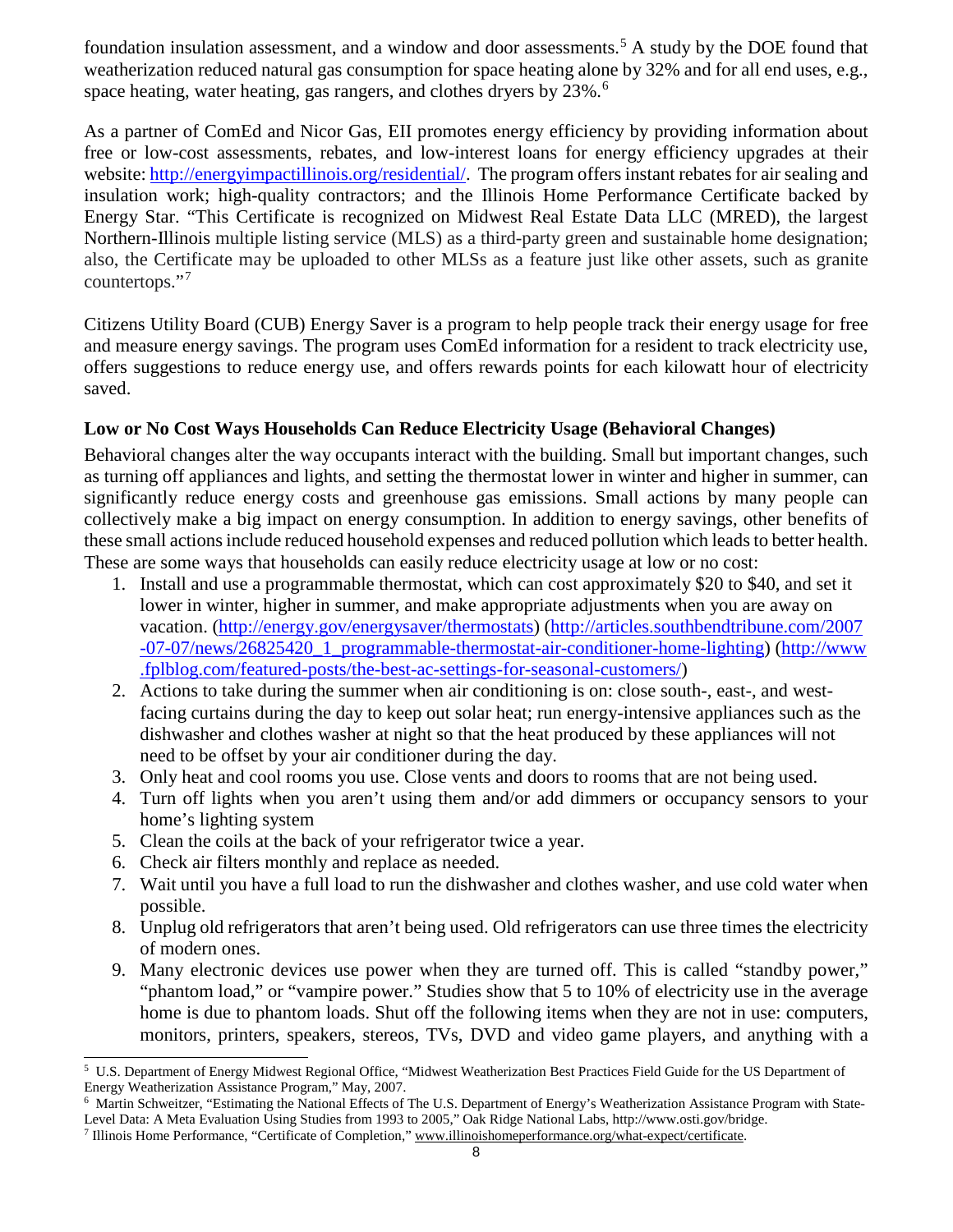power supply (usually a black box in the power cord) such as chargers for cell phones and iPods. It is easier to shut off multiple items if they are plugged into a power strip or a "smart" power strip that automatically turns off loads when they are not in use.

Sarah Darby's 2006 research suggests that direct feedback interventions such as in-home energy use monitors can generate electricity savings of 5% to 15% on average. Indirect feedback on energy use such as information reports delivered to customers can motivate residents to lower energy use from 0% to 10%.[8](#page-14-0) The Warrenville Library has four Kill A Watt EZ Power Monitors available for checkout. The power monitors can be used to test the quality of a household's power to see how much electricity appliances and electronics are using, and calculate costs.

#### **Renewable Energy Systems**

Renewable energy includes solar, wind, and geothermal systems, among others. While feasible with any building, it should be noted that the cost of a renewable energy system is generally lower when integrated at the time of construction. For more than 100 years, centralized power stations have provided the most efficient method for the creation and distribution of electricity. In recent years, however, distributed generation of renewable energy at a household level has become a viable option as more fuel options and improved technologies have come to market. Appropriate household systems include photovoltaic (PV) panels or wind turbines that can be installed on roofs or in yards, and gas-fired microturbines located in basements. Participating households most likely would connect systems to the electric grid to sell excess power, or if necessary, to purchase power when home systems do not provide sufficient capacity.

On-site renewable energy is challenging because the initial cost to equip a home with a renewable energy system can be high. Without subsidies, tax credits or incentives, the pay-back time is long. However, the potential for energy savings is high. Warrenville homes likely could be equipped to meet almost all of their electricity needs through on-site production and sell excess power back to the grid.

Renewable energy technology and policies change frequently, and the most updated information should be obtained when a system is being considered. For example, one new idea is a solar sharing network called Yeloha, a sort of Airbnb for solar panels. A resident can pay for a solar panel that is placed on a host's house, and both parties get part of the energy savings. Yeloha's mission is to unleash the benefits of solar energy to all people, regardless of where they live and their economic status. Solar Sharing removes the obstacles going solar once presented (including needing your own roof!), changing the way people generate and pay for their electricity. [\(http://www.yeloha.com/\)](http://www.yeloha.com/)

Solar comes in two basic types, solar electric cells (called photovoltaics, or PV for short) and solar thermal heat and hot water systems. Both types may be eligible for a State of Illinois rebate and/or a federal tax credit. The cost estimates in this section were based on quotes from Solar Service Inc. in 2014 for a 1,750 sq. ft home in Summerlakes. The cost is provided as an example: specific estimates should be obtained for each building that is being considered for solar installation. Costs, rebates and tax incentives change frequently. More information about solar energy can be found at the Illinois Solar Energy Association (ISEA) website [\(http://www.illinoissolar.org/\)](http://www.illinoissolar.org/).

The ISEA organizes a free Illinois Solar Tour each fall. It is a free public open house to demonstrate how Illinois homes and businesses are using solar, wind, geothermal, passive solar design, and energy efficiency to be energy independent. The website lists Solar Ambassadors who are available to present

<span id="page-14-0"></span>j <sup>8</sup> "The effectiveness of feedback on energy consumption: a review for DEFRA of the literature on metering, billing, and direct displays", Sarah Darby, Environmental Change Institute at the University of Oxford, 2006, and "Research Study: Residential Energy Use Behavior Change Pilot" (CMFS project code B21383), presented to Joe Plummer, Minnesota Department of Commerce, Office of Energy Security, April 20, 2009, by Ed Carroll (Franklin Energy), Eric Hatton (Franklin Energy) and Mark Brown (Greenway Insights)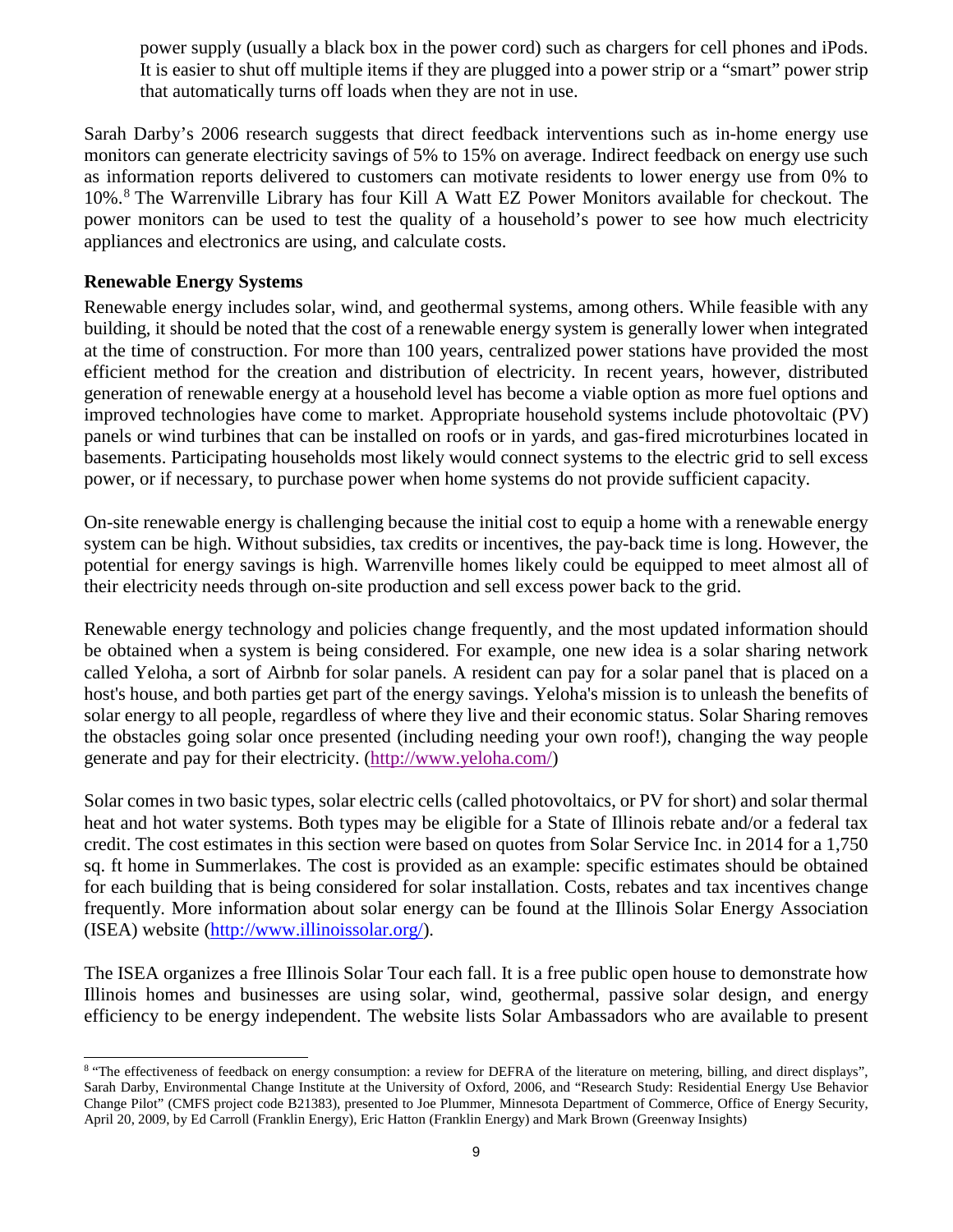information to organizations. They may also make their home or facility available for tours. Solar-Illinois's mission is to connect Illinois homeowners and businesses with the best certified [Illinois solar](http://www.solar-illinois.org/home-solar-power-facts/solar-installation-panels-roof-process)  [installers.](http://www.solar-illinois.org/home-solar-power-facts/solar-installation-panels-roof-process) Their website is [http://www.solar-illinois.org/.](http://www.solar-illinois.org/)

A high tech training facility was built at 28600 Bella Vista in Warrenville by IBEW Local 701 and the National Electrical Contractors Association. This facility trains apprentice and journeyman electricians in many skills, including the installation of renewable energy.

Solar PV converts sunlight to electricity by changing the sun's rays to energy as they strike the module. Silicon wafers coated with chemicals release electrons and send them down wires through the panel to an inverter in the basement. Once through the inverter, the electricity goes directly to a building's circuitbreaker box. If the home or building can use the electricity at that time, it does. Otherwise, that electricity flows back through the meter to the grid where ComEd gives you credit for generating it. PV panels lay flat on the roof and work best in the summer months when the sun is at its highest pitch. The typical cost of PV is around \$5,000 per kilowatt installed (before rebates and tax credits), depending on how much electricity is generated. As more panels are purchased, the price per kilowatt drops. A four kilowatt system may consist of about 14 panels and cost around \$9,000 after incentives. This system may generate about 3,300 to 3,800 kilowatt hours per year for a property, worth about \$400 in the first year. Excess electricity can be credited back to ComEd, which honors a net-metering agreement in Illinois.

The other types of solar (solar thermal for heat and hot water) are automatic and maintenance-free for many years at a time and work in partnership with existing appliances (hot water heater, radiant floor boiler, forced air furnace) to offset energy usage. Solar thermal works by collecting the heat of the sun in glass-covered panels on the roof. A fluid is sent through the panels to bring the heat down to a heat exchanger in the basement. On the other side of the heat exchanger, never touching the fluid that came from the panels, is the domestic water. The water absorbs the heat from the fluid and is stored in a tank that sits next to the existing water heater. That hot water is fed on demand to the hot water heater. For heating the home, the solar can interface with either a forced air furnace or a radiant floor system. All that is needed is enough south-facing roof space for the panels, space in the basement for an additional storage tank and a way to connect the two together.

It is estimated that a hot water system can displace approximately 200 to 250 therms each year, and the heat and hot water system can displace roughly 400 to 450 therms per year. The payback time will vary from home to home, based on the size of the family, the size of the home, how much hot water is used, and the efficiency of the water and space heating equipment. It is estimated that a solar hot water system would cost around \$13,000, or \$6,300 after rebates and tax credits. A system with both solar heat and hot water would cost \$23,500, or \$11,500 after rebates and tax credits.

Solar energy is more expensive than behavior changes or weatherization; however, it may be a cost effective strategy for those who use a higher than average amount of electricity or hot water, and/or those who plan to stay in their house for many years (longer than the estimate payback time).

#### **Purchase Clean Electricity in the Form of Renewable Energy Certificates (RECs)**

In May 2012, the Warrenville City Council approved Ordinance 2721 authorizing the Municipal Electrical Aggregation Plan and endorsing the EAC's recommendation that the City purchase electricity generated from renewable sources such as the sun and wind. Power flow with FirstEnergy Solutions began in September 2012, with savings reflected in October ComEd bills. Of the eligible resident and small commercial electric accounts in the City, 2.7% opted out, for a 97.3% participation rate. The average single-family household savings, based on actual reported 2011 load usage data for Warrenville was estimated at \$320 per year (at the 4.86¢ Warrenville aggregation rate vs. the ComEd rate of 8.36¢ per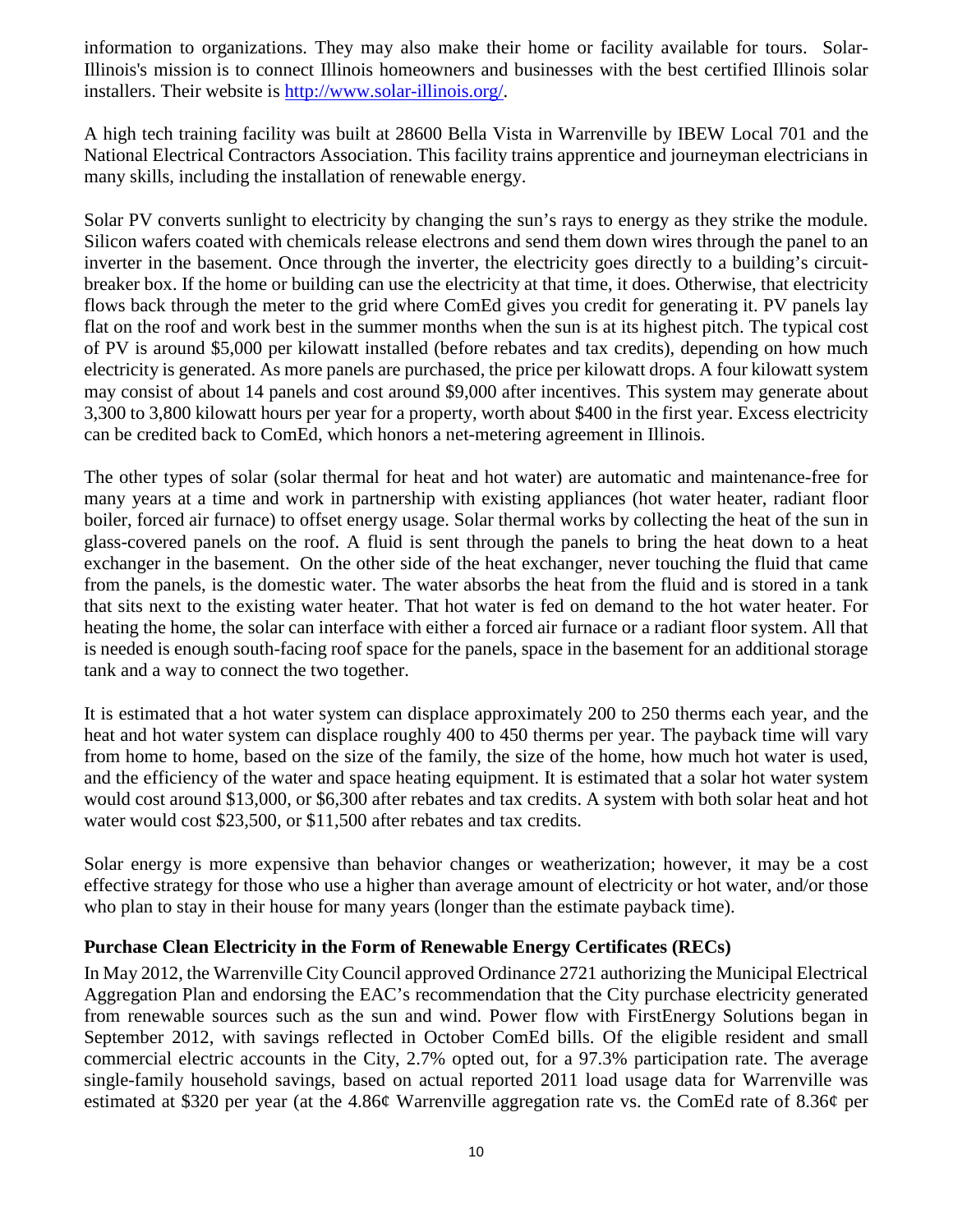kWh). The estimated total community-wide savings, based on actual 2011 electric load usage data for Warrenville, was \$1,200,000 per year. Savings varies as the aggregation rate and the ComEd rate changes.

Warrenville's 100% renewable energy selection is in the form of Renewable Energy Certificates (RECs). A REC (pronounced: rěk) represents the property rights to the environmental, social, and other non-power qualities of renewable electricity generation. Renewable energy generators serve the grid along with nonrenewable energy generators produced by coal, nuclear and natural gas. Once in the grid, the actual electrons cannot be differentiated, thus the positive non-power qualities of energy generated by renewable resources are stripped and sold separately from the actual electricity – in the form of RECs. One REC represents the production of one-megawatt hour (1,000 kWh) of electricity placed on the grid. They are "Green-e" verified with a specific certificate number and may only be used once to ensure they are not double-sold and the REC claims are accurate. *See [www.green-e.org](http://www.green-e.org/)*

#### **City Promotion of Residential Energy Efficiency**

The City of Portland's Block-by-Block Weatherization Program is an example of a successful city program developed to help low income earners weatherize their homes. The program provides free basic weatherization and energy-use education to needy, low-income households not already served by other low-income weatherization programs. *See [www.smartcommunities.ncat.org/success/block.shtml](http://www.smartcommunities.ncat.org/success/block.shtml)*

The Chevy Chase, MD, CAP has an interesting strategy called Climate Corps, and its expected emissions reduction is 23%. The town will select, train, equip, and supervise a Climate Corps, comprised of high school students and/or scouts or block captains to make home visits and provide recommendations to residents about how to save energy. Such recommendations might include setting programmable thermostats, reducing phantom loads on plugs, reducing hot water use, maintaining HVAC equipment, installing weather-stripping, changing lighting, car maintenance, etc. They would also help homeowners track their energy use and calculate their carbon footprint. Climate Corps members would receive training, a tool kit (with equipment to do their job as well as some giveaways) and t-shirts. The Climate Corps would communicate the results using creative means (YouTube videos, science fair projects, hands on activities) and create a buzz around home energy habits. The Climate Protection Committee will work with schools to assure that the Climate Corps work is eligible for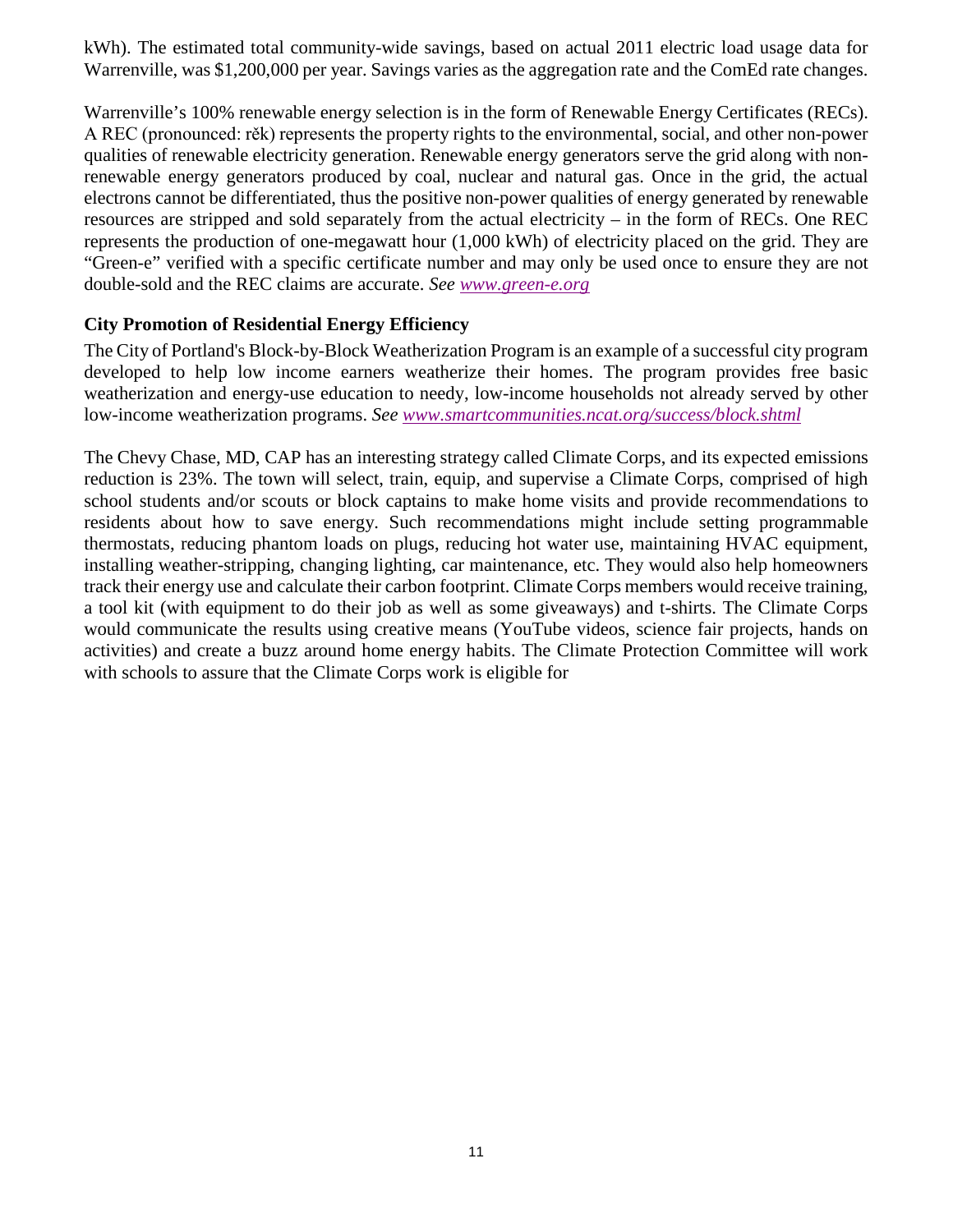|                                                                                          | <b>Potential GHG</b>        | <b>Initial</b> cost                     | <b>Potential Yearly</b>    |
|------------------------------------------------------------------------------------------|-----------------------------|-----------------------------------------|----------------------------|
| Strategy                                                                                 | Reduction                   |                                         | <b>Savings</b>             |
| Energy Efficiency Retrofits to All Houses                                                | (MTCO2E)<br>9,990           | Negligible to \$1.5                     | \$315                      |
| (Electricity and natural gas reduced 7% per house.                                       | (all houses);               | ${\rm (per\ sq\ ft)}$                   | (per household)            |
| Examples : efficient light bulbs, fixtures, appliances,                                  | 2 per house                 |                                         |                            |
| increasing insulation, replacing windows, &                                              |                             |                                         |                            |
| upgrading HVAC)                                                                          |                             |                                         |                            |
| Behavioral Changes (Electricity and natural gas                                          | 9,990                       | None                                    | \$315                      |
| reduced 7% per house)                                                                    | (all houses);               |                                         | (per household)            |
|                                                                                          |                             |                                         |                            |
| Solar Electric Cells (Photovoltaics, or PV)                                              | 2 per house<br>Minimum of 3 | \$9,000                                 | \$400 (per house)          |
|                                                                                          | per house                   |                                         |                            |
| Solar Hot Water System                                                                   | Minimum of 2                | \$6,300                                 | \$300 (per house)          |
|                                                                                          | per house                   |                                         |                            |
|                                                                                          | (not in CAPPA)              |                                         |                            |
| Solar Thermal Heat and Hot Water System<br>REC Purchases (Municipal Aggregation Program: | 37,234                      | \$11,500<br>\$168                       | \$500 (per house)<br>\$457 |
| 97% of households)                                                                       |                             |                                         | (per household)            |
|                                                                                          |                             | (per household)                         |                            |
| Actions to Implement the Strategies                                                      | <b>Status</b>               | Partners for Implementation             |                            |
|                                                                                          |                             |                                         |                            |
| Promote energy assessments, CUB energy saving                                            | Ongoing                     | Residents, EII, Nicor HES, EAC,         |                            |
| program, and energy efficiency grant programs                                            |                             | Warrenville Public Library, HOAs,       |                            |
|                                                                                          |                             | congregations                           |                            |
| Form a "Climate Corps" and/or a Block by Block                                           | To Be                       | High School, EAC, SCARCE, NICOR         |                            |
| <b>Weatherization Program</b>                                                            | Considered                  |                                         |                            |
| Work with local realtors and HOAs to promote                                             | Ongoing                     | Residents, local realtors, EAC, Western |                            |
| energy assessments in properties on the market to                                        |                             | DuPage Chamber of Commerce              |                            |
| receive the Illinois Home Performance Certificate                                        |                             |                                         |                            |
| Hold energy efficiency workshops at the public                                           | Ongoing                     | Residents, EAC, Warrenville Public      |                            |
| library, HOA meetings, or other locations                                                |                             | Library, EII, Nicor HES, CUB, HOAs,     |                            |
|                                                                                          |                             | congregations                           |                            |
| Host energy efficiency "impact parties" to promote                                       | Ongoing                     | Residents, EII, Nicor, HOAs             |                            |
| energy assessment programs in each neighborhood or                                       |                             |                                         |                            |
| <b>HOA</b>                                                                               |                             |                                         |                            |
| Create a "competition program" to encourage                                              | To Be                       | Residents, EAC, EII, CUB Energy         |                            |
| residents (or wards) to reduce their energy use                                          | Considered                  | Savers                                  |                            |
| Prepare information about energy audits, insulation,                                     | Ongoing                     | EAC, Community Development              |                            |
| and air sealing improvements available in the form of                                    |                             | Department                              |                            |
| handouts at the Building Department front counter                                        |                             |                                         |                            |
| and on the City website                                                                  |                             |                                         |                            |
| Consider adopting ordinances for renewable energy,                                       | To Be                       | EAC, Community Development              |                            |
| if necessary (solar panels, wind turbines, etc.)                                         | Considered                  |                                         |                            |
| Highlight and publicize best practices for on-site                                       | To Be                       | EAC                                     |                            |
| renewable energy production                                                              | Considered                  |                                         |                            |
| Publicize Illinois Solar Tours and other renewable                                       | To Be                       | EAC, Warrenville Public Library,        |                            |
| energy info; organize presentations<br>Solar<br>by                                       | Considered                  | HOAs, congregations                     |                            |
| Ambassadors.                                                                             |                             |                                         |                            |
| Continue Warrenville's municipal electrical                                              | Ongoing                     | Residents, City Council, Administration |                            |
| aggregation program with 100% renewable energy                                           |                             | Department                              |                            |

## *Table 3. Residential Energy Strategies*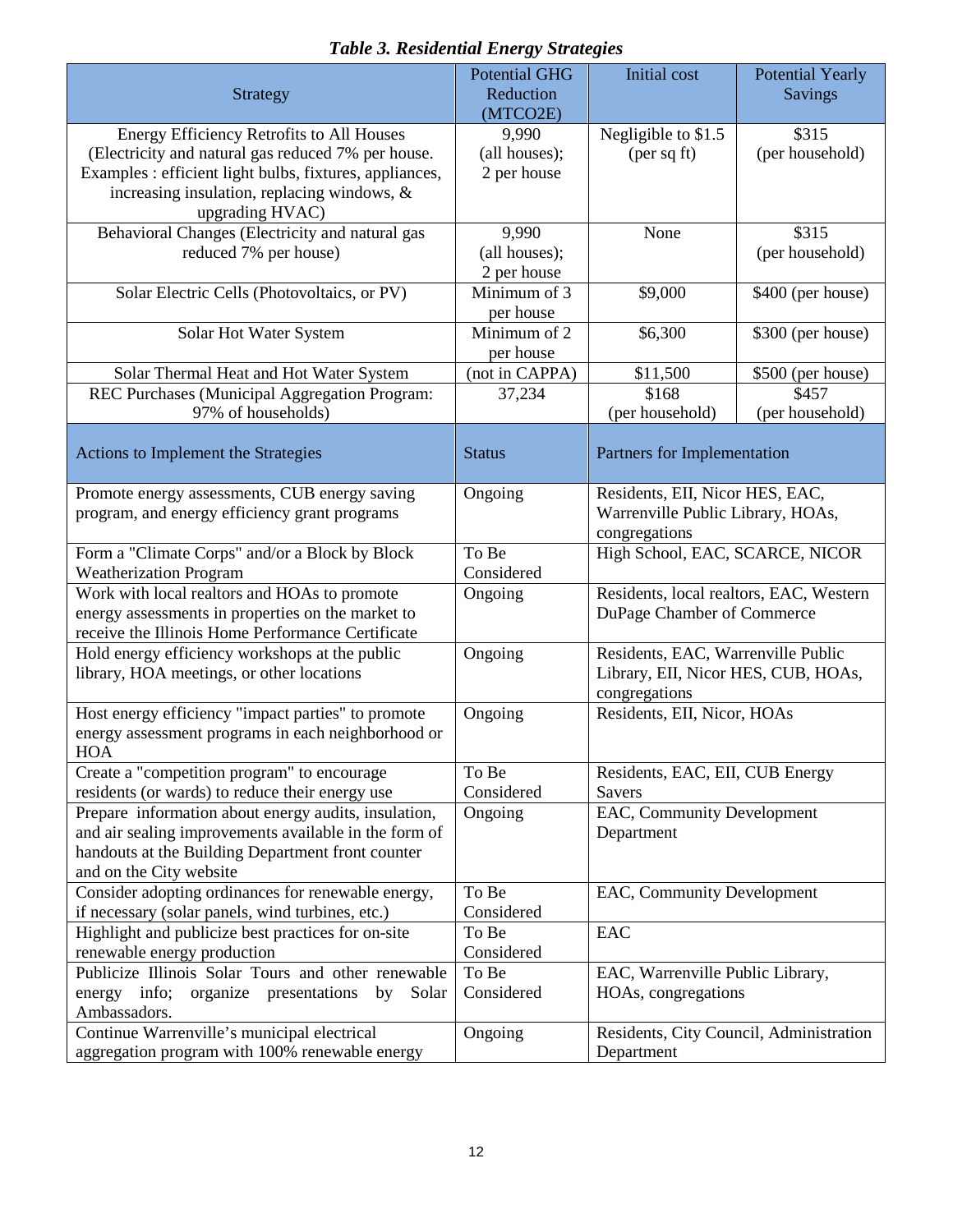#### **3.B. Commercial Sector**

According to the Warrenville Energy and Emissions Profile, 72% of the electricity consumption and 43% of the natural gas consumption occurred in the commercial/industrial sector. This section begins with general information about how and why some well-known businesses made efforts to make their operations more sustainable, followed by descriptions of strategies that may be applicable to reducing energy consumption in the Warrenville commercial sector.

Here are some examples of local businesses that have taken steps to improve efficiency and/or use renewable resources:

- Two Brothers Brewing Company was founded in 1996 by Ebel brothers. Today, they operate a microbrewery and three brewpubs focused on sustainable and organic practices, such as using wind-generated electricity from a local power company; taking steps to conserve water; installing a high-efficiency boiler; using local ingredients (some from a rooftop garden); using recyclable plastics and Greenware**®**, which are recycled by the company across the street. Additionally, a local farmer feeds the spent grain to cattle.
- The International Brotherhood of Electrical Workers (IBEW) Local #701 installed a wind turbine and they provide tours and education.
- Maple Terrace Subdivision, constructed by New Orleans Home Builder, was featured in a Chicago newspaper for its very efficient homes.
- MI Homes, a developer constructing a subdivision along Herrick Road, provides energy-efficient and low-maintenance features in their Herrick Woods Subdivision.

According to the 2014 IPCC Working Group III Summary, the energy intensity of the industry sector could be directly reduced by about 25% compared to the current level through the wide scale upgrading, replacement and deployment of best available technologies. Additional energy intensity reductions of about 20% may potentially be realized through innovation. Barriers to implementing energy efficiency relate largely to initial investment costs and lack of information. Information programs are a prevalent approach for promoting energy efficiency, followed by economic instruments, regulatory approaches and voluntary actions.

The following general strategies may be applicable to reducing energy consumption in the Warrenville commercial sector: conduct an energy audit; promote green building rating systems; reduce wasted energy; green building design; and commercial building energy reporting. These strategies are described in the following subsections.

#### **Conduct an Energy Audit**

Like the residential sector, the best place to begin reducing emissions in the commercial sector is with an energy audit. Building owners cannot manage what they do not measure. Owners can turn to utilities and green building rating systems for assistance.

For example, ComEd offers free energy-savings opportunity assessments or energy audits to businesses that evaluate the efficiency of the lighting, HVAC system, chillers, and motors. Their recommendations include estimated energy savings, cost savings, project cost, potential incentives and simple payback. ComEd offers programs and incentives in lighting, retro-commissioning, HVAC, new construction, custom projects, variable speed drives, refrigeration, and commercial real estate.

#### **Promote Green Building Rating Systems**

Green building rating systems can also help commercial building owners better understand their energy use and identify opportunities for savings. For example, the EPA's Energy Star Label is awarded each year to those buildings that rank in the top 25% of energy efficiency when compared to buildings of the same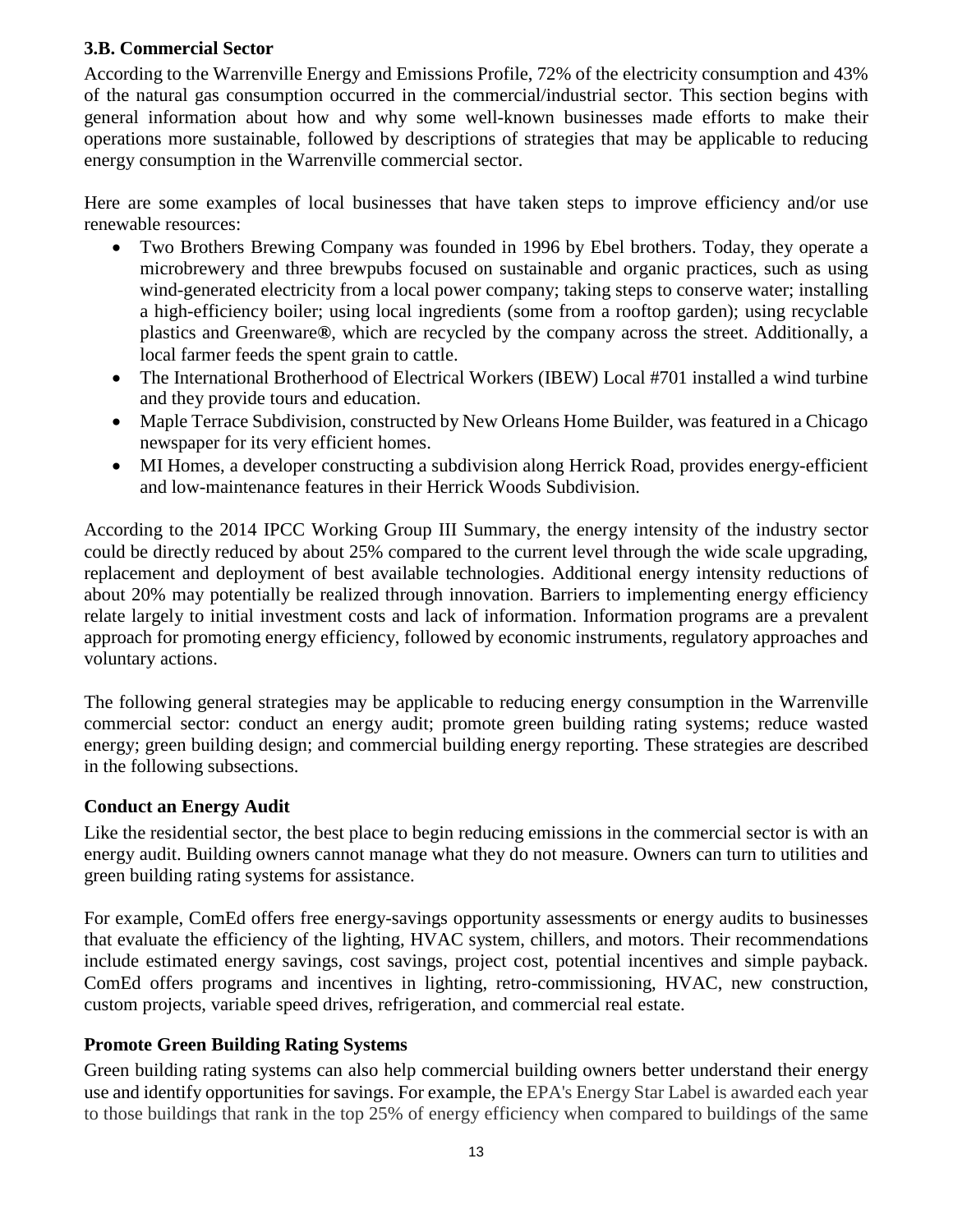type, size, and location in the same climate region. As of 2015, five commercial buildings earned the Energy Star label in Warrenville: 1) Cornerstone I at Cantera, 2) Cornerstone II at Cantera, 3) Keystone at Cantera, 4) Liberty/Warrenville LLC, and 5) Target.

The LEED (Leadership in Energy and Environmental Design) green building rating system was developed by the U.S. Green Building Council and the certification process uncovers opportunities for saving energy. These include the use of reflective roofing material and other means to reduce the energy load of air conditioning an indoor space. A recent study of 195 LEED certified office and retail buildings found they ranked in the top 11% in energy efficiency. As of 2015, there are four LEED certified commercial buildings in Warrenville: 1) BP Cantera III, 2) Cornerstone I at Cantera, 3) Cornerstone II at Cantera, and, 4) Liberty Mutual.

#### **Reduce Wasted Energy**

#### *Small Business Energy Efficiency*

Small businesses may lease space and therefore may not control decisions about building efficiency, but building occupants may be able to change their actions, such as turning off appliances and lights, and setting the thermostat lower in winter and higher in summer, which can significantly reduce energy costs and greenhouse gas emissions. Section 3.A describes other behavioral changes (similar to homeowner actions) that small business owners can do.

#### *Commercial Buildings/ Energy efficiency retrofits*

A tax deduction for commercial buildings may be available for businesses that improve the performance of three building elements: 1) Lighting; 2) Building envelope; and 3) Heating, ventilation and air conditioning (HVAC) systems.

- 1. Commercial Lights Out at Night/Motion Sensors/More Efficient Lighting: Lighting is typically the largest use of electricity in commercial buildings. Much energy is wasted by lights left on when no one is using them. Looking at the urban skyline, one can see many office buildings lit up at night, after everyone has left work for the day. A policy of turning lights off throughout buildings at the end of the work day eliminates this waste of energy. A lights out policy can use a combination of education and technology such as timers and motion sensors.
- 2. Building Envelope: The building envelope or shell is the boundary between the conditioned interior of a building and the outdoors. The energy performance of the external walls, floors, roofs, ceilings, windows and doors determines how much energy is required for heating and cooling. Improvements can include adding insulation, air sealing, energy efficient windows, and a reflective roof. A reflective roof can significantly reduce electricity use by air conditioners by reducing the heat entering the building through the roof. Energy Star-certified reflective roof products can lower the roof temperature by up to 100ºF. Reflective roofs cost about the same as traditional roofing products, so installing one during construction, or when a roof needs to be replaced anyway, involves no extra cost. Reflective roofs and paving materials mitigate the urban heat island effect, reducing energy required to cool all buildings in a city, and contribute to LEED certification.
- 3. HVAC: Heating, ventilation, and air conditioning consume approximately 40% of the energy within buildings. This makes HVAC systems an important target for energy efficiency improvements. Air conditioning is a close second to lighting for electricity use in most commercial buildings.

#### *Retro-Commissioning of Commercial Buildings (HVAC retrofit/Equipment Upgrade)*

Retro-commissioning is a process that seeks to improve how building equipment and systems function together. Retro-commissioning can often resolve problems that occurred during design or construction, or address problems that have developed throughout the building's life. It can improve operations and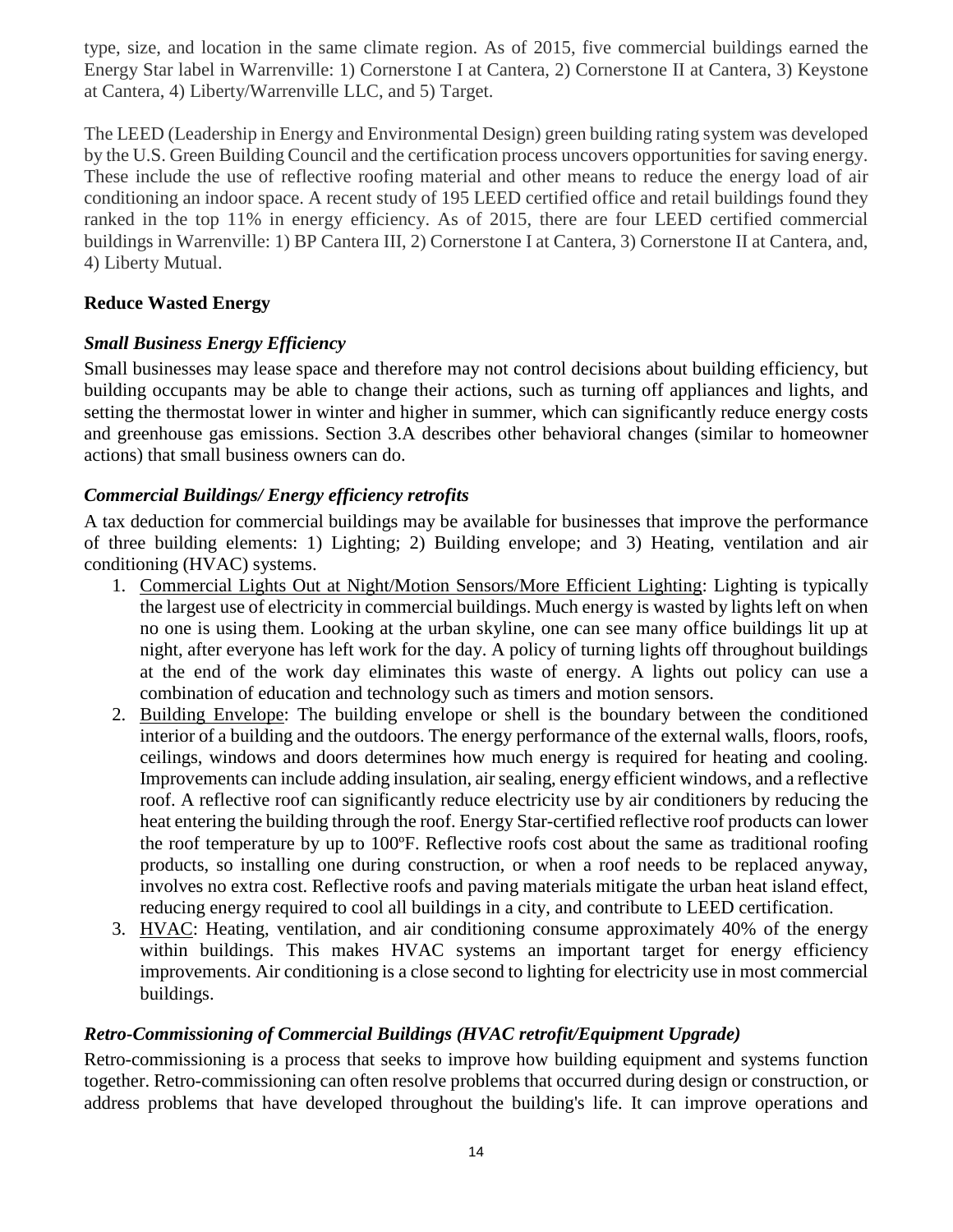maintenance procedures to enhance overall building performance. It may identify malfunctioning or poorly sized equipment, inefficient timing of processes, and other opportunities for saving energy.

#### **Green Building Design**

In the U.S., buildings account for 40% of total energy use and about 35% of GHG emissions. Design and construction of new buildings, or major renovation of existing ones, provides an opportunity to implement energy saving measures. Green building design views buildings as a complete system in order to maximize health, comfort, and productivity of occupants while minimizing resource use for construction and operation. For example, windows, insulation, and lighting systems can be chosen to minimize the cooling load, allowing for a smaller cooling unit to be used for savings in both capital and operations costs.

#### **Commercial Building Energy Reporting**

EPA's Energy Star for Buildings has developed a number of tools that can help plan and track the energy consumption of new and existing buildings. EPA's Target Finder and Portfolio Manager are other tools that may help track/improve energy efficiency.

Chicago, New York City, San Francisco, Philadelphia, and Seattle have passed building energy reporting laws also known as benchmarking laws requiring non-residential buildings to report their energy usage. The ultimate purpose is to increase energy efficiency by making the energy usage transparent and giving clients an opportunity to consider that factor in the process of selecting a building to lease or purchase. It is hoped that building owners and managers will see this as an opportunity to gain an edge on their competition and increase the lease and sale value of their property.

#### **Renewable Energy Systems**

Information about solar systems was presented in Section 3A. On-site renewable energy could provide some of the energy needed for the commercial and industrial sector. Additional types of renewable energy systems include large-scale, multiple site distributed generation and combined heat and power. The energy and cost savings for these systems are assessed on a case-by case basis.

#### **Electricity Supply Agreements with 100% Renewal Energy**

The Northern Illinois Municipal Electric Collaborative (NIMEC) is the leading municipal aggregator of electricity in northern Illinois, having managed 100 municipal aggregations with a population base approaching 2,000,000. Through the aggregation effort, communities, such as Warrenville, have been able to secure electricity supply agreements with 100% renewal energy. NIMEC can also assist businesses in exploring the option of purchasing electricity generated from renewable sources.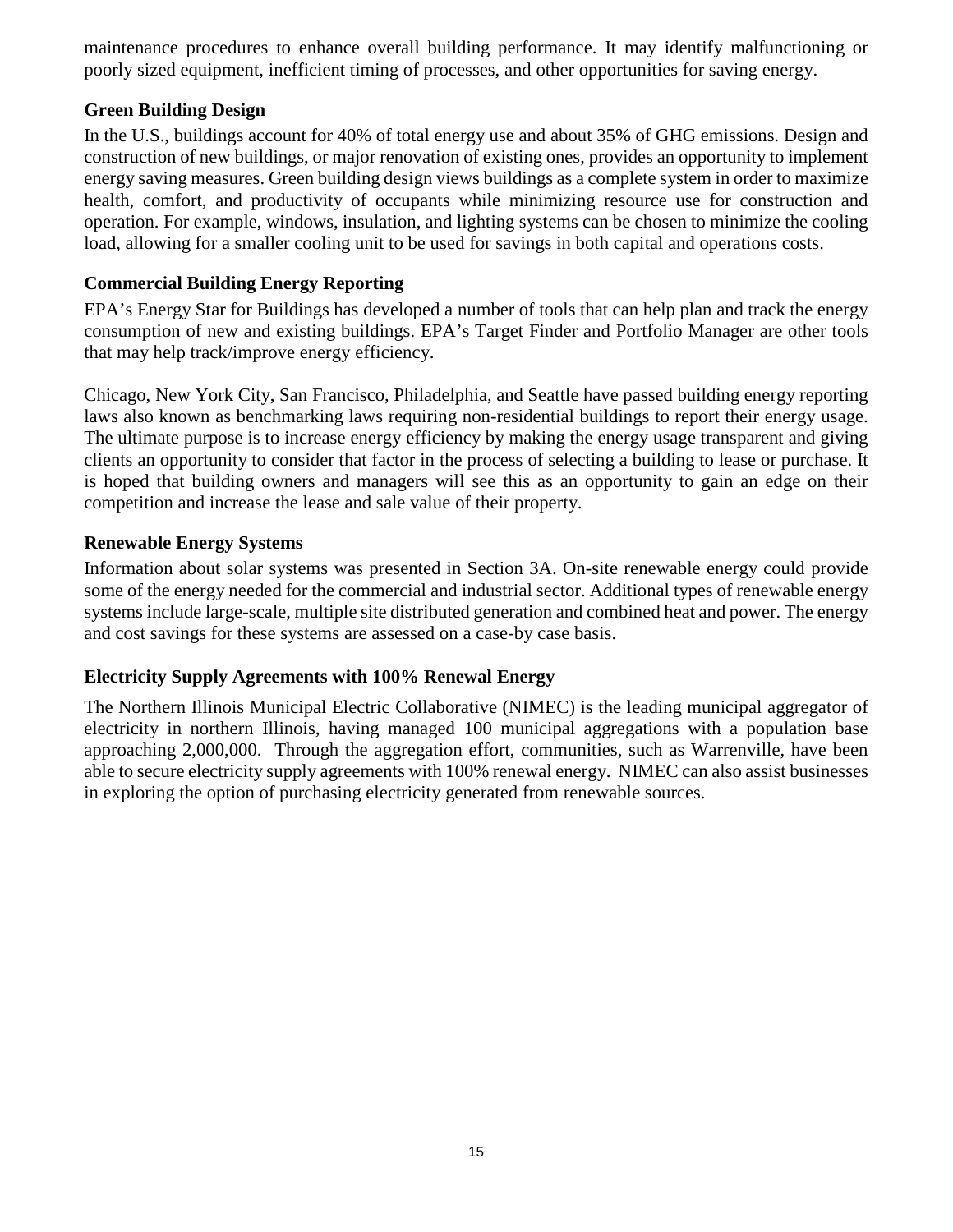| <b>Strategy</b>                                                                                                                                                                                                             | <b>Potential GHG</b><br>Reduction<br>(MTCO2E) | <b>Initial</b> cost                                                                                                        | <b>Potential Yearly</b><br>Savings   |
|-----------------------------------------------------------------------------------------------------------------------------------------------------------------------------------------------------------------------------|-----------------------------------------------|----------------------------------------------------------------------------------------------------------------------------|--------------------------------------|
| <b>Retro-Commissioning of Commercial Buildings</b><br>(Energy audit/HVAC retrofit/Upgrade to energy<br>efficient equipment/Evaluate whether building<br>components are working together)<br>(assume 50% of 1,500,000 sq ft) | 1,126                                         | Varies                                                                                                                     | \$146<br>${\rm (per\ 1000\ sq\ ft)}$ |
| <b>Strict Commercial Energy Code</b><br>(assume 10% electricity and natural gas savings<br>in 100% of 1,500,000 sq ft)                                                                                                      | 2,339                                         | \$1500<br>(per $1000$ sq ft)                                                                                               | \$146<br>${\rm (per\ 1000\ sq\ ft)}$ |
| Commercial Lights out at Night/Motion<br>Sensors/ Efficient Lighting<br>(assume $75\%$ of 1,500,000 sq ft)                                                                                                                  | 2,361                                         | \$60<br>(per 1000 sq ft)                                                                                                   | \$189<br>${\rm (per\ 1000\ sq\ ft)}$ |
| Reflective Roofs & Paving Materials<br>(assume $33\%$ of 1,500,000 sq ft modified)                                                                                                                                          | 417                                           | \$250 per 1000 sq<br>ft incremental<br>cost                                                                                | \$77<br>${\rm (per\ 1000\ sq\ ft)}$  |
| Actions to Implement the Strategies                                                                                                                                                                                         | <b>Status</b>                                 | Partners for Implementation                                                                                                |                                      |
| Promote energy assessments/audits and energy<br>efficiency grant programs                                                                                                                                                   | Ongoing                                       | DCEO, Green Building Council,<br>Businesses, EII, Nicor HES, EAC,<br>Warrenville Public Library, local and<br>social media |                                      |
| Promote Energy Star and LEED certification or<br>the like to encourage businesses to reduce their<br>energy consumption.                                                                                                    | To Be<br>Considered                           | Local realtors, EAC, Warrenville<br>Public Library, EII, Nicor HES,<br>Western DuPage Chamber of<br>Commerce               |                                      |
| Prepare handouts to be available at City Hall, and<br>on the City's website with information about<br>Energy Star, LEED certification, green building<br>reporting, and energy codes.                                       | To Be<br>Considered                           | EAC, Community Development<br>Department                                                                                   |                                      |
| Continue Warrenville's municipal electrical<br>aggregation program with 100% renewable<br>energy (for small commercial electric accounts)                                                                                   | Completed                                     | Small businesses, City Council,<br><b>Administration Department</b>                                                        |                                      |
| Consider whether to promote commercial<br>building energy reporting to increase energy<br>efficiency by making the energy usage<br>transparent                                                                              | To Be<br>Considered                           | Businesses, EAC                                                                                                            |                                      |
| Actively enforce the most current version of the<br>State of Illinois Energy Conservation Code<br>(see additional renewable energy strategies in                                                                            | Ongoing                                       | <b>Community Development</b><br>Department                                                                                 |                                      |
| Table 3)                                                                                                                                                                                                                    |                                               |                                                                                                                            |                                      |

## *Table 4. Commercial Energy Strategies*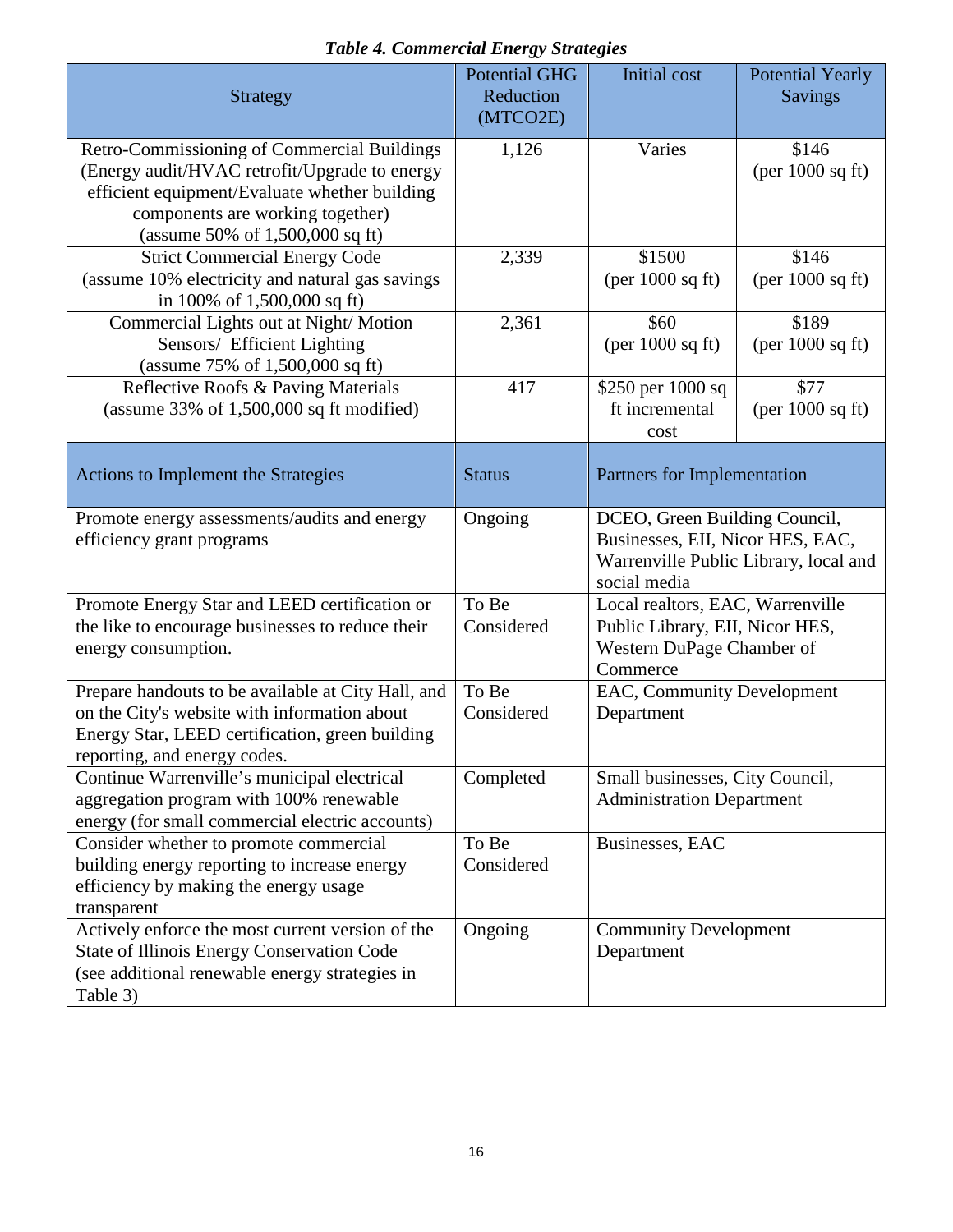#### **3.C. Government Sector and Other Organizations**

The government sector in Warrenville includes the following entities:

- City of Warrenville
- Warrenville Park District
- Warrenville Library District
- Warrenville Fire Protection District
- Community School District 200

Other entities include congregations and other non-governmental organizations. Congregations can cut energy use by using the Energy Star Resource program offered by the US EPA for improving the energy efficiency of their buildings. There are guides available for various types of buildings. More can be read at the following website: [http://www.energystar.gov/buildings/owners\\_and\\_managers/congregations.](http://www.energystar.gov/buildings/owners_and_managers/congregations) In Illinois, over 44 congregations have taken the Energy Star pledge to reduce energy use by 10%. According to the EPA, most congregations can cut energy costs by up to 30% by investing strategically in efficient equipment, facility upgrades and maintenance.

Like the residential and commercial sector, the following general strategies may be applicable to reducing energy consumption in the Warrenville government sector and other organizations: conduct an energy audit; reduce wasted energy; green building design; and commercial building energy reporting. These strategies are described in Section 3.B. Following are examples of the strategies of some local government organizations:

#### **Warrenville Library District**

The Warrenville Public Library Green Team has moved forward with several strategies, including replacing the more than 25 year-old air conditioner condensing unit and air handler with a more energy efficient one. The library's HVAC system is on automated controls so that the temperature adjusts automatically when the library is closed, including holidays. Also there was a partial roof replacement in 2008, and the ballasted roof was replaced with white reflective EPDM, an extremely durable synthetic rubber roofing membrane (ethylene propylene diene terpolymer) widely used in low-slope buildings. The library's many green initiatives include energy conservation, water conservation, and materials conservation, and opportunities for involvement of their employees.

#### **Community Unit School District 200**

Community Unit School District 200 educates over 13,400 students in school buildings encompassing over 2,500,000 square feet of floor space and covering more than 25 square miles. It has made outstanding achievements in energy efficiency and other green initiatives that are briefly described here. The District has been recognized by EPA as an Energy Star Leader for improving energy efficiency by more than 20% compared to a 2008 baseline and as a Top Performer for earning an average Energy Star energy performance score of 85 across its portfolio of buildings. The district's Board of Education appointed a district-wide Energy Operations Manager to develop and implement a comprehensive energy management plan which utilizes a building audit system. The Energy Operations Manager uses software to track energy data, identify energy savings opportunities, and oversee improvements. Successful efficiency measures have included an increased focus on maintenance of energy systems and equipment; upgrading lighting systems; reviewing and modifying both indoor and outdoor lighting schedules and thermostat set points; and purchasing Energy Star qualified office equipment and appliances whenever possible. The district estimates that it prevents the emissions of more than 3,931 metric tons of carbon dioxide and that it saved more than \$605,000 from January 2009 through December 2012 for the four sites it maintains in Warrenville (the Woodland Facility Services site, Hubble Middle School, and Johnson and Bower Elementary Schools) which encompass 48 acres of land and over 387,000 square feet of conditioned space.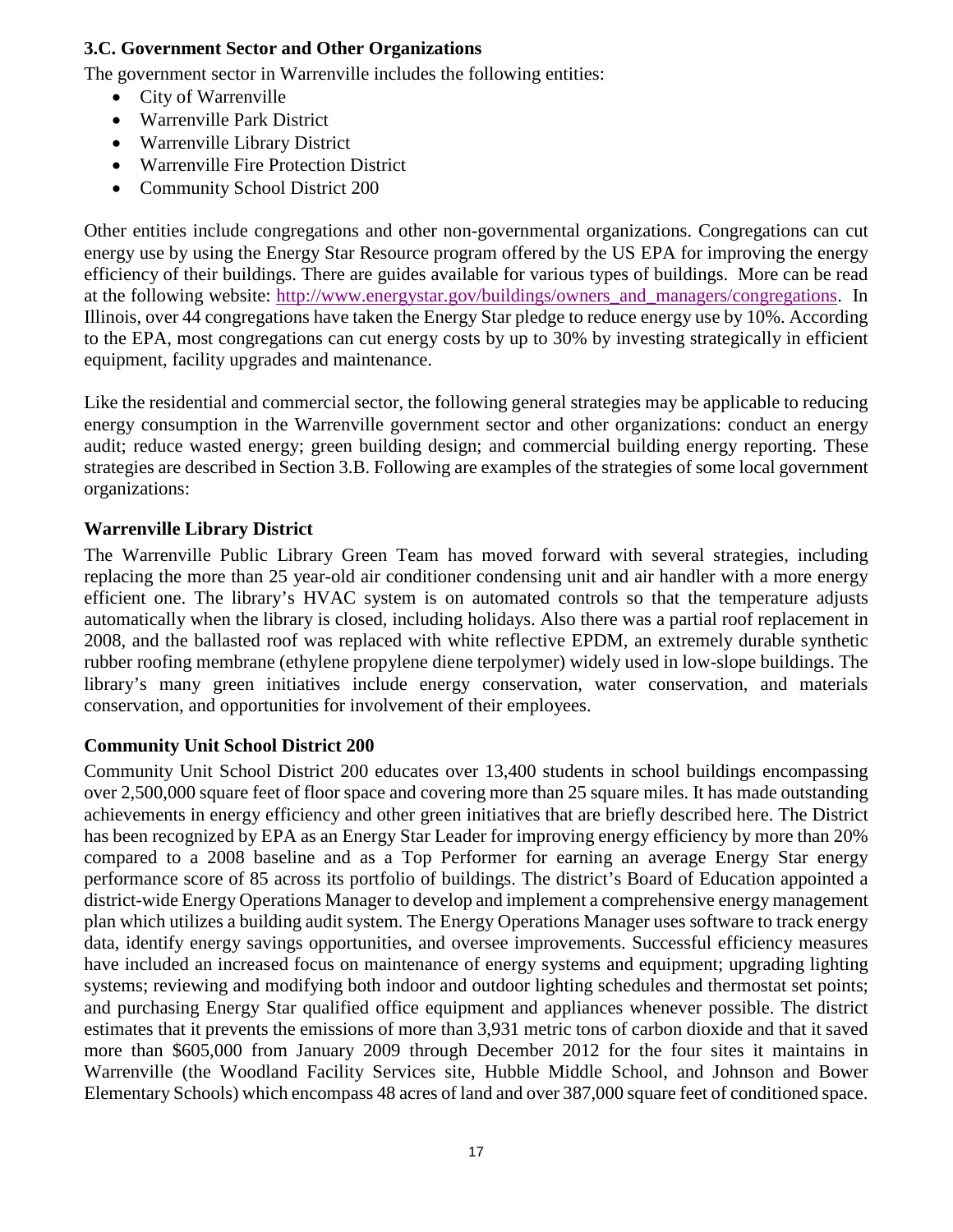Although all Community Unit School District 200 sites are in the Energy Program and are Energy Star certified, **Hubble Middle School** is unique in that it is a Leadership in Energy and Environmental Design or **LEED certified site**, the only Middle School to be so recognized in DuPage County. There are **dozens of sustainable features incorporated into the design** of Hubble Middle School, including the following: the mechanical system is 20% more efficient than the standard HVAC systems; the natural landscaping is drought-resistant; a permeable paver parking lot reduces water runoff; bioswales filter the run-off before it enters the storm water system; a 5-acre drainage ditch with wetland plants that clean and soak up the water; there is preferred parking for the teachers with the most fuel-efficient vehicles; a green roof can be used as a classroom utilizing sedum to filter rain water and create oxygen as well as being a living classroom for students; the remaining roof is a white "cool roof" which reflects sunlight, allowing savings on air conditioning; low-flow plumbing fixtures help reduce water consumption; an enhanced lighting environment, called a ["daylight harvesting](http://en.wikipedia.org/wiki/Daylight_harvesting) system," allows sunlight instead of artificial light to be used in gyms, commons, choir and orchestra rooms as well as halls and classrooms. Because of these features, Hubble Middle School has been recognized with the Award of Merit, Illinois Association of School Boards; Middle School Citation, American School & University magazine; and Project of the Year, K-12 category, and Midwest Construction magazine.

Warrenville's neighborhood schools provide an excellent opportunity to bring change within each household as students learn "green practices" reducing waste and conserving energy. Schools at all levels from preschool through the high schools can support Warrenville's efforts at sustainability in many ways including the following possibilities:

- Bring "no waste" lunches to school: use reusable containers.
- Sort lunchroom waste by compost, recyclables, and garbage.
- Provide recycle containers for waste paper in each classroom and have teacher leadership supporting this program.
- Have student organizations at each level with adult sponsorship to train youth leaders to support these green practices within the buildings. The high school currently has such a group that makes videos for use within the school. Sharing these types of creative programs on local television would give them further impact on others within the community as well as share the activities of local school children.
- Institute a lights out practice by staff after hours to reduce energy used by the district. This would include computers as well as closing blinds to reduce heat loss, especially over weekends.
- Institute a green and healthy transportation program to get students to walk or ride bikes to school reducing the use of cars or buses.
- Encourage creative thought by staff and parent groups to initiate any other practices possible within the school environment such as: A compost area, a vegetable garden to be planted in the spring and harvested for student consumption, writing grants for a small solar station.

Through instruction, these types of practices will help students see that they can make a difference within the school setting and take these practices to their homes helping their families to reduce their carbon imprint and save family funds at the same time. With the combined efforts of students from pre-school through high school many homes will benefit in the Warrenville area.

#### **Warrenville's Franchise Agreement with ComEd**

The City of Warrenville's franchise agreement with ComEd, allows the utility to use the City right-ofways to install their power lines while the City is not billed for electricity usage at City Hall, the Police Department, the Public Works building, and the Cerny Park shelter. Therefore, if solar systems were installed, there would be no pay back at those facilities. EPA Region 5 funded a study examining municipal franchise agreements across the Region. The results state that franchise agreements "represent a largely unused opportunity for municipalities to promote energy efficiency and renewable energy, and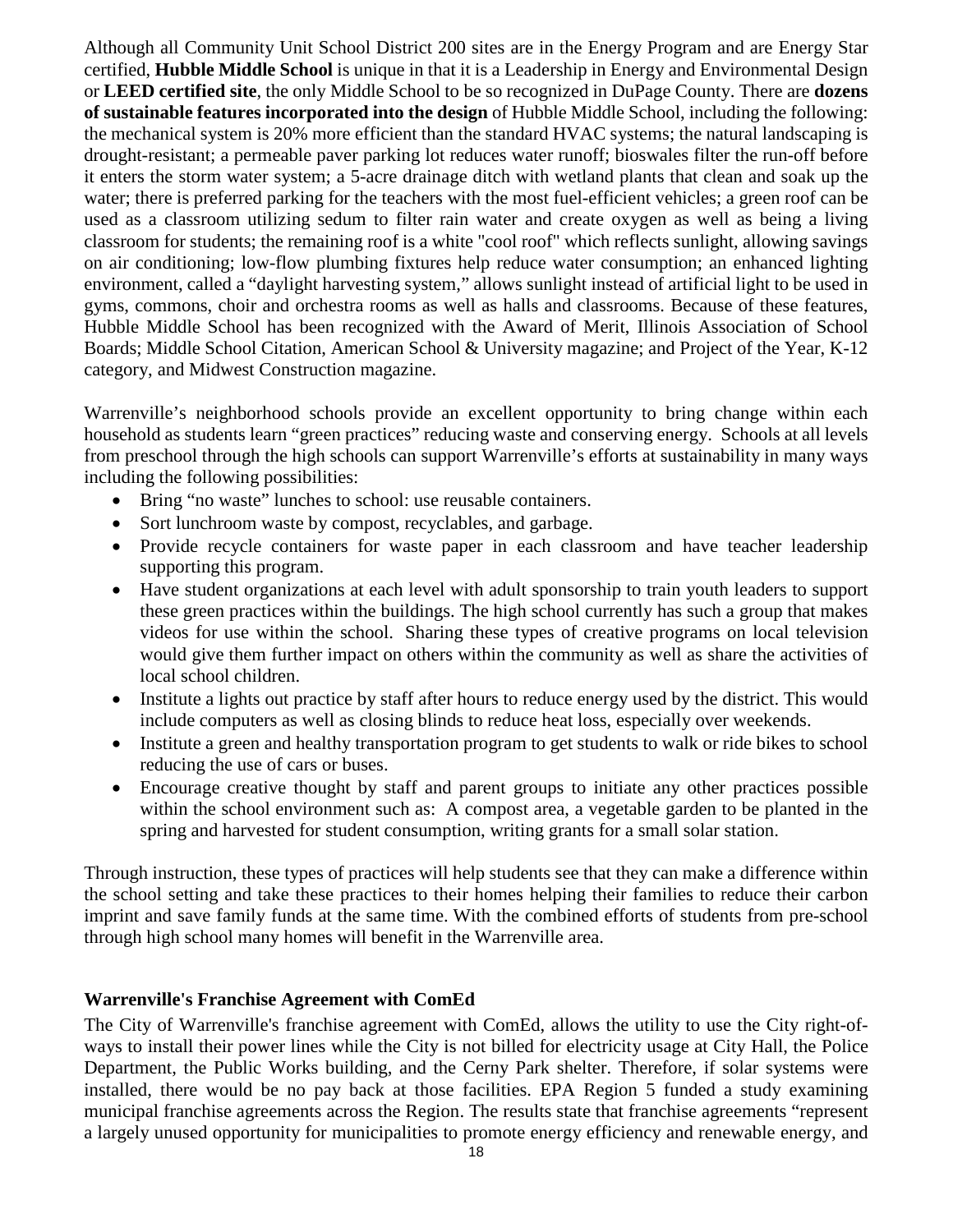that some franchise agreements even create disincentives for energy efficiency." The current ComEd franchise agreement does not expire until the year 2054. The study may be something to be kept in mind to review when the opportunity to renew the agreement arrives.

(2011 Kane County 2040 Energy Plan)

#### **Downers Grove Hybrid Solar and Wind Powered Street Lighting System**

One local example of harnessing electricity through renewable technologies for street lights is a Downers Grove project in which the Village installed a hybrid solar and wind powered street lighting system - the first of its kind in the nation. The 25 lights in the Prentiss Creek subdivision boast an expected lifetime 10 times beyond standard lighting, or 100,000 hours and are expected to save more than 500,000 kWh of electricity, as the wind/solar mix is expected to produce nearly all electricity consumption. 45% of the \$283,000 project was funded through Community Development Block Grant dollars. Traffic lights, similar to streetlights, have great cost and energy savings potential for municipalities, especially because they are essentially "on" 24 hours a day. LEDs (light emitting diode) already in place in our region use anywhere from 80-90% less energy and require considerably less maintenance. (2011 Kane County 2040 Energy Plan)

#### **Kane County Conversion to LED Traffic Signals**

In Kane County, the City of Elgin recently converted traffic signals at 69 intersections over a period of two years. The cost per LED fixture and pole installed was approximately \$10,000 and basic fixture replacement about \$5,000. The city expects to save an estimated 85-90% in energy cost savings, which does not include savings attributed to reduced maintenance, including manpower and vehicle usage. (2011 Kane County 2040 Energy Plan)

#### **Retrofitting Lighting in Municipal Buildings**

Types of lighting retrofits can vary greatly depending on existing lights and lighting needs. Municipalities can take advantage of the Illinois Smart Energy Design Assistance Center (SEDAC) free energy audit services and technical assistance. A comprehensive energy audit will analyze energy consumption and offer recommendations or ECMs (Energy Conservation Measures) that may include options for more efficient lighting. Each type of lighting offers a particular energy savings potential and corresponding return on investment (or payback period.) Lighting retrofits and upgrades may include:

- Replace fluorescent T12 lamps/magnetic ballasts with T8 or T5 lamps/electronic ballasts
- Replace incandescent light bulbs with compact fluorescent light bulbs (CFLs)
- Use LED lighting for signage
- Use occupancy sensors for lighting in break rooms, bathrooms, conference rooms, etc. (City Hall currently has many areas that have occupancy sensors already installed)
- Replace metal halides with high-bay fluorescent fixtures
- Daylighting (harvesting natural daylight) through the use of skylights when feasible (use with automatic/manual daylighting controls for more savings).
- (2011 Kane County 2040 Energy Plan)

#### **IMEA Plans Utility Sized Solar Demonstration Project in St. Charles**

A November 3, 2015 press release indicates that the Illinois Municipal Electric Agency plans to build its first utility-scale solar project within St. Charles. The ground-mounted solar panel array and energy storage system, which will cover approximately four acres, will be located on a city-owned lot in the Legacy Business Center on South Kirk Rd. & Legacy Blvd. in St. Charles. The facility is expected to produce enough electricity to power 75 homes. IMEA and Convergence estimate the total useful life of the project to be 20 years. Construction is expected to be completed in early 2016. The city won't incur any ownership, maintenance or construction costs related to the project.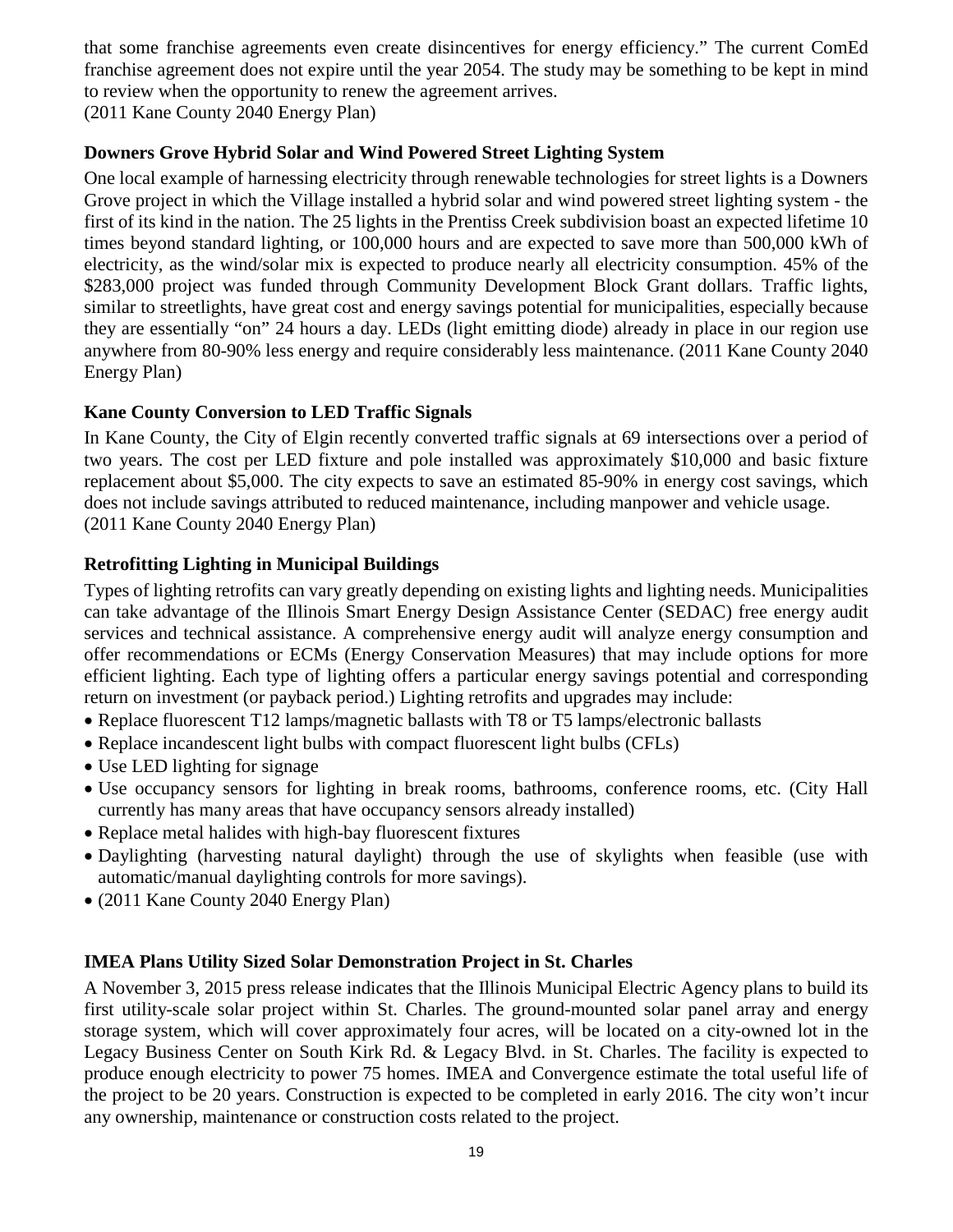"While IMEA has a long history using carbon-free wind energy from a large project in Lee and DeKalb counties, we are excited to bring this leading-edge solar and storage project on line in 2016," said IMEA President and CEO Kevin Gaden. "St. Charles is an ideal location for this investment and the city and its leadership are to be commended for their work in securing this for the city. And while the city will receive the direct output of the carbon-free energy, the project's benefits will flow to our entire membership." IMEA procures wholesale power and energy from a variety of owned and contracted sources and delivers that wholesale electricity across the state's transmission system to its members and purchasers. IMEA, which supplies wholesale electric power to 32 municipal electric systems and one rural electric cooperative in Illinois, has been in the wholesale energy business since its creation in 1984. [\(https://www.stcharlesil.gov/sites/default/files/news/press\\_release\\_\\_imea\\_commissions\\_solar\\_pv\\_demo](https://www.stcharlesil.gov/sites/default/files/news/press_release_-_imea_commissions_solar_pv_demonstration_in_st_charles.pdf) nstration in st charles.pdf)

| <b>Strategy</b>                                                                                                                                                                                                                       | <b>Potential GHG</b><br>Reduction<br>(MTCO2E) | <b>Initial</b> cost                          | <b>Potential Yearly</b><br><b>Savings</b> |
|---------------------------------------------------------------------------------------------------------------------------------------------------------------------------------------------------------------------------------------|-----------------------------------------------|----------------------------------------------|-------------------------------------------|
| Retro-Commissioning of Government Buildings:<br>Energy audit/HVAC retrofit/Upgrade to energy<br>efficient equipment/Evaluate whether building<br>components are working together<br>(assume 100% of 450,000 sq ft retro-commissioned) | 676                                           | Varies                                       | \$146<br>per 1000 sq ft                   |
| Government Lights out at Night/Motion Sensors/<br><b>Efficient Lighting</b>                                                                                                                                                           | 944                                           | \$60<br>per 1000 sq ft                       | \$189<br>per 1000 sq ft                   |
| Reflective Roofs & Paving Materials<br>(assume $50\%$ of $450,000$ sq ft)                                                                                                                                                             | 187                                           | \$250 per 1000 sq<br>ft incremental cost     | \$77<br>per 1000 sq ft                    |
| <b>Green Buildings</b><br>Hubble Middle School and Warrenville Library<br>(built since 2007 - have contributed to emissions<br>reduction)                                                                                             | 896<br>(estimated<br>reduction since<br>2007) | \$50<br>per 1000 sq ft                       | \$366<br>per 1000 sq ft                   |
| Actions to Implement the Strategies                                                                                                                                                                                                   | <b>Status</b>                                 | Partners for Implementation                  |                                           |
| Conduct energy audits of all buildings                                                                                                                                                                                                | Ongoing                                       | Warrenville government organizations         |                                           |
| Consider retro-commissioning/retrofit upgrades,<br>including upgrade of lights, roofs, paving materials                                                                                                                               | Ongoing                                       | Warrenville government organizations         |                                           |
| Review Warrenville's franchise agreement with<br>ComEd in the renewal year 2054, to eliminate<br>disincentives for energy efficiency, if possible.                                                                                    | To Be<br>Considered                           | City Council, City of Warrenville            |                                           |
| Provide knowledge gained/lessons learned to other<br>organizations and businesses                                                                                                                                                     | Ongoing                                       | EAC, Warrenville government<br>organizations |                                           |
| (see additional renewable energy strategies in Table<br>3)                                                                                                                                                                            |                                               |                                              |                                           |

#### *Table 5. Government Sector Energy Strategies*

## **4.0 Transportation Strategies**

The strategies described in this section may be applicable to residents, businesses, governmental agencies, and non-governmental groups. The **[DuPage County Green Grid](https://www.dupageco.org/GreenGrid/)** includes information on electric vehicle charging stations, ethanol stations, biodiesel stations, compressed natural gas stations, liquefied petroleum gas stations, and car share programs within DuPage County.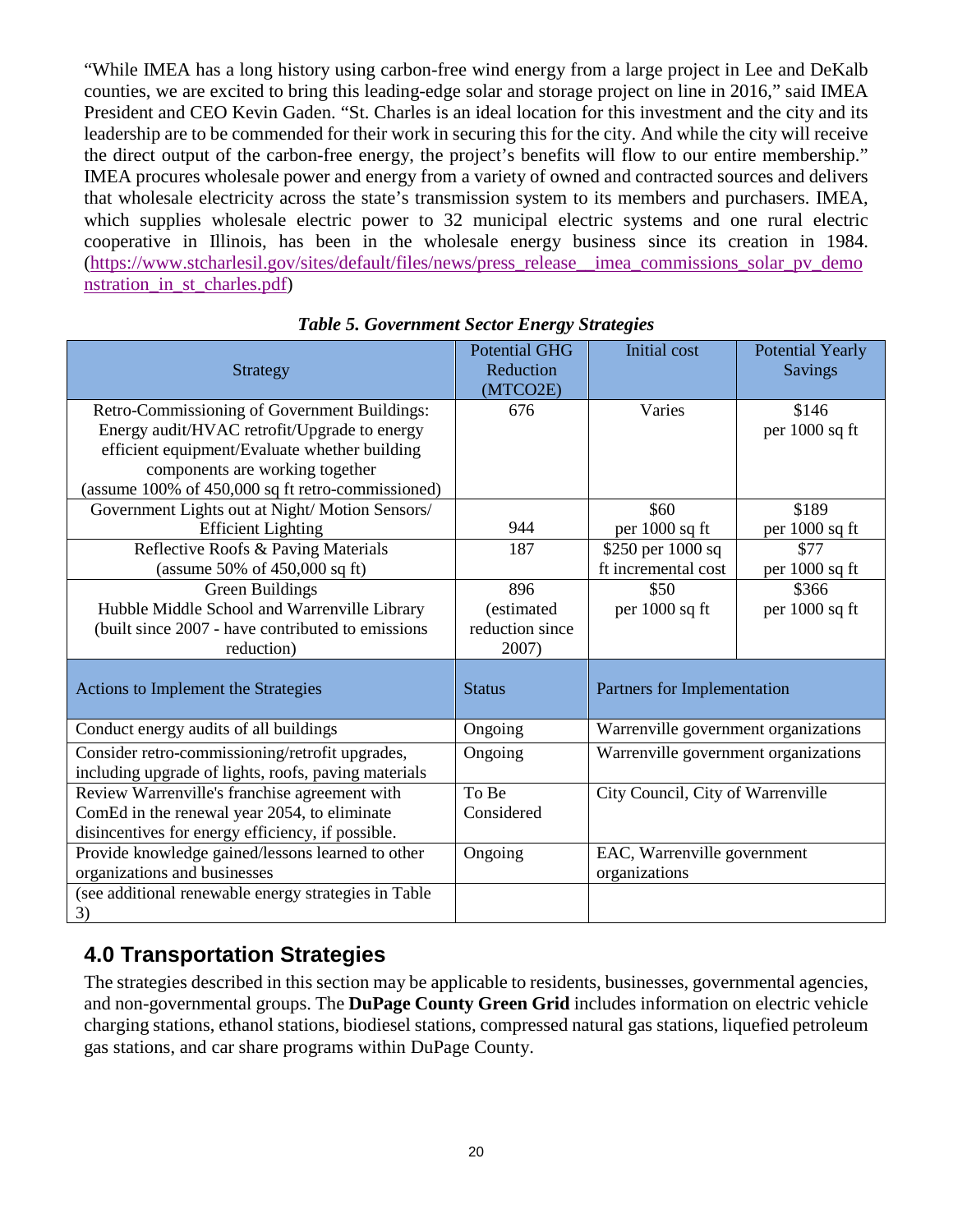#### **4.A. Reduce Vehicle Miles/Increase Walking & Biking**

There are many benefits to walking and biking, such as reduced noise, congestion and fuel emissions. Walking and biking are good for a person's health, and individuals may also be able to save money. For shorter trips, especially during rush hour, cyclists may be able to get to their destination faster than drivers.

Many cities now have various types of car share programs (i.e., ZipCar) for people, businesses, or other organizations that do not want to own a car but need one only occasionally. It is similar to car rental, but for short periods of time (as little as an hour).

#### **4.B. Alternative Fuel Vehicles**

Alternative fuel vehicles include biodiesel, ethanol, compressed natural gas (CNG), propane, hydrogen, electric, and hybrid. The Chicago Area Clean Cities Coalition website has detailed information about these vehicles, incentives (vouchers/rebates) for purchasing them, and information from local businesses and cities about their experiences with various types of alternative fuel vehicles at [http://chicagocleancities.org/.](http://chicagocleancities.org/) One of the strategies to promote such vehicles is to have designated parking spaces for customers and/or employees.

**Hybrid vehicles** use both an electric motor and an internal combustion engine to obtain the best of both worlds. They combine the driving range of an internal combustion engine with the fuel efficiency and emissions-free characteristics of an electric motor. They are less expensive to operate than gasoline vehicles, and maintenance and fuel savings are expected to outweigh the cost of battery replacement. Regular hybrids do not need to be plugged in because the battery is recharged by regenerative braking. When the battery is heavily taxed by a lot of electric motor usage without a lot of braking, the internal combustion engine picks up the slack while the battery comes back up to charge.

The maximum efficiency of regular hybrids (and electric cars) is obtained by the use of regenerative braking. The energy efficiency of a conventional car is only about 20%, with the remaining 80% of its energy being converted to heat through friction. Regenerative braking may be able to capture as much as half of that wasted energy and put it back to work, which reduces fuel consumption. The added efficiency of regenerative braking means hybrids with electric motors and regenerative brakes can travel considerably farther on a gallon of gas, some achieving more than 50 miles per gallon at this point. These types of brakes also extend the driving range of fully electric vehicles.

**Electric Vehicles (EV)** must be plugged in to recharge the battery. The effect on GHG emissions depends on the source of the energy used. If most of the electricity is from coal, an electric vehicle may produce more emissions than a gasoline or diesel vehicle. If the source is renewable (such as solar power), emissions are zero.

In order to increase electric motor cruising time, some manufacturers are creating plug-in [hybrids](http://alternativefuels.about.com/od/glossary/g/pluginhybrid.htm) that have more powerful batteries which can be recharged by "plugging in" the vehicle to normal household current. This feature allows the vehicle to perform more like a true [electric car](http://alternativefuels.about.com/od/electricity/f/electricity101.htm) and less like a conventional gasoline car, all the while delivering exceptional fuel mileage. One strategy could be promoting installation of EV charging stations and educating businesses on available grants and resources. According to the [PlugShare.com](http://www.plugshare.com/) map, there is a free EV charging station in Warrenville at Two Brothers which is available for public use.

**Compressed Natural Gas (CNG)** is the same natural gas that is used in home heating, except that it has been compressed to 3600 psi in a high-pressure tank for use in a vehicle. It is domestically produced and cost effective (less expensive than diesel). Bi-fuel and dedicated vehicles are available. Fracking technology allows the low cost, which is an environmental negative unless strict regulations are enacted. According to information at the Chicago Area Clean Cities website, pricing is projected to be flat for 10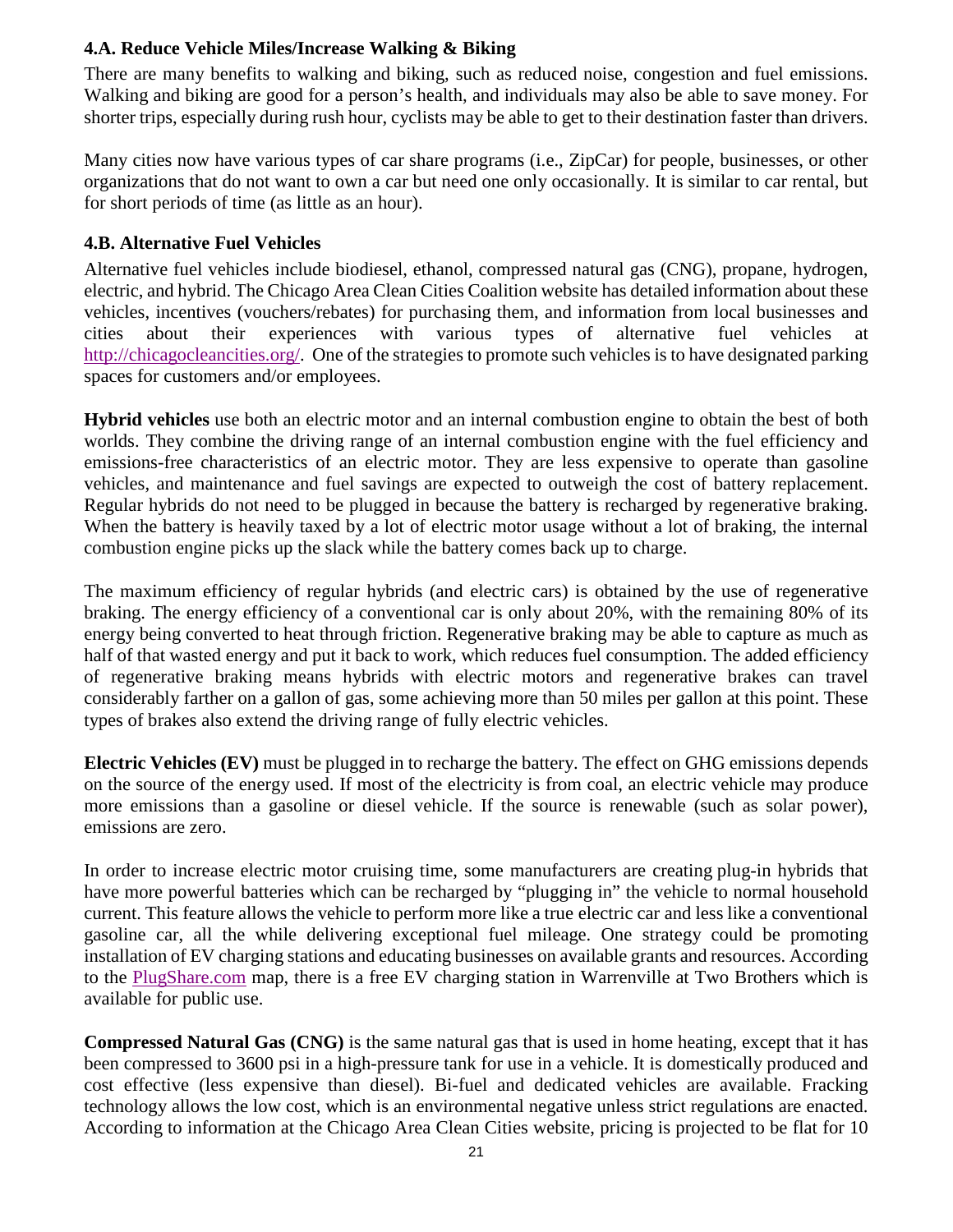years (according to government sources) or to 25 years (according to industry). There is an estimated overall 20% reduction in GHG emissions.

**Flex Fuel Vehicles** (ethanol and biodiesel) are generally not recommended due to several concerns. According to an article in the Economist dated June 24, 2011, "a broad consensus has now thrown its weight behind the environmentalists' view that using home-grown ethanol—as a replacement for imported oil—squanders far too much energy and water in the process, and is not a particularly good way at reducing greenhouse gases anyway. Indeed, given the intensive use of energy in agribusiness, it is debatable whether replacing petrol with ethanol breaks even in terms of the "wells-to-wheels" energy consumed, or even produces a net reduction in carbon emission. Even if America's entire corn crop were to be devoted to ethanol production, it would still only supply 4% of the country's oil consumption."

**Propane, or liquefied petroleum gas (LPG)** is basically the same type of gas that is used in home barbeques. For automotive applications, it is a mixture of propane gas and butane gas. The LPG mixture is kept as a liquid under heavy pressure in a special tank in the vehicle. LPG assures a very clean combustion. That's because before entering the engine, LPG is converted from liquid to gas, so it can be perfectly mixed with the air, unlike gasoline. The exhaust emissions of engines running on LPG are low; however, it is still a petroleum product.

**Hydrogen-fueled** vehicles are expected to play an important role in sustainable transportation in the future. A *Chicago Tribune* article noted that Toyota, Hyundai, and Honda are testing and producing hydrogen fuel cell vehicles for 2015. It says that fuel cells combine the best of electric and gasoline cars without the downsides: they drive like electric cars—quietly, with tons of off-the-line power—but can be refueled just like gasoline-powered cars, writes Jerry Hirsch for the *[L.A. Times](http://www.latimes.com/business/autos/la-fi-hy-toyota-fcv-fuel-cell-ces-20140106,0,884109.story#ixzz2pjQ6pJWg)*. Fuel-cell cars use a stack of cells that combine hydrogen with oxygen in the air to generate electricity, which powers the motor that propels the car. The only emission is water vapor and, with a 300-mile range can run three or four times longer than the most capable electrics. Infrastructure and cost are barriers. *[\(http://cars.chicagotribune.com](http://cars.chicagotribune.com/fuel-efficient/news/chi-hydrogen-or-electric-vehicles) [/fuel-efficient/news/chi-hydrogen-or-electric-vehicles\)](http://cars.chicagotribune.com/fuel-efficient/news/chi-hydrogen-or-electric-vehicles)*

Fuel efficiency can be achieved by using a smaller higher-mileage vehicle when possible. For example, it may be possible to use a compact car rather than a SUV for most uses.

#### **4.C. Reduce Vehicle Idling**

Reducing the amount of time that drivers idle their engines can reduce fuel costs, engine wear, emissions, and noise. Drivers idle their vehicles for a variety of reasons, such as to keep warm, or operate radios or power equipment. Idle reduction strategies can dramatically reduce GHG emissions and other pollutants. The U. S. EPA Smart Way Program and the U.S. Department of Energy (DOE) have evaluated the fuel-saving benefits of various idle reduction technologies. Both agencies provide information about grant funding that may be available for installation of qualifying equipment. EPA's Smart Way Program offers a list of Verified Idling Reduction Technologies at [http://www3.epa.gov/smartway/forpartners/](http://www3.epa.gov/smartway/forpartners/technology.htm) [technology.htm](http://www3.epa.gov/smartway/forpartners/technology.htm)

Many parents still idle their car engines in front of schools when they are waiting for their children, even though most Warrenville schools (including Bower, Johnson, St. Irene's, Four Winds, and Hubble Middle School) have "No Idling" signs on the side of the building where parents pick up their children. There are no signs at the Montessori school on Rt. 59. Bus drivers idle the bus engines even though Illinois Public Act 094-0845 was passed in 2006 to prevent excessive idling "...to protect public health and the environment by reducing emissions while conserving fuel and maintaining adequate rest and safety of all drivers of diesel vehicles." There are no "No Idling" signs on the sides of the schools where the buses wait.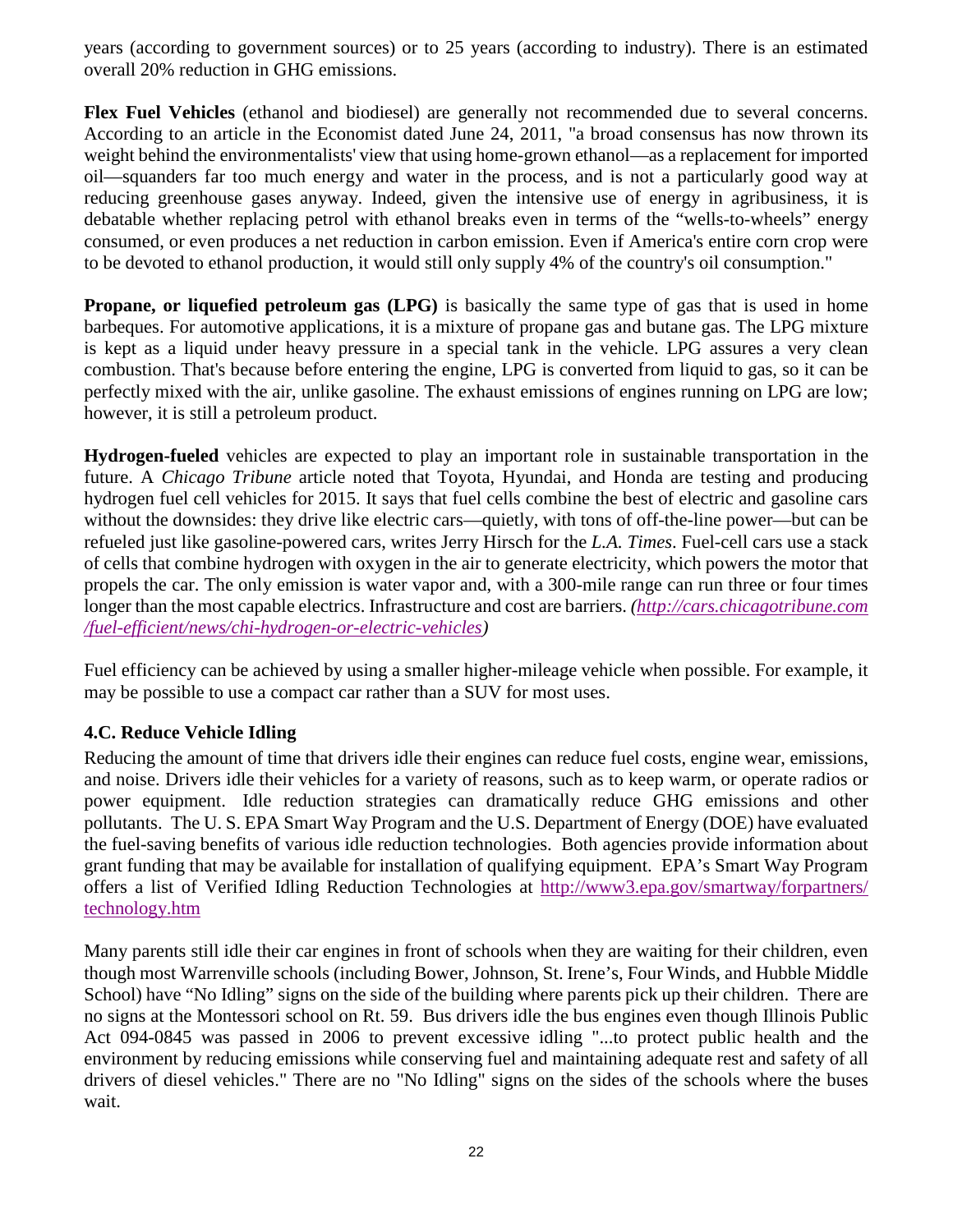Creative approaches are being tried to address the question of compliance with anti-idling policies. For example, a middle school in San Antonio created a Green Patrol to help drivers remember to turn off their engines while waiting to pick up students. The program is featured in a Clean Cities video [\(https://www.youtube.com/watch?v=4vGmRd2kDBo\)](https://www.youtube.com/watch?v=4vGmRd2kDBo), and a handbook about how to establish a Green Patrol squad at a local school is available at: [http://cleanairdrive.com/greenpatrol/gpdocuments/GP\\_](http://cleanairdrive.com/greenpatrol/gpdocuments/GP_Starter_Kit.pdf) [Starter\\_Kit.pdf](http://cleanairdrive.com/greenpatrol/gpdocuments/GP_Starter_Kit.pdf)

In addition to waste of fuel and air pollution on school properties, air quality within schools can be impacted. In some situations, vehicle exhaust may enter the school through air intake vents located near the areas where vehicles idle. The neighboring community of Lombard noted that when they increased their awareness campaign, city workers installing new signs internalized the mentality and city vehicle use incorporated these practices as well; saving gas and reducing emissions. Argonne National Lab has anti-idling information, a Green Fleet footprint calculator, 2014 Clean Cities Vehicle Buyer's Guide, Clean Cities Guide to Alternative Fuel and Advanced Medium- and Heavy-Duty Vehicles.

In 2015, Kane County passed an idling reduction policy for county vehicles which limits vehicle idling to 30 seconds except under certain, well defined circumstances. The policy applies to the 280 vehicles in their fleet. The Kane County Division of Environmental and Water Resources estimated that reducing idling by only five minutes per week for each vehicle could save \$2,000 each year in the county's fuel costs and prevent 15,800 pounds of CO2 from entering the atmosphere - all from educating county staff and asking them to make some simple behavior changes. The full policy can be viewed at: [http://countyofkane.org/sustainability/Documents/additionalResources/Kane%20Idling%20Reduction%](http://countyofkane.org/sustainability/Documents/additionalResources/Kane%20Idling%20Reduction%20Policy_2015.pdf) [20Policy\\_2015.pdf](http://countyofkane.org/sustainability/Documents/additionalResources/Kane%20Idling%20Reduction%20Policy_2015.pdf)

#### **Change Driver Behavior**

For passenger cars, the primary idle reduction strategy is to turn the vehicle off when parked or stopped for more than a few seconds, except in traffic. Drivers can also:

- Avoid using a remote vehicle starter, which encourages unnecessary idling.
- Avoid using drive-thru windows at fast-food restaurants and banks. Walk inside instead.
- Obey no-idle zones at schools and other locations.

#### **Adopt Idle Reduction Technologies**

Light-duty vehicles include passenger cars, and fleet vehicles like livery vehicles and taxis. For passenger cars that must stand for long periods, such as cabs, limousines, and police cars, auxiliary power systems and air heaters are good alternatives to idling.

Auxiliary power systems are useful for police cars, which often require extensive comfort, radio, or computer support while stopped. Such systems can consist of batteries, fuel cells, or small engines. Auxiliary power systems can provide heating, cooling, and electronic device power without running the vehicle's engine. Drivers more concerned with passenger compartment warmth - such as taxi and limousine drivers - might prefer air heaters. Although they operate on engine fuel, air heaters are separate, self-contained units that blow hot air directly into the vehicle interior. Air heaters use very little fuel. Power management systems reduce idling by monitoring battery power levels while the engine is turned off. When battery levels get low, the power management system restarts the engine and keeps it running until battery power returns to an appropriate level. These systems allow the driver to use battery power to run the vehicle's HVAC and other accessories without worrying about battery depletion.

Another option for keeping a vehicle warm is an energy recovery system, which uses the vehicle's heattransfer system. A very small electric pump is connected to the water line, which keeps the vehicle's cooling system and heater operating after the engine is turned off, using engine heat that would otherwise dissipate. Energy recovery systems keep the passenger compartment warm. [\(http://www.afdc.energy.gov\)](http://www.afdc.energy.gov/)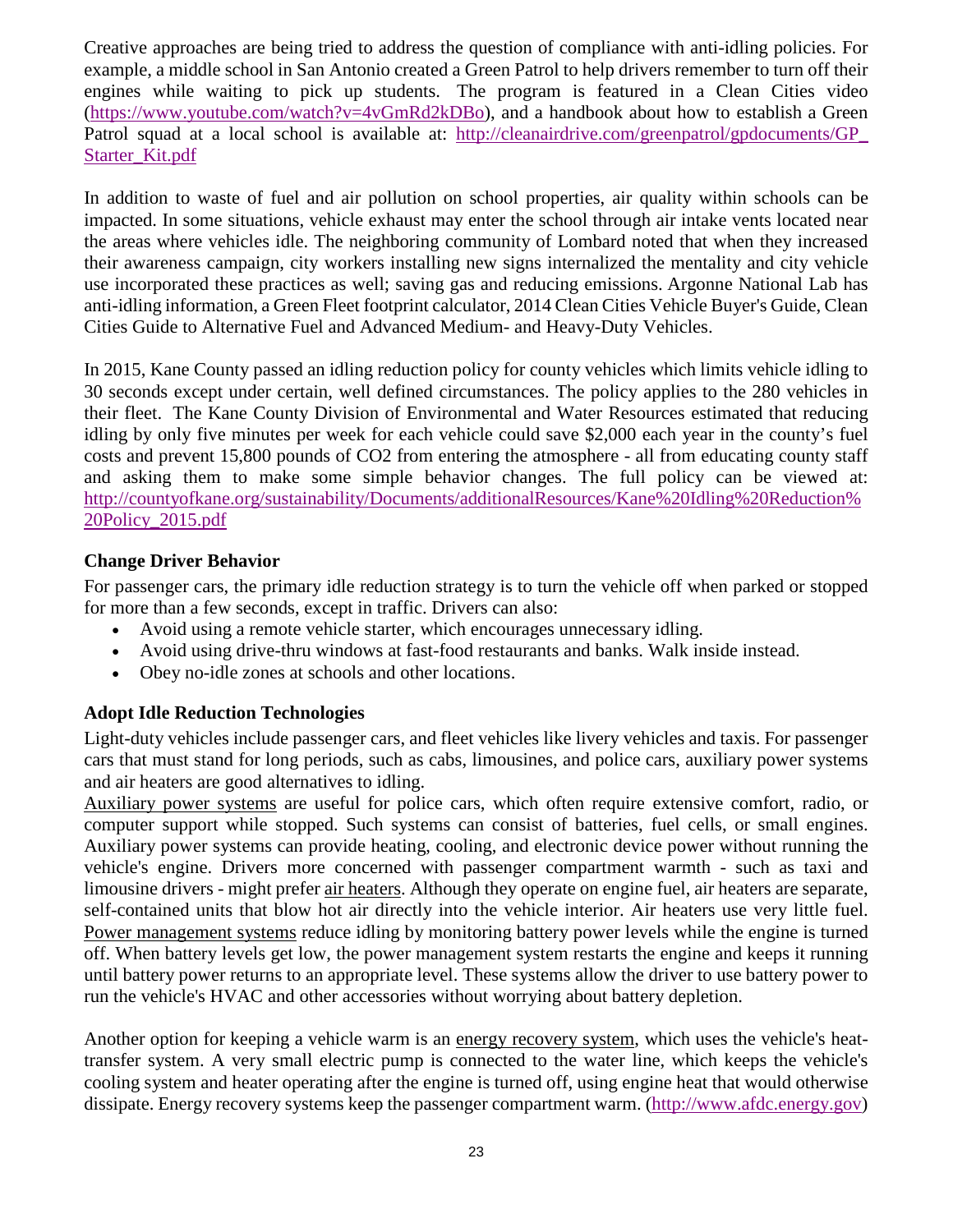| <b>Strategy</b>                                                                                                                                                                                                            | <b>Potential GHG</b><br>Reduction | <b>Initial</b> cost              | <b>Potential Yearly</b><br><b>Savings</b> |
|----------------------------------------------------------------------------------------------------------------------------------------------------------------------------------------------------------------------------|-----------------------------------|----------------------------------|-------------------------------------------|
|                                                                                                                                                                                                                            | (MTCO2E)                          |                                  |                                           |
| Walking: 100 trips per week replacing car (1 mile<br>each)                                                                                                                                                                 | 2                                 | \$0                              | \$924 (total)                             |
| Biking: 100 trips per week replacing car (10 miles)<br>each)                                                                                                                                                               | 25                                | \$0-500 (per bike)               | \$9,239 (total)                           |
| Reduce Light Vehicle Idling<br>(5,000 cars avoid idling 5 min. per day)                                                                                                                                                    | 461                               | \$0                              | \$169,269<br>(total)                      |
| Hybrid vehicles and EV<br>500 hybrid vehicles for community<br>15 hybrid vehicles for city                                                                                                                                 | 1,700                             | \$2,500<br>(per vehicle)         | \$1,225<br>(per vehicle)                  |
| Actions to Implement the Strategies                                                                                                                                                                                        | <b>Status</b>                     | Partners for Implementation      |                                           |
| Continue to implement the City's Bikeway<br>Implementation Plans approved by City Council as<br>opportunities arise.                                                                                                       | Ongoing                           | BPAC, City Council, Public Works |                                           |
| Increase number/locations of bike racks                                                                                                                                                                                    | Ongoing                           | BPAC, businesses, Public Works   |                                           |
| Consider replacement of vehicles with alternative fuel                                                                                                                                                                     | Ongoing                           | City Departments, EAC, Western   |                                           |
| vehicles and encourage and educate businesses to                                                                                                                                                                           |                                   | DuPage Chamber of Commerce, Park |                                           |
| consider alternative fuel vehicles                                                                                                                                                                                         |                                   | District, Fire District          |                                           |
| Initiate a community awareness campaign at waiting<br>locations such as schools, park districts, ball fields,<br>community buildings, shopping areas and industrial<br>street locations to encourage people to stop idling | Ongoing                           | EAC                              |                                           |
| Encourage "no idling" for all vehicles. Provide                                                                                                                                                                            | To Be                             | EAC/Schools                      |                                           |
| education about "no idling" policies. Encourage<br>compliance with laws for vehicles that use diesel fuel                                                                                                                  | Considered                        |                                  |                                           |
| Provide information about vehicle idling emissions in<br>newsletters, newspapers, City website, public access<br>channel, and e-mail blasts                                                                                | To Be<br>Considered               | EAC                              |                                           |

#### *Table 6. Transportation Energy Strategies*

## **5.0 Waste Management Strategies**

In this section, the following strategies to reduce GHG emissions are described in detail:

- Reducing Wasted Food/Composting
- Recycling (curbside, commercial, government, non-government, construction)
- Waste Reduction/Sustainable Materials Management/Cradle-to-Cradle Design

#### **5.A. Reducing Wasted Food/Composting**

When food, paper, wood, and yard waste are placed in landfills, they decompose anaerobically (i.e., without oxygen) and produce methane. Methane is a GHG that is 21 times more powerful than CO2. About 12% of municipal solid waste is food scraps, and 12% is yard waste. Collecting and composting this organic waste prevents the emissions it would have produced in a landfill. Composting produces fertilizer that can be used for farms or gardens, returning nutrients to the soil that were removed by food production. This reduces the amount of fertilizer produced by fossil fuels.

Did you know?

• More than 36 million tons of food waste was generated in 2011, 96% of which was thrown away into landfills or incinerators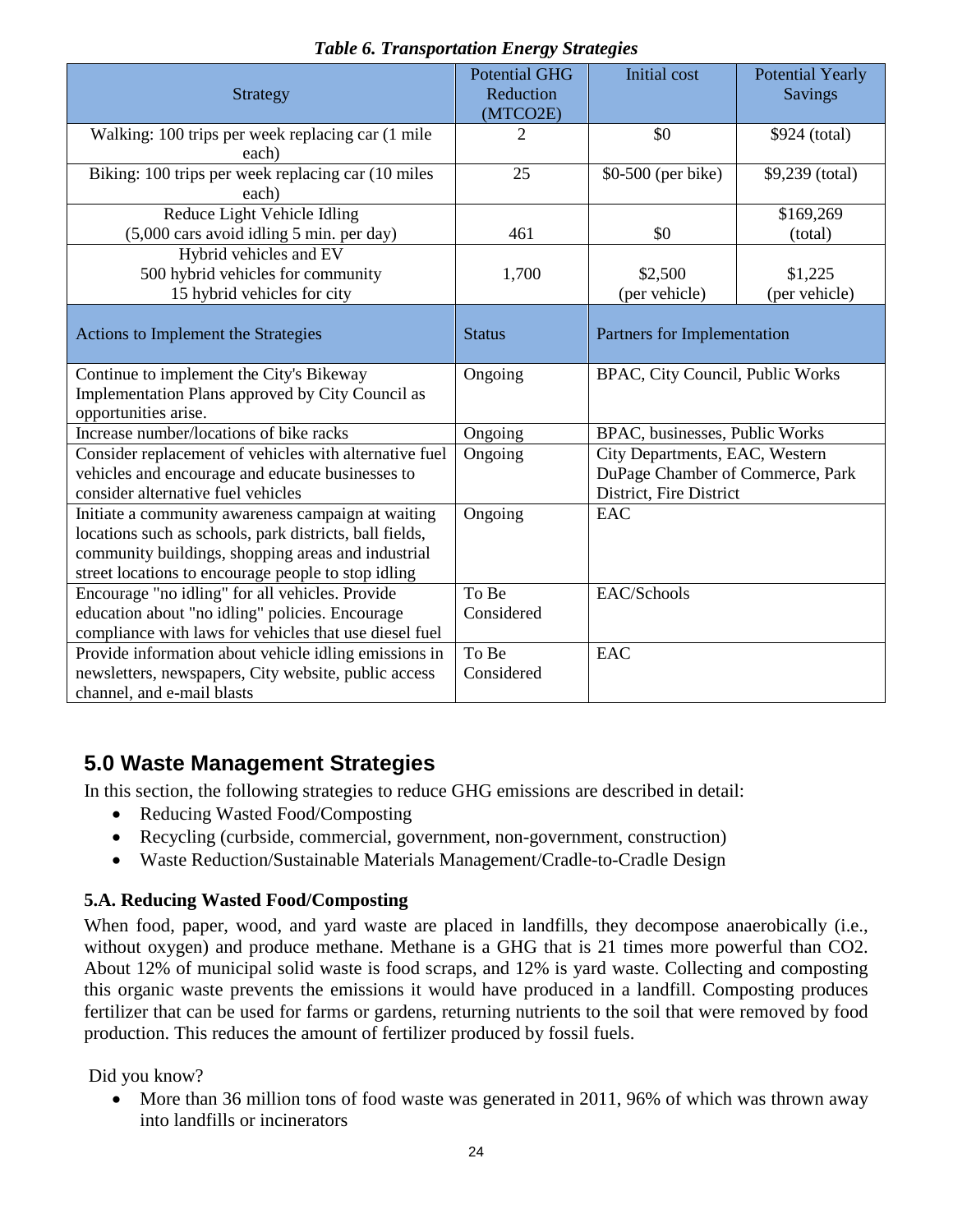- 14.9% of households in the U.S. were food insecure in 2011, meaning they did not know where their next meal would come from
- Wasted food means wasted money for businesses and residences

Compost is organic material that can be used as a soil amendment or as a medium to grow plants. Mature compost is a stable material with a content called humus that is dark brown or black and has a soil-like, earthy smell. It is created by: combining organic wastes (e.g., yard trimmings, food wastes, manures) in proper ratios into piles, rows, or vessels; adding bulking agents (e.g., wood chips) as necessary to accelerate the breakdown of organic materials; and allowing the finished material to fully stabilize and mature through a curing process. Natural composting, or biological decomposition, began with the first plants on earth and has been going on ever since. As vegetation falls to the ground, it slowly decays, providing minerals and nutrients needed for plants, animals, and microorganisms. Mature compost, however, includes the production of high temperatures to destroy pathogens and weed seeds that natural decomposition does not destroy.

#### **Residential Strategies**

#### *Ways to Reduce Wasted Food*

- Shop your refrigerator first! Cook or eat what you already have at home before buying more.
- Plan your menu before you go shopping and buy only those things on your menu.
- Buy only what you realistically need and will use. Buying in bulk only saves money if you are able to use the food before it spoils.
- Be creative! If safe and healthy, use the edible parts of food that you normally do not eat. For example, stale bread can be used to make croutons and beet tops can be sautéed for a delicious side dish.
- Nutritious, safe, and untouched food can be donated to food banks to help those in need.
- Freeze, preserve, or can surplus fruits and vegetables especially abundant seasonal produce.
- At restaurants, order only what you can finish by asking about portion sizes and be aware of side dishes included with entrees. Take home the leftovers and keep them for your next meal.
- At all-you-can-eat buffets, take only what you can eat.
- Compost food scraps rather than throwing them away.

#### *Composting/Natural Decomposition of Grass Clippings & Leaves*

[Backyard or onsite composting can be conducted by residents and other small-quantity generators of](http://www.epa.gov/waste/conserve/composting/types.htm#back)  [organic waste on their own property. This method should not be used to compost animal products or large](http://www.epa.gov/waste/conserve/composting/types.htm#back)  [quantities of food scraps. T](http://www.epa.gov/waste/conserve/composting/types.htm#back)he conversion of organic material to compost can take up to two years, but manual turning can hasten the process considerably (e.g., 3 to 6 months). The resulting natural fertilizer can be applied to lawns and gardens to help condition the soil and replenish nutrients.

Grass clippings can be left on the lawn where the cuttings will decompose naturally and return some nutrients back to the soil. Leaves can be left under trees to naturally decompose.

Using red worms (not nightcrawlers or field worms found in gardens) to break down food scraps, paper, and plants into a high-value compost called castings is called vermicomposting. Worm bins are easy to construct (they are also commercially available) and can be adapted to accommodate the volume of food scraps generated. Vermicomposting can be ideal for apartment dwellers or small offices that want to derive some of the benefits of composting and reduce solid waste. It is frequently used in schools to teach children conservation and recycling. One pound of mature worms (approximately 800-1,000 worms) can eat up to half a pound of organic material per day. It typically takes three to four months for these worms to produce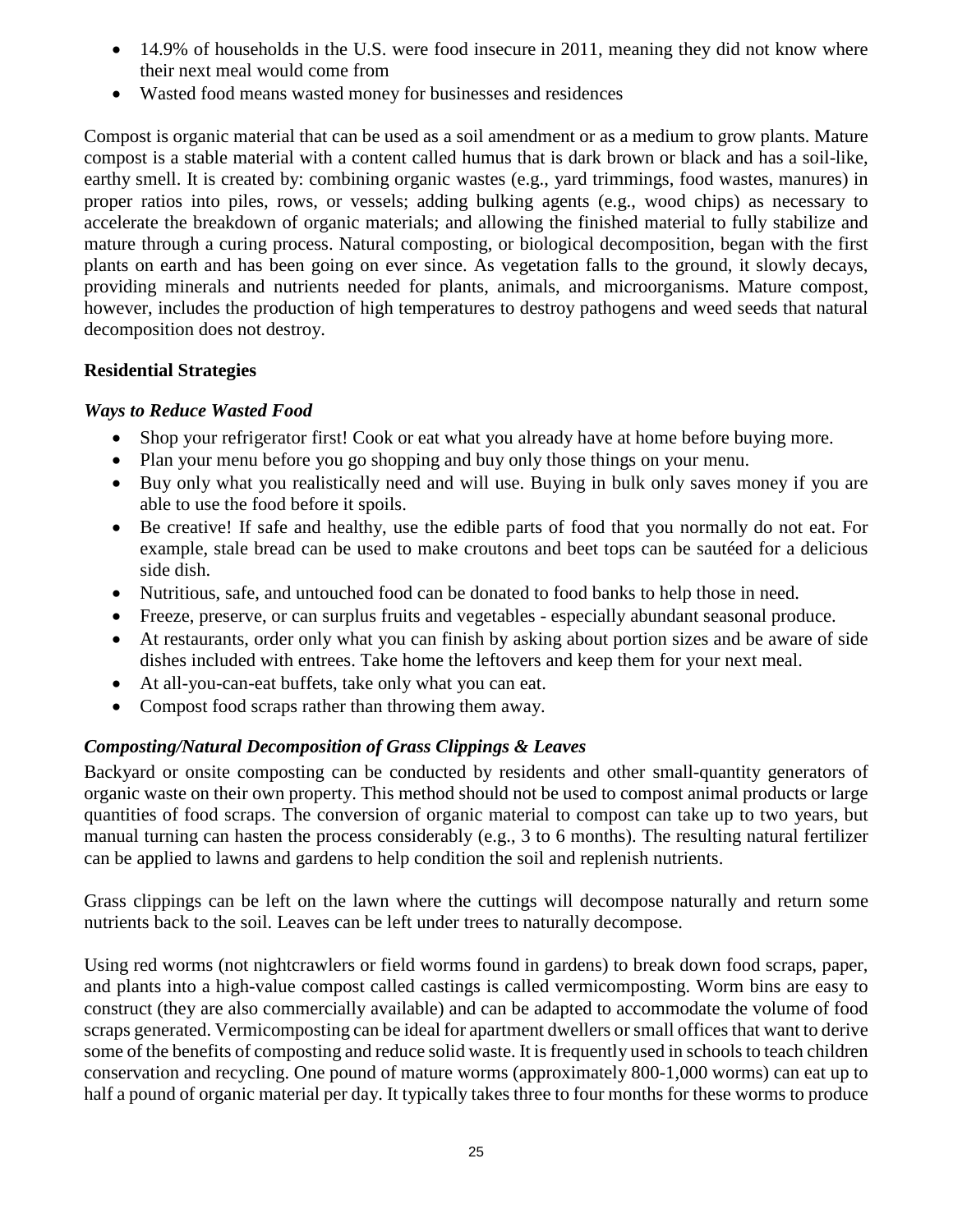harvestable castings, which can be used as potting soil. Vermicomposting also produces "compost tea," a high-quality liquid fertilizer for house plants or gardens.

#### **Commercial/Government/Non-Government Organizations Strategies**

#### *Ways to Reduce Wasted Food*

Businesses and other organizations can participate in the U.S. EPA's Food Recovery Challenge through prevention, donation and recycling in order to:

- Improve your bottom line through cost savings from improved purchasing and preparation practices and reduced waste disposal fees
- Support your community by using food to feed people, not landfills
- Reduce your environmental footprint and greenhouse gas emissions
- Get recognized for your achievements
- Access free technical assistance for your baseline assessment and food recovery activities

#### *Reduction and Prevention Strategies*

- Do a Food Waste Assessment The first step to reducing food waste is to measure and track the amount, type, and reason for its generation. Knowing how much and why food waste is generated will help a business create targeted food waste prevention strategies. This baseline information also serves as a marker for measuring the diversion rate and change in spending. Depending on a person's goals, there are a variety of [free EPA tools](http://www.epa.gov/waste/conserve/foodwaste/tools/index.htm) available to conduct a wasted food assessment.
- Reduce Your Food Waste in the Kitchen:
	- o *Reduce over-purchasing of food* Create guidelines or implement a system that ensures only what is needed is purchased. This could include a "just-in-time" ordering system or a new purchasing policy.
	- o *Reduce prep waste and improperly cooked food* Look at production and handling practices and consider strategies for reducing prep waste including: improving knife skills of staff, purchasing pre-cut food, reducing batch sizes when reheating foods like soups or sauces, and training staff to reduce improperly cooked food.
	- o *Consider secondary uses for excess food* Leftover bread can become croutons, excess rice can become fried rice, leftover fruit can be a dessert topping, and vegetable trimmings can help form a base for soups, sauces, and stocks.
	- o *Ensure proper storage techniques* In order to reduce spoilage, food products should be stored in proper condition (e.g. temperature) and organized easily to track inventory levels and ensure that older products are used first.
- Reduce Plate Waste Consumer kitchen waste includes all food wastes generated once the food reaches the customer. This includes food left uneaten by customers and garnishes.
	- o *Modify menu to increase customer satisfaction and reduce food left uneaten* Food frequently left uneaten or sent back by customers can be identified by tracking wasted food. Based on this information, managers can modify the menu and better satisfy the customers.
	- o *Change serving sizes and garnishes* Even small garnishes and improper serving sizes quickly add up to a significant amount of food waste. Strategies to reduce this waste include avoiding inedible or rarely eaten garnishes, reducing the scoop or serving size while still satisfying a customer's appetite, and using an "ask first" policy for sides.
	- o *Encourage guests to order or take only the food they can consume* Food service managers can post informational signs at buffet-style food service venues that encourage customers to take only enough food to match their appetite.
	- o *Go Trayless* A 2008 study of 25 college campuses conducted by the food services provider Aramark found that removing trays at dining halls results in as much as 25 to 30% less wasted food. Discourage customers from wasting food by going tray-less or by switching to smaller trays.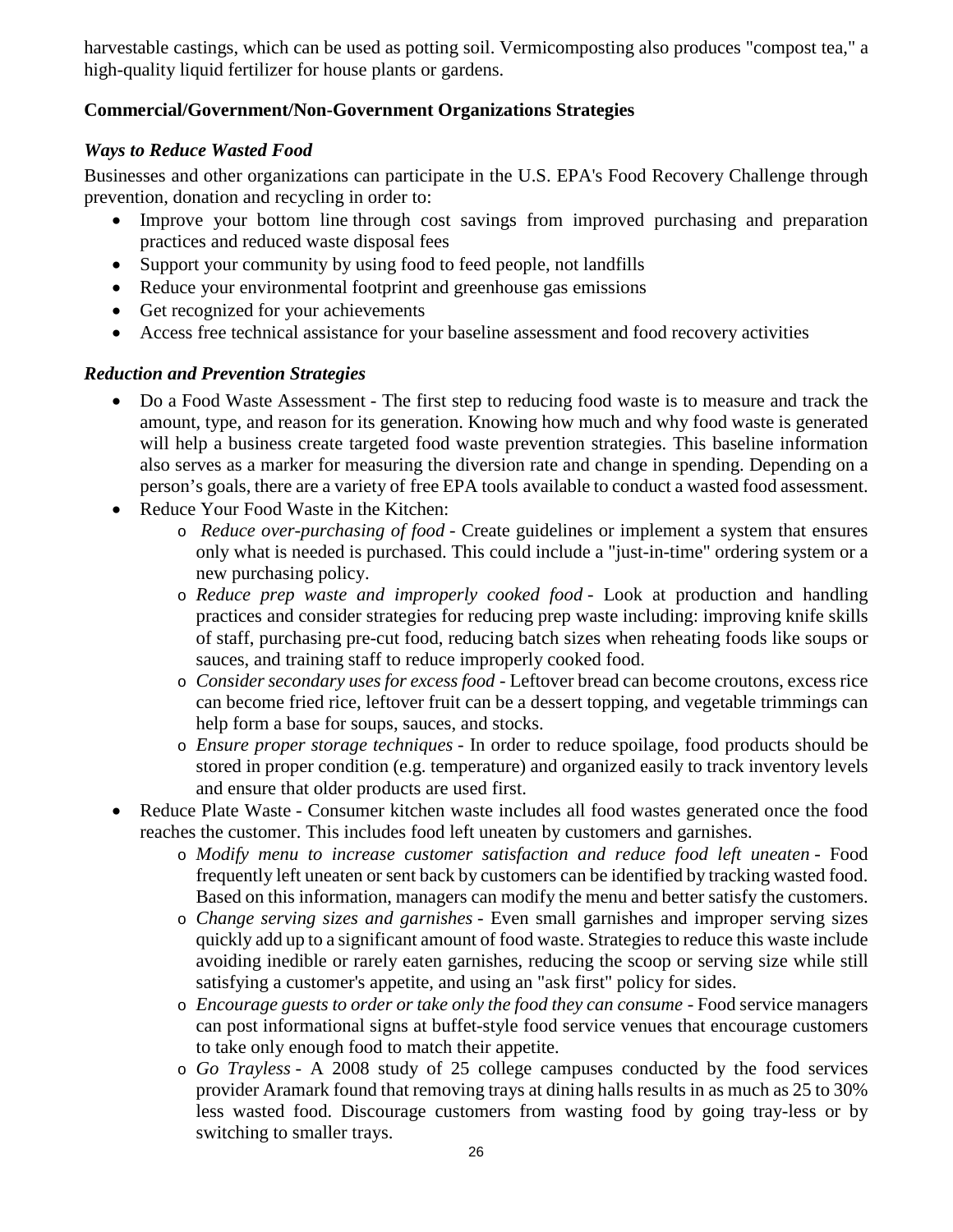#### *Composting/Natural Decomposition of Grass Clippings & Leaves*

Aerated (Turned) Windrow Composting: Organic waste is formed into rows of long piles called "windrows" and aerated by turning the pile periodically by either manual or mechanical means. The ideal pile height, which is between four and eight feet, allows for a pile large enough to generate sufficient heat and maintain temperatures, yet small enough to allow oxygen to flow to the windrow's core. The ideal pile width is between 14 and 16 feet. This method can accommodate large volumes of diverse wastes, including yard trimmings, grease, liquids, and animal byproducts (such as fish and poultry wastes), but only with frequent turning and careful monitoring. This method is suited for large quantities, such as that generated by entire communities and collected by local governments, and high volume food-processing businesses (e.g., restaurants, cafeterias, packing plants). This method will yield significant amounts of compost, which might require assistance to market the end-product.

Aerated Static Pile Composting: Organic waste is mixed together in one large pile instead of rows. To aerate the pile, layers of loosely piled bulking agents (e.g., wood chips, shredded newspaper) are added so that air can pass from the bottom to the top of the pile. The piles also can be placed over a network of pipes that deliver air into or draw air out of the pile. Air blowers might be activated by a timer or a temperature sensor. Aerated static piles are suitable for a relatively homogenous mix of organic waste and work well for larger quantity generators of yard trimmings and compostable municipal solid waste (e.g., food scraps, paper products), which might include local governments, landscapers, or farms. This method, however, does not work well for composting animal byproducts or grease from food processing industries. This method produces compost relatively quickly-within three to six months.

In-Vessel Composting: Organic materials are fed into a drum, silo, concrete-lined trench, or similar equipment where the environmental conditions-including temperature, moisture, and aeration-are closely controlled. The apparatus usually has a mechanism to turn or agitate the material for proper aeration. In-vessel composters vary in size and capacity. Conversion of organic material to compost can take as little as a few weeks. Once the compost comes out of the vessel, however, it still requires a few more weeks or months for the microbial activity to stabilize and the pile to cool.

Commercial establishments, and institutions (i.e. universities, schools, and hospitals) can leave grass clippings on the lawn where the cuttings will decompose naturally and return some nutrients back to the soil. Leaves can also be left to decompose under trees.

#### **5.B. Recycling**

There are several key benefits to recycling [\(http://www2.epa.gov/recycle/recycling-basics\)](http://www2.epa.gov/recycle/recycling-basics):

- Protects and expands U.S. manufacturing jobs and increases U.S. competitiveness in the global marketplace.
- Reduces the need for landfilling and incineration.
- Saves energy and prevents pollution caused by the extraction and processing of virgin materials and the manufacture of products using virgin materials.
- Decreases emissions of greenhouse gases that contribute to global climate change.
- Conserves natural resources such as timber, water, and minerals.
- Helps sustain the environment for future generations.

Recycling not only makes sense from an environmental standpoint, but also makes good financial sense. For example, creating aluminum cans from recycled aluminum is far less energy-intensive, and less costly, than mining the raw materials and manufacturing new cans from scratch. Because recycling is clearly good for human health, the nation's economy, and the environment, many people wonder why the federal government does not simply mandate recycling. The primary reason is that recycling is a local issue—the success and viability of recycling depends on a community's resources and structure. A community must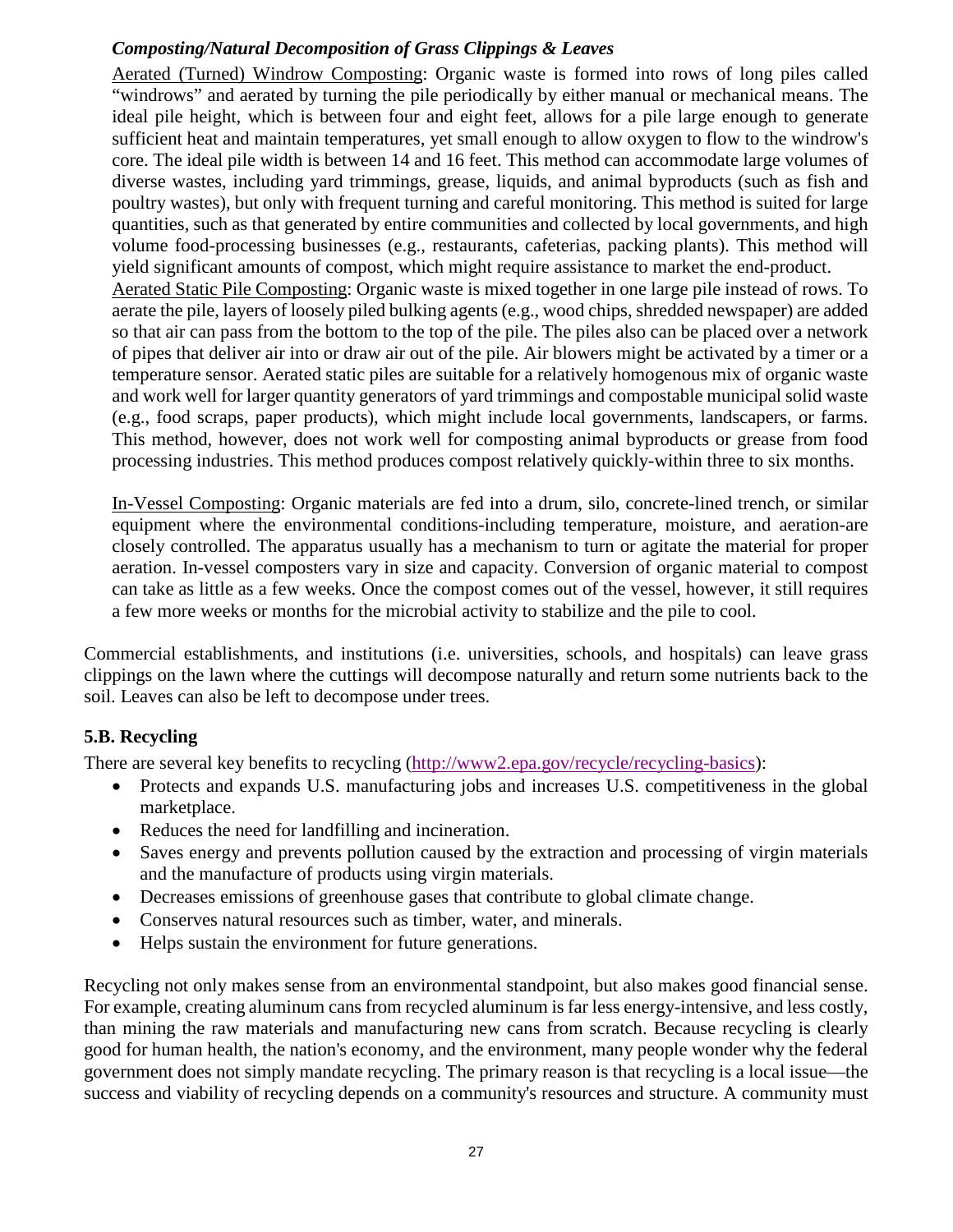consider the costs of a recycling program, as well as the availability of markets for its recovered materials. In some areas, not enough resources exist to make recycling an economically feasible option.

Waste and materials that are commonly recycled include [consumer electronics,](http://www.epa.gov/waste/conserve/materials/ecycling/index.htm) [household hazardous](http://www.epa.gov/waste/conserve/materials/hhw.htm)  [waste,](http://www.epa.gov/waste/conserve/materials/hhw.htm) [food waste,](http://www.epa.gov/waste/conserve/foodwaste/index.htm) [yard and wood waste,](http://www.epa.gov/waste/conserve/materials/yardwoodwaste.htm) [paper,](http://www.epa.gov/waste/conserve/materials/paper/index.htm) [scrap tires,](http://www.epa.gov/waste/conserve/materials/tires/index.htm) [used oil,](http://www.epa.gov/waste/conserve/materials/usedoil/index.htm) [aluminum,](http://www.epa.gov/waste/conserve/materials/alum.htm) [antifreeze,](http://www.epa.gov/waste/conserve/materials/antifree.htm) [automotive](http://www.epa.gov/waste/conserve/materials/auto.htm)  [parts,](http://www.epa.gov/waste/conserve/materials/auto.htm) [batteries,](http://www.epa.gov/waste/conserve/materials/battery.htm) [disaster debris,](http://www.epa.gov/waste/conserve/imr/cdm/debris.htm) [glass,](http://www.epa.gov/waste/conserve/materials/glass.htm) [plastics,](http://www.epa.gov/waste/conserve/materials/plastics.htm) [steel,](http://www.epa.gov/waste/conserve/materials/steel.htm) and [textiles.](http://www.epa.gov/waste/conserve/materials/textiles.htm) Warrenville's pay-as-you-throw program provides a financial incentive for people to reduce the amount of waste they generate. These programs encourage recycling, reuse of items, and choosing items with less packaging. The City collects an extensive list of materials for recycling, and there are local recycling efforts at the Warrenville Public Library, and Ace Hardware. Areas for improvement include textiles, plastic bags, and food waste.

#### **5.C. Waste Reduction/Sustainable Materials Management/Cradle-to-Cradle Design**

#### **Residential Strategies**

Consumers can take steps to reduce the environmental impact at each stage of the [life cycle of their](http://epa.gov/climatechange/climate-change-waste/life-cycle-diagram.html) stuff. Some examples of how residents can reduce GHG emissions by reducing waste:

- Use reusable cups and drinking glasses (when appropriate)
- Use eco-friendly take-home containers instead of using #6 Styrofoam
- Order a menu item that is designated as organic
- Purchase resale items
- Purchase items that are made, created, or designed using eco-friendly products
- Purchase an item that is designated organic or fair trade
- Purchase an item that is made from recycled materials
- Use eco-friendly options for transportation to and from your business/event
- Recycle
- Use re-usable bags for groceries instead of plastic

#### **Strategies for Businesses, Universities, Governments**

**Sustainable Materials Management** is a systemic approach to using and reusing materials more productively over their entire lifecycles. It refers to the use and reuse of materials in the most productive and sustainable way across their entire life cycle. Sustainable Materials Management conserves resources, reduces waste, slows [climate change,](http://epa.gov/climatechange/) and minimizes the environmental impacts of the materials we use. EPA's [Sustainable Materials Management Program](http://www.epa.gov/epawaste/conserve/smm/index.htm) seeks to reduce the environmental impact of materials through their entire life cycle, including how they are extracted, manufactured, distributed, used, reused, recycled, and disposed.

- Know and reduce the life cycle impacts across the supply chain. Conduct a [life cycle assessment.](http://www.epa.gov/nrmrl/std/lca/lca.html)
- Use [less toxic and more renewable materials.](http://www.epa.gov/dfe/)
- Increase [Industrial Materials Recycling](http://www.epa.gov/epawaste/conserve/imr/index.htm)

The following U.S. EPA tools and programs can help promote waste reduction, recycling and resource conservation.

- [Comprehensive Procurement Guidelines](http://www.epa.gov/epawaste/conserve/tools/cpg/index.htm) help businesses purchase recycled materials, including recommendations for recycled-content levels.
- [Tools for Local Government Recycling Programs:](http://www.epa.gov/epawaste/conserve/tools/localgov/index.htm) Provides tools and information for local governments and community leaders seeking to create or maintain a residential recycling program.
- [Full Cost Accounting p](http://www.epa.gov/epawaste/conserve/tools/fca/index.htm)rovides a common-sense approach to identifying the cost of managing solid waste operations and measures for streamlining and improving operations.
- [Recycle on the Go:](http://www.epa.gov/epawaste/conserve/tools/rogo/index.htm) Encourages recycling in public places such as parks, stadiums, convention centers, airports and shopping centers.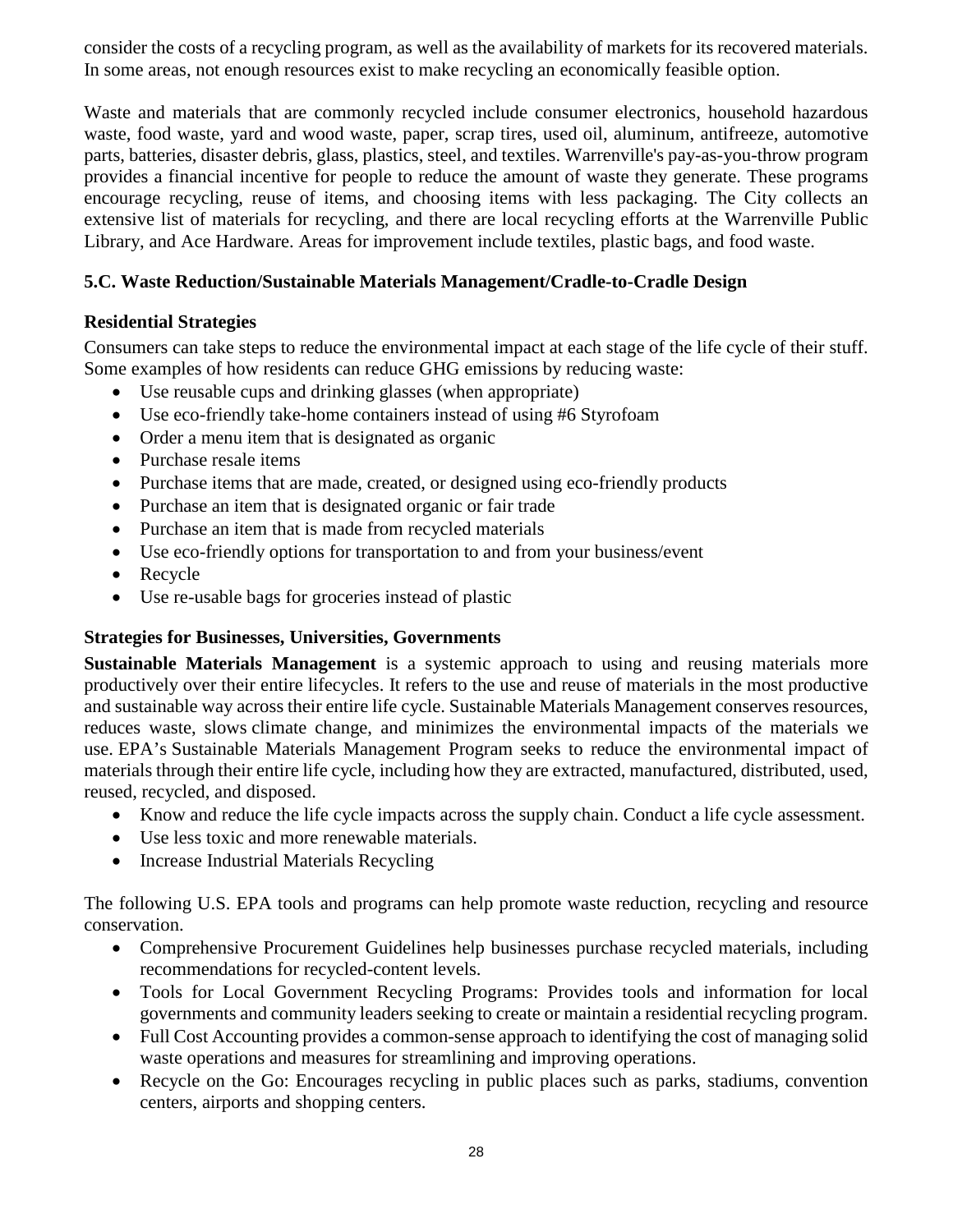- [Recycling Measurement:](http://www.epa.gov/epawaste/conserve/tools/recmeas/index.htm) A standardized methodology for measuring the effectiveness of recycling in a community.
- [Materials and Waste Exchanges:](http://www.epa.gov/epawaste/conserve/tools/exchange.htm) Markets for buying and selling reusable and recyclable commodities.

Manufacturing systems of the Industrial Revolution are based on a one-way, cradle-to-grave stream of materials - a model that takes, makes, and wastes. **Cradle-to-Cradle Design** is an approach to sustainability that rejects the assumption that human industry inevitably destroys the natural world, or that the demand for goods and services is the cause of environmental ills. The application of cradle-to-cradle principles to industry creates cyclical material flows. Rather than thinking about "minimizing damage" and shrinking a "footprint," this approach encourages designing industrial/manufacturing systems to direct innovation and leadership towards a "positive footprint."

Cradle to Cradle Principles (*[http://www.mbdc.com/cradle-to-cradle/c2c-framework/\)](http://www.mbdc.com/cradle-to-cradle/c2c-framework/)*:

- Material Health: Value materials as nutrients for safe, continuous cycling
- Material Reutilization: Maintain continuous flows of biological and technical nutrients
- Renewable Energy: Power all operations with 100% renewable energy
- Water Stewardship: Regard water as a precious resource
- Social Fairness: Celebrate all people and natural systems

| <b>Strategy</b>                                   | <b>Potential GHG</b><br>Reduction<br>(MTCO2E) | Initial cost                      | <b>Potential Yearly</b><br><b>Savings</b> |
|---------------------------------------------------|-----------------------------------------------|-----------------------------------|-------------------------------------------|
| <b>Composting Food Scraps</b>                     |                                               | None                              |                                           |
| 300 lb/person/yr x 14,000 people                  | 51                                            |                                   |                                           |
| <b>Expand Recycling</b>                           |                                               |                                   |                                           |
| $(300$ lb/person/yr x 14,000 people)              | 90                                            |                                   |                                           |
| Expand business recycling                         |                                               |                                   |                                           |
| Expand construction recycling                     |                                               |                                   |                                           |
| Expand government/other organizations             |                                               |                                   |                                           |
| recycling                                         |                                               |                                   |                                           |
| <b>Waste Reduction</b>                            |                                               |                                   |                                           |
| Actions to Implement the Strategies               | <b>Status</b>                                 | Partners for Implementation       |                                           |
| Promote residential composting                    | Ongoing                                       | <b>EAC</b>                        |                                           |
| <b>Consider revising the Property Maintenance</b> | To Be                                         | EAC, Community Development        |                                           |
| Code regarding commercial composting              | Considered                                    |                                   |                                           |
| Encourage use of local recycling options          | Ongoing                                       | <b>EAC</b>                        |                                           |
| (County/library/Ace Hardware/SCARCE/DART)         |                                               |                                   |                                           |
| Promote textile recycling                         | To Be                                         | EAC                               |                                           |
|                                                   | Considered                                    |                                   |                                           |
| Promote use of reusable grocery bags              | To Be                                         | <b>EAC</b>                        |                                           |
|                                                   | Considered                                    |                                   |                                           |
| Reduce solid waste                                | To Be                                         | Residents, businesses, government |                                           |
|                                                   | Considered                                    | organizations                     |                                           |

#### *Table 7. Waste Management*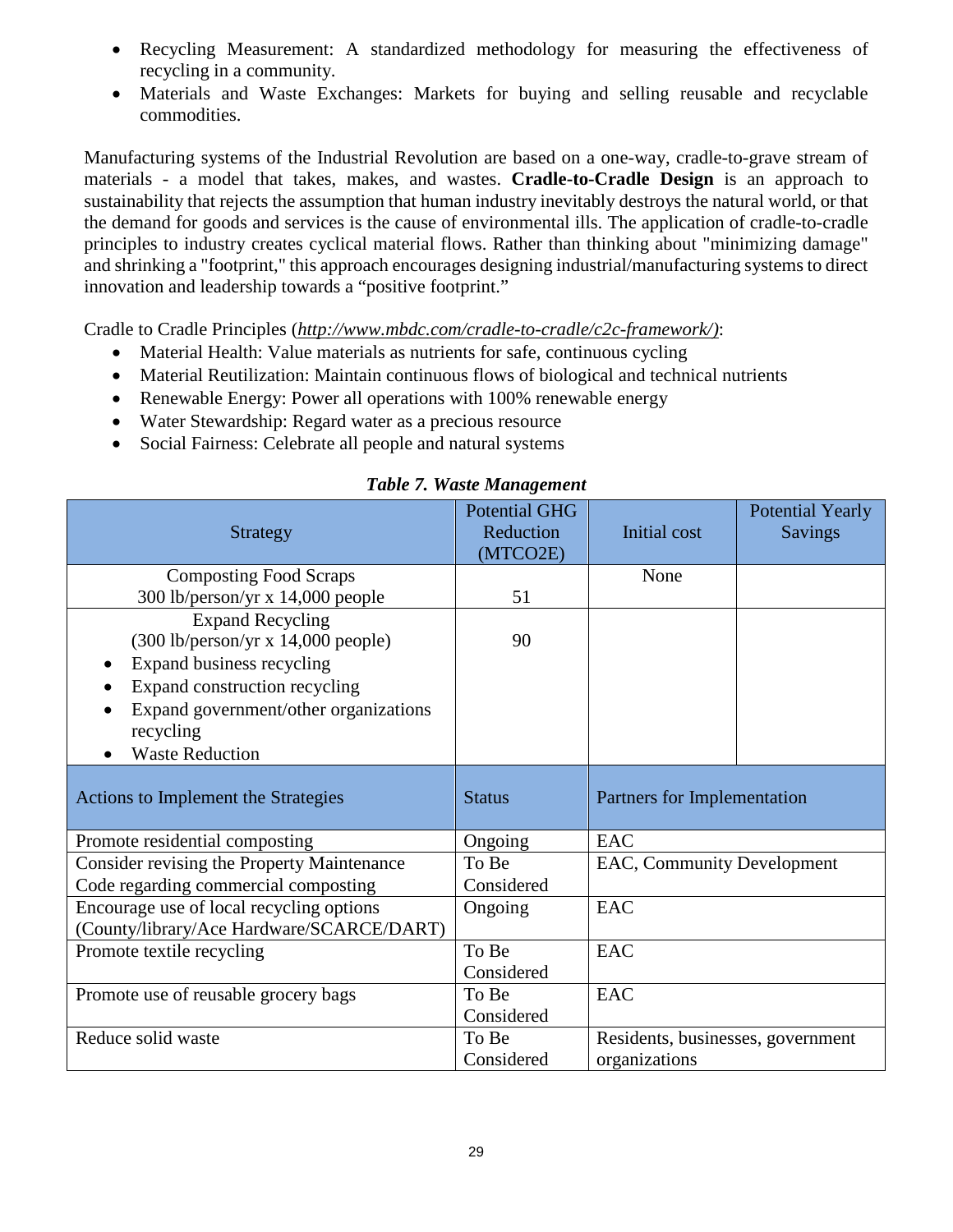# **6.0 Water Conservation Strategies**

The average family spends \$1,100 per year in water costs, but can save \$350 from retrofitting with WaterSense labeled fixtures (low-flow faucets, shower heads) and Energy Star qualified appliances. Also, when more water is used efficiently, the need for costly investments in water treatment and delivery systems is reduced. It takes a considerable amount of energy to deliver and treat the water used every day. For example, letting a faucet run for five minutes uses about as much energy as letting a 60-watt light bulb run for 22 hours. Heating water for bathing, shaving, cooking, and cleaning also requires a lot of energy. Homes with electric water heaters, for example, spend one-quarter of their electric bill just to heat water. By using a little "water sense" people can all save water, energy, and money. *(WaterSense-a U.S. EPA Partnership: www.epa.gov/watersense*)

Low maintenance landscaping can also save a lot of water, as described in Section 7. Most automatic irrigation systems for lawns and landscaped areas are controlled by a timer that waters whether plants need it or not, wasting much water. Controls using either soil moisture or weather sensors save water by only irrigating when plants need it. Irrigation sensors save an average of 26% on irrigation water use. *(CAPPA-ICLEI)*

Water pumping (transport, treatment and distribution), as well as wastewater treatment, can represent a large portion of municipal energy use. Using more efficient equipment for these systems, pump system optimization, preventive inspection and maintenance, and controlling leaks can provide energy savings and emissions reductions.

| <b>Strategy</b>                                                                                                     | <b>Potential GHG</b><br>Reduction<br>(MTCO2E) | Initial cost                                                                                       | <b>Potential Yearly</b><br><b>Savings</b> |
|---------------------------------------------------------------------------------------------------------------------|-----------------------------------------------|----------------------------------------------------------------------------------------------------|-------------------------------------------|
| 500 Faucets Replaced                                                                                                | 9                                             | \$8 (per faucet)                                                                                   | \$13 (per faucet)                         |
| Irrigation control sensors-10 acres of lawn                                                                         | 5.2                                           | \$500 (per 10)<br>acres)                                                                           | \$424 (per 10)<br>acres)                  |
| Water System Efficiency (pumping)<br>(improve $20\%$ for population of $14,000$ )                                   | 1,691                                         | \$200,000 (cost of<br>upgrade)                                                                     | \$152,402                                 |
| Actions to Implement the Strategies                                                                                 | <b>Status</b>                                 | Partners for Implementation                                                                        |                                           |
| Encourage use of WaterSense and Energy Star<br>appliances, including low-flow faucets, shower<br>heads, and toilets | Ongoing                                       | Residents, EII, Nicor HES, EAC,<br>businesses, governmental facilities,<br>and other organizations |                                           |
| Encourage water conservation                                                                                        | Ongoing                                       | EAC                                                                                                |                                           |
| Consider amending City Code to require                                                                              | To Be                                         | <b>Public Works/Community</b>                                                                      |                                           |
| irrigation control sensors for commercial areas                                                                     | Considered                                    | <b>Development Department</b>                                                                      |                                           |
| Reduce wastewater                                                                                                   | To Be                                         | Residents, businesses, government                                                                  |                                           |
|                                                                                                                     | Considered                                    | and other organizations                                                                            |                                           |

#### *Table 8. Water Conservation*

## **7.0 Natural Landscaping (Residential/Commercial/Governmental/NGO)**

#### **7.A. Emissions Due to Irrigation, Mowing, Fertilizers, Pesticides**

Much of the information in this section is based on information from *Protecting Nature in Your Community - A Guidebook for Preserving and Enhancing Biodiversity* by the Northeastern Illinois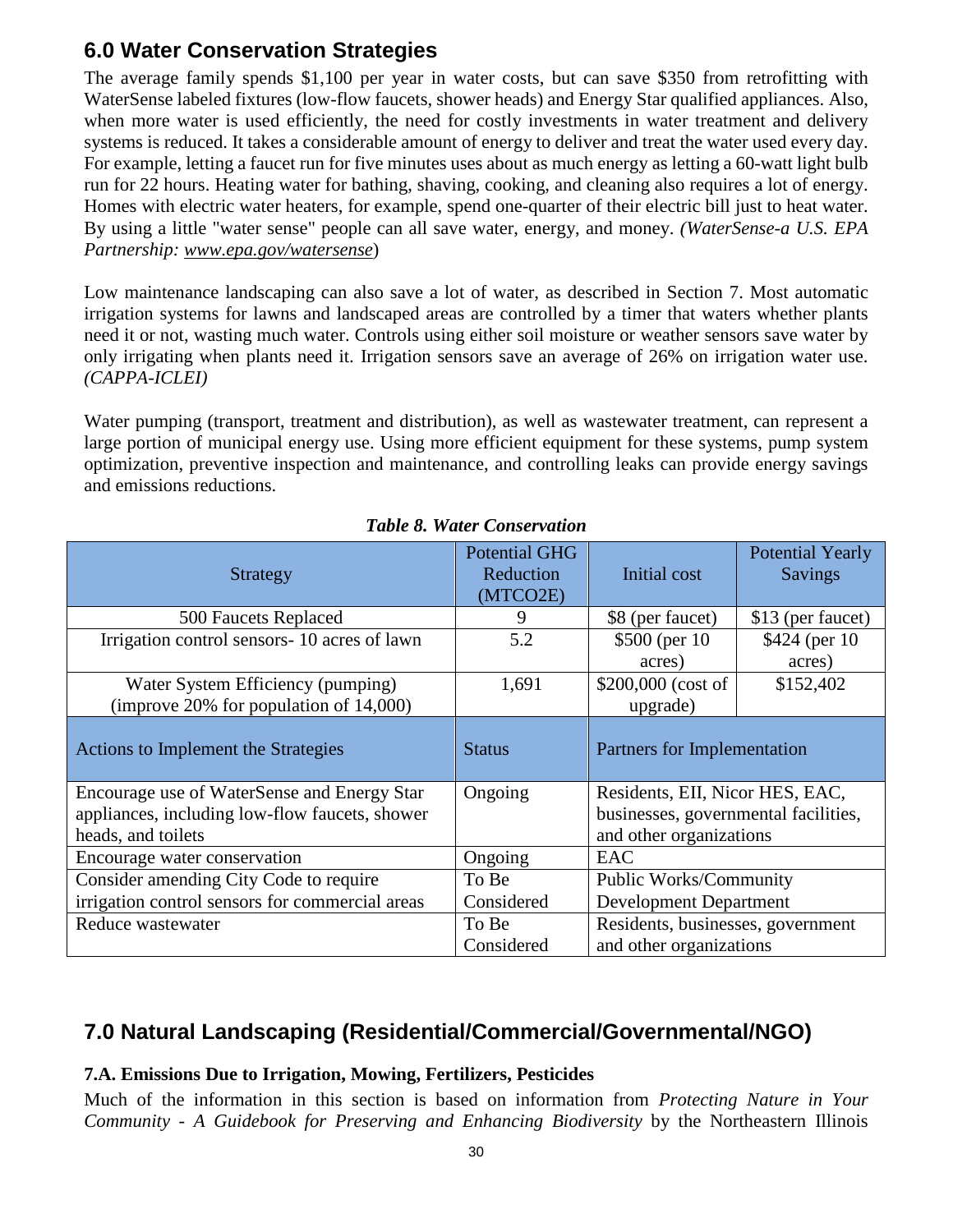Planning Commission (NIPC). Note: Northeastern Illinois Planning Commission became the Chicago Metropolitan Agency for Planning (CMAP) in 2005.

The current predominant landscape of the Chicago region is the turf grass lawn which requires irrigation, frequent mowing, fertilizers, and pesticides. Nitrogen, phosphorus, and potassium are the primary major nutrients required for plant growth and are the main components of most fertilizers. These chemicals are [energy intensive to produce,](http://faculty.washington.edu/slb/sally/biocycle%20carbon1%20%20copy.pdf) create vast amounts of waste, and contribute to GHGs during manufacture, transport, and application. Energy inputs associated with insecticide manufacture include the raw materials themselves, which are typically petroleum or natural gas, and the transformation of these materials into insecticides using a variety of energy-intensive industrial processes. [According to the EPA,](http://www.epa.gov/climatechange/wycd/waste/downloads/chapter4.pdf) "To the extent that compost may replace or reduce the need for these substances, composting may result in reduced energy-related GHG emissions." *[\(http://www.cool2012.com/cool/fertilizer/\)](http://www.cool2012.com/cool/fertilizer/)*

Turf grass maintenance is not only expensive but also contributes to adverse environmental impacts, including air and water pollution. Small engines on lawn mowers and other yard equipment such as leaf blowers are much more polluting than cars. One mower can produce as much pollution in a year as 43 cars. (CAPPA-ICLEE) Water pumping and purification, as well as wastewater treatment, can represent a large portion of municipal energy use.

Turf grass is a monoculture, which means that it is a single species over a large area. This is the opposite of biodiversity, and it offers little habitat for native species. Replacement of some areas of turf grass with natural landscaping would offer many benefits, including the following:

- Low maintenance cost. Natural landscapes require much less time, money and effort to maintain once they are established. Long term needs for irrigation, fertilizers, pesticides and herbicides are virtually eliminated. Instead, controlled burning or mowing may be needed every one to three years.
- Wildlife habitat and biodiversity protection and restoration. Natural landscaping serves to protect and restore habitats and biodiversity: it can serve as a buffer for sensitive natural areas and can be used to connect adjacent habitat areas via vegetated greenways. The introduction of native plants can enhance the populations of birds, insects, and animals which are essential components of healthy ecosystems.
- Protection of downstream wetlands and water bodies. Protection is accomplished, in part, by the deep, extensive root systems of native plants that (1) improve the infiltration and filtering of precipitation and stormwater runoff, and (2) hold soil in place, thus greatly reducing erosion and siltation of water bodies. Thus natural landscaping leads to improved water quality and the stabilization of runoff in comparison to conventional landscapes.
- Conservation education and scientific study. Natural landscaping puts people in touch with nature close to home, work, and other nearby locations. Municipalities, school districts, park districts, and forest preserve and conservation districts can use natural landscaping as an educational and environmental monitoring tool.
- Beautification and property enhancement. Natural landscaping provides aesthetic richness with seasonally changing color and texture that significantly contributes to the beauty of sites and communities.
- Creation of a distinctive community image. High quality natural features such as river corridors and woodlands strengthen the identity of a community or neighborhood. Distinctive natural landscaping that preserves the unique characteristics of a community is a unique community asset.
- Reduced cost of stormwater management. Natural landscaping slows and reduces the amount of stormwater runoff and enhances infiltration. This helps reduce infrastructure costs and downstream flooding, and replenishes groundwater. Stormwater conveyance and detention facilities that replicate natural systems are generally less expensive to build and almost always more economical to maintain.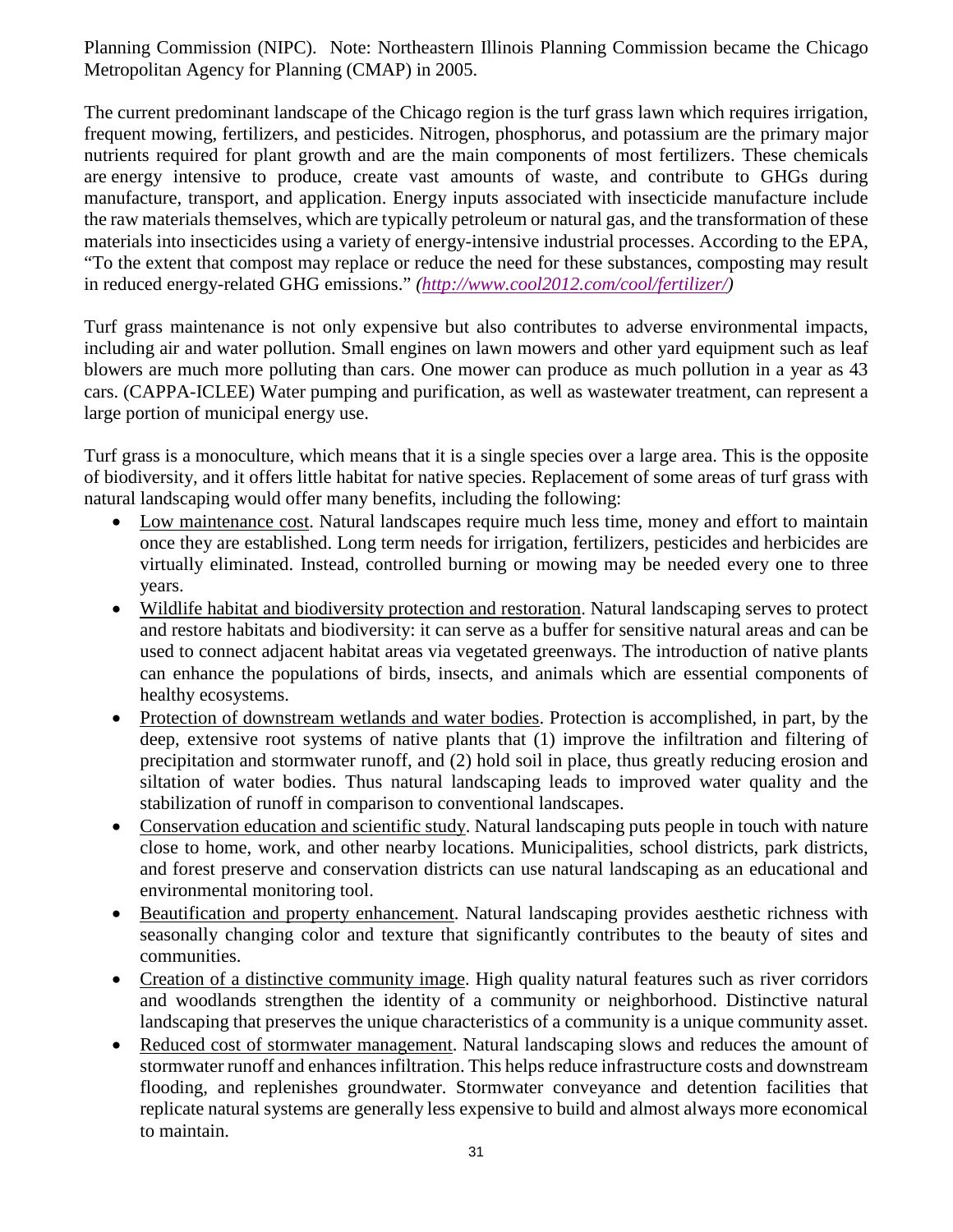- Reduced soil erosion. Native plants appropriately used on sloped sites, stream banks, drainageways, and shorelines can effectively hold the soil and reduce erosion due to their deep and fibrous root systems. The initial cost and long term maintenance costs are less expensive than traditional hard engineered structures such as rip rap.
- Improved water quality. Native vegetation in drainage-ways enhances the infiltration of contaminated stormwater. Vegetated buffers along streambanks and shorelines intercept surface runoff and subsurface water pollutants. The reduced use of fertilizers and other chemicals is also an important factor in protecting water quality and public health. Passive recreation. Natural landscapes are ideal locations for bird watching, photography, walking
	- and hiking, and simply enjoying the quiet and beauty of nature.
- Reduced Pollution. Due to greatly reduced reliance on lawn mowers for maintenance, natural landscapes can reduce noise pollution and air pollution, including greenhouse gases.

#### **7.B. Biodiversity Value of Residential Areas**

The information in this section is based on the Chicago Wilderness web site: http://www.chicago wilderness.org/

Developed areas play an important role in preserving biodiversity. Native birds and mammals tend to do well in urban residential areas, while amphibians and reptiles do well where ponds, detention basins, and stream corridors exist. The diversity of animal species depends largely on the presence of wetlands, open water (streams, ponds, and detention basins), and a wide diversity of native vegetation (especially older and larger native trees and shrubs as well as prairie plants and other smaller vegetation), indicating that the provision of such features by developers will benefit biodiversity. Proximity to forest preserves and other natural areas increasesthe likelihood that animals will use residential and other developed properties, making those properties part of the continuum of habitat necessary for animal survival. Local ordinances, such as one allowing natural landscaping, are important to making these features part of the developed landscape. Planners and developers working together to protect and provide habitat features improves the chances that developed areas will support biodiversity. Recently developed conservation subdivisions, such as Prairie Crossing, Mill Creek, Hybernia, and the Sanctuary, incorporated open water into the development designs, which increased the overall level of biodiversity for these areas. In fact, improved biodiversity was used as part of the promotional materials for these developments.

The guidebook and slideshow *Protecting Nature in Your Community: A Guidebook for Preserving and Enhancing Biodiversity* provides guidelines and actions for local governments to control and manage growth and development in an environmentally-sensitive manner. The materials present the benefits of protecting nature (quality of life, aesthetics, recreation, public demand, economic value, environmental benefits, and spiritual values.) The materials also present the essential role of local government in the effort to protect natural resources and nine specific ways local governments can take action: comprehensive land use planning; compatible zoning and subdivision regulations; improved stormwater management; stream, lake and wetland protection; natural landscaping; improved wastewater management; open space preservation; natural area management and restoration; and education. The materials present background for these practices, specifically recommended approaches for implementing the practices, the benefits of doing so, local examples of the practices in use, and lists of sources to consult for more information.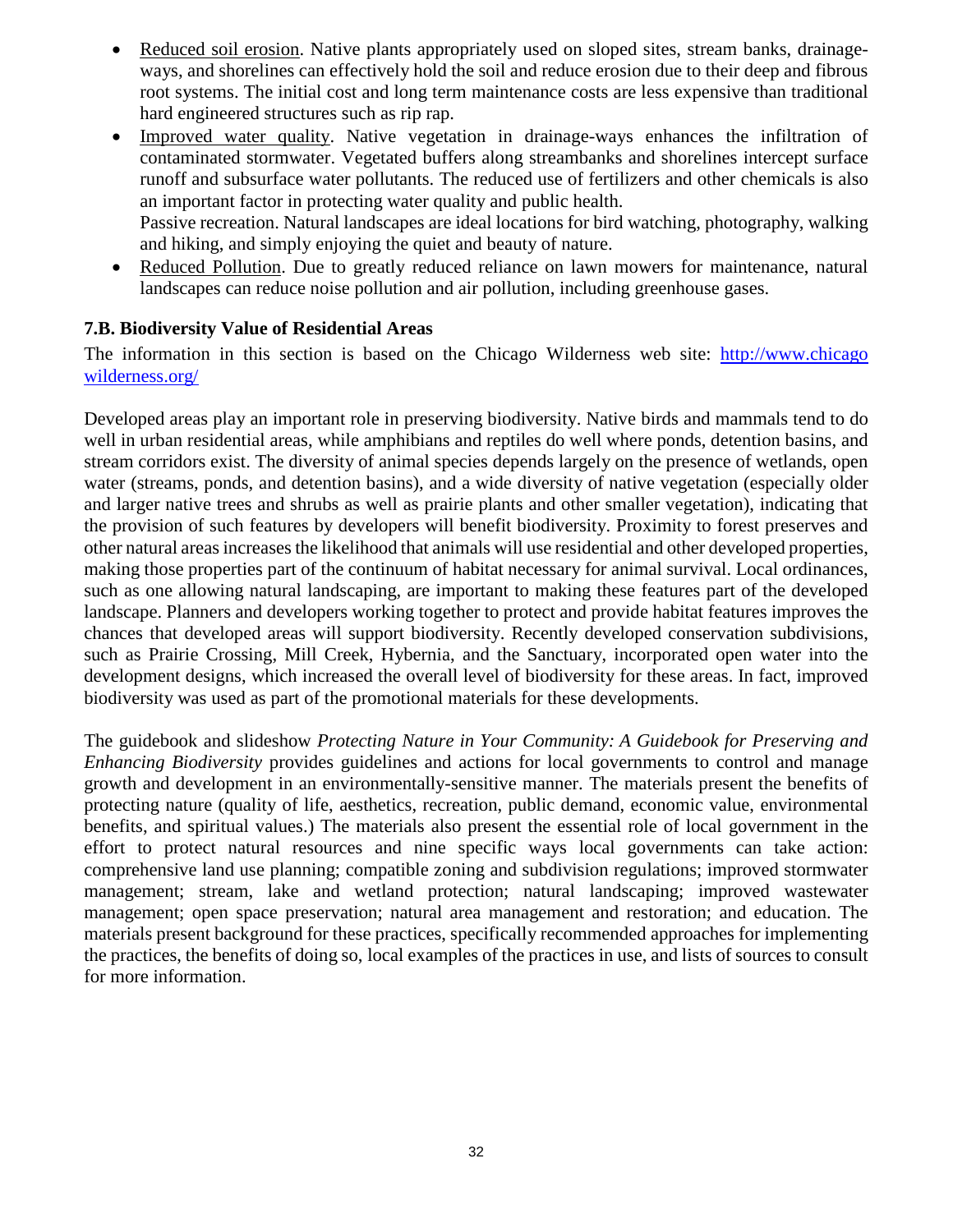| <b>Strategy</b>                                                                                                                                                                                                                                                        | <b>Potential GHG</b><br>Reduction<br>(MTCO2E) | <b>Initial</b> cost                                                                              | <b>Potential Yearly</b><br><b>Savings</b>        |
|------------------------------------------------------------------------------------------------------------------------------------------------------------------------------------------------------------------------------------------------------------------------|-----------------------------------------------|--------------------------------------------------------------------------------------------------|--------------------------------------------------|
| Low Maintenance Landscaping<br>10 acres (public)<br>100 residences, 0.3 acre lot                                                                                                                                                                                       | 4<br>13                                       | Low-Medium                                                                                       | 6,520,000<br>81,500,000<br>(gallons of<br>water) |
| Gas Lawnmower replacement: 500 residences                                                                                                                                                                                                                              | 5                                             | Low                                                                                              |                                                  |
| Actions to Implement the Strategies                                                                                                                                                                                                                                    | <b>Status</b>                                 | Partners for Implementation                                                                      |                                                  |
| Encourage natural landscaping for the following<br>components of new development or<br>redevelopment: drainage swales, around<br>detention basins, and along the edges of streams,<br>lakes, and wetlands.                                                             | Ongoing                                       | <b>Community Development</b><br>Department                                                       |                                                  |
| Encourage the use of native plants for private<br>landscaping by revising ordinances, if necessary,<br>according to guidance in NIPC's Natural<br>Landscaping Sourcebook.                                                                                              | Completed                                     | <b>Community Development</b><br>Department, EAC                                                  |                                                  |
| Promote the use of natural landscapes on public<br>properties such as City property, schools, parks,<br>and various types of rights-of-way such as utility<br>corridors.                                                                                               | Ongoing                                       | EAC, Public Works Department,<br>other government organizations,<br>utility companies            |                                                  |
| Provide information about natural landscaping to<br>citizens, business owners, developers, and civic<br>organizations. Educate upstream communities in<br>order to reduce flooding in Warrenville.                                                                     | Ongoing                                       | EAC, DuPage County, Conservation<br>Foundation, U.S. EPA, Chamber of<br>Commerce                 |                                                  |
| Encourage use of rain barrels.                                                                                                                                                                                                                                         | Ongoing                                       | EAC, Warrenville in Bloom, The<br><b>Conservation Foundation</b>                                 |                                                  |
| Encourage removal of invasive species of<br>concern (i.e., buckthorn, non-native honeysuckle,<br>autumn olive, tree of heaven, barberry, burning<br>bush, non-native thistle, teasel, garlic mustard,<br>etc. (http://invasive.org/illinois/Speciesof<br>Concern.html) | To Be<br>Considered                           | EAC, Warrenville in Bloom, The<br><b>Conservation Foundation, Illinois</b><br>Prairie Path (IPP) |                                                  |

#### *Table 9. Natural Landscaping Strategies*

## **8.0 Urban Forest and Natural Areas Strategies**

#### **8.A. Warrenville's Urban Forest**

The information in this section is based on information from the City's Public Works Department, the City's Arboricultural and Open Space Manual (updated in 2011), and the City of Warrenville Urban Forestry Management Plan that was prepared by Natural Path Urban Forestry Consultants, dated October 2012. The Forestry Plan was completed through a grant from the Illinois Department of Natural Resources.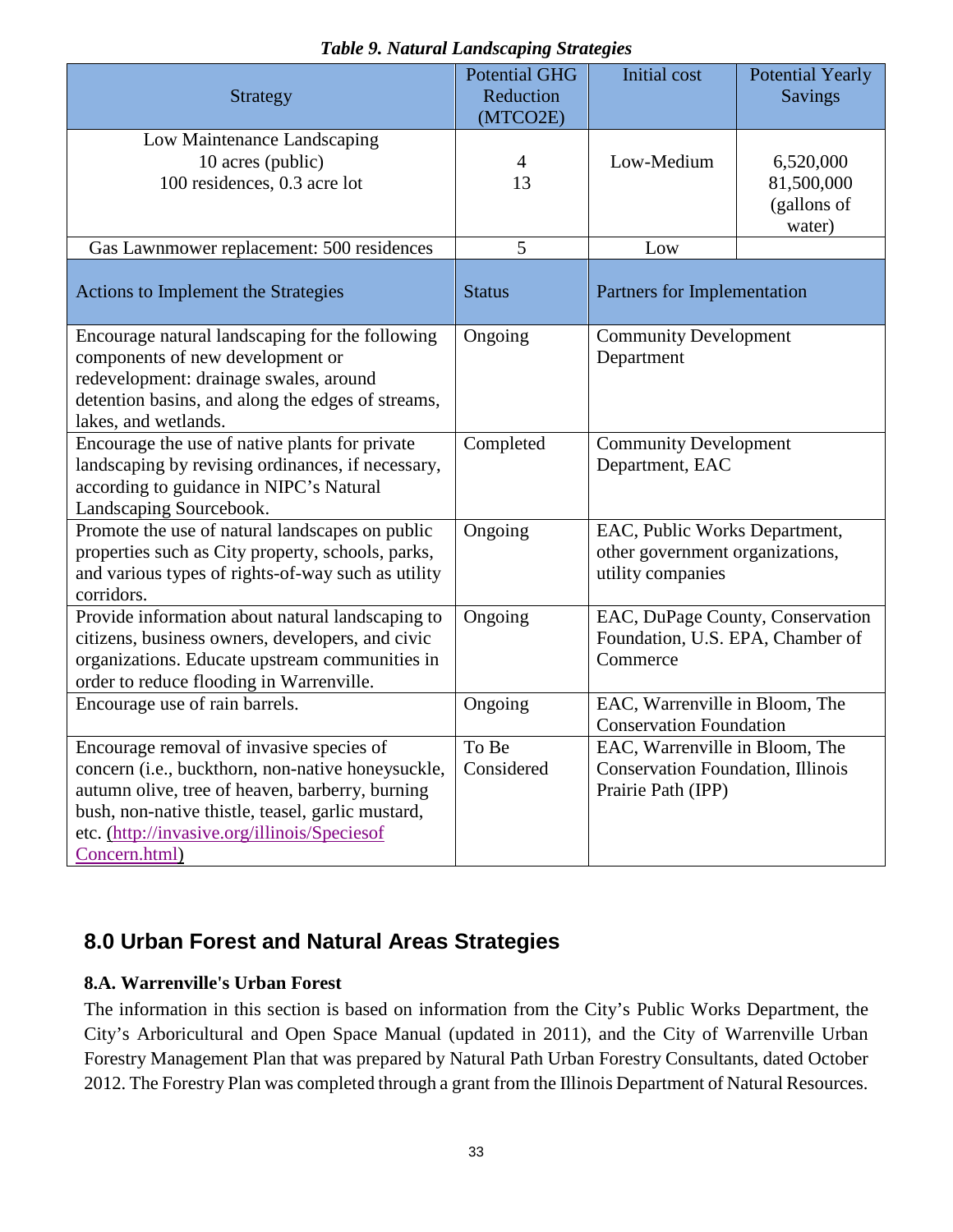The City's urban forest provides multiple economic and environmental benefits to the community. The estimated benefits of Warrenville's City-owned trees are measured in energy conservation (\$409,000), carbon dioxide capture (\$52,000), air quality enhancement (\$66,000), stormwater retention (\$453,000), and aesthetic value (\$435,000). Therefore, the total annual benefit that residents of Warrenville derive from their street trees was approximately \$1,414,000. The replacement value (the appraised value of the 6,069 public trees) was estimated to be \$12,698,000. (This report was prepared in 2012, prior to removal of ash trees due to the emerald ash borer.)

In the City's forestry management plan, the ecosystem services benefits were estimated using the U.S. Forest Service's "Midwest Community Tree Guide" and *Streets* software. The benefits are described as follows:

- **Energy Conservation** is an estimate of contributions of the urban forest in terms of reduced natural gas use in winter and reduced electricity use for air conditioning in summer.
- **Carbon dioxide capture** is an estimate of the annual reductions in atmospheric CO2 due to storage by trees and reduced emissions from power plants due to reduced energy use. The model accounts for CO2 released as trees die and decompose as well as CO2 released during the care and maintenance of trees. Trees remove CO2 from the air through photosynthesis and store (sequester) the carbon in their roots, trunk, branches, and leaves. Trees can provide shade for buildings, resulting in reduced energy usage for heating and cooling buildings.
- **Air quality enhancement** quantifies the air pollutants deposited on tree surfaces and reduced emissions from power plants due to reduced electricity use. Also reported are the potential negative effects of trees on air quality due to biogenic volatile organic compound emissions.
- **Stormwater Retention** is an estimate of the reductions in annual stormwater runoff due to rainfall interception by trees.
- **Aesthetic value** presents the tangible and intangible benefits of trees reflected in increases in property values.

*Streets* (part of the larger *iTREE* suite of urban forestry analysis programs) is a user-friendly software tool for municipal street trees. It was used to define the species composition, age distribution, species importance values, and canopy cover of the City's urban forest to help managers anticipate future planting needs and the potential impact of pest threats. The analysis of the tree inventory showed the following (as of 2012):

- Five tree species (Green Ash, American Elm, Silver Maple, Norway Maple, and Colorado Spruce) were over-represented in Warrenville (i.e., they each represented more than 5% of the street tree population). In order to maintain diversity, the long-term population targets for high-quality species should be approximately 5% of the total population. Certain species should be avoided due to high maintenance costs, short life expectancy, high storm damage and/or hazard potential. There were 75 total species represented in Warrenville.
- A total of 6,069 trees, 746 planting spaces, and 118 stumps were inventoried and mapped on the City's public streets.
- Of the 6,069 trees, 594 were in poor or worse condition. Although 136 ash trees (of 594) were in poor condition at the time of the inventory, the Federal government predicted that all ash trees would be lost in infested areas within a few years.
- There were 877 ash trees (14.5% of the City-owned trees). Most of these have been removed and replaced with other types of trees.
- Native long-lived low-maintenance species (including Bur Oak, Swamp White Oak, Kentucky Coffeetree, Black Gum, Silver Linden, and Hackberry) should receive increased presence in Warrenville. Each species should make up 5% of the tree population.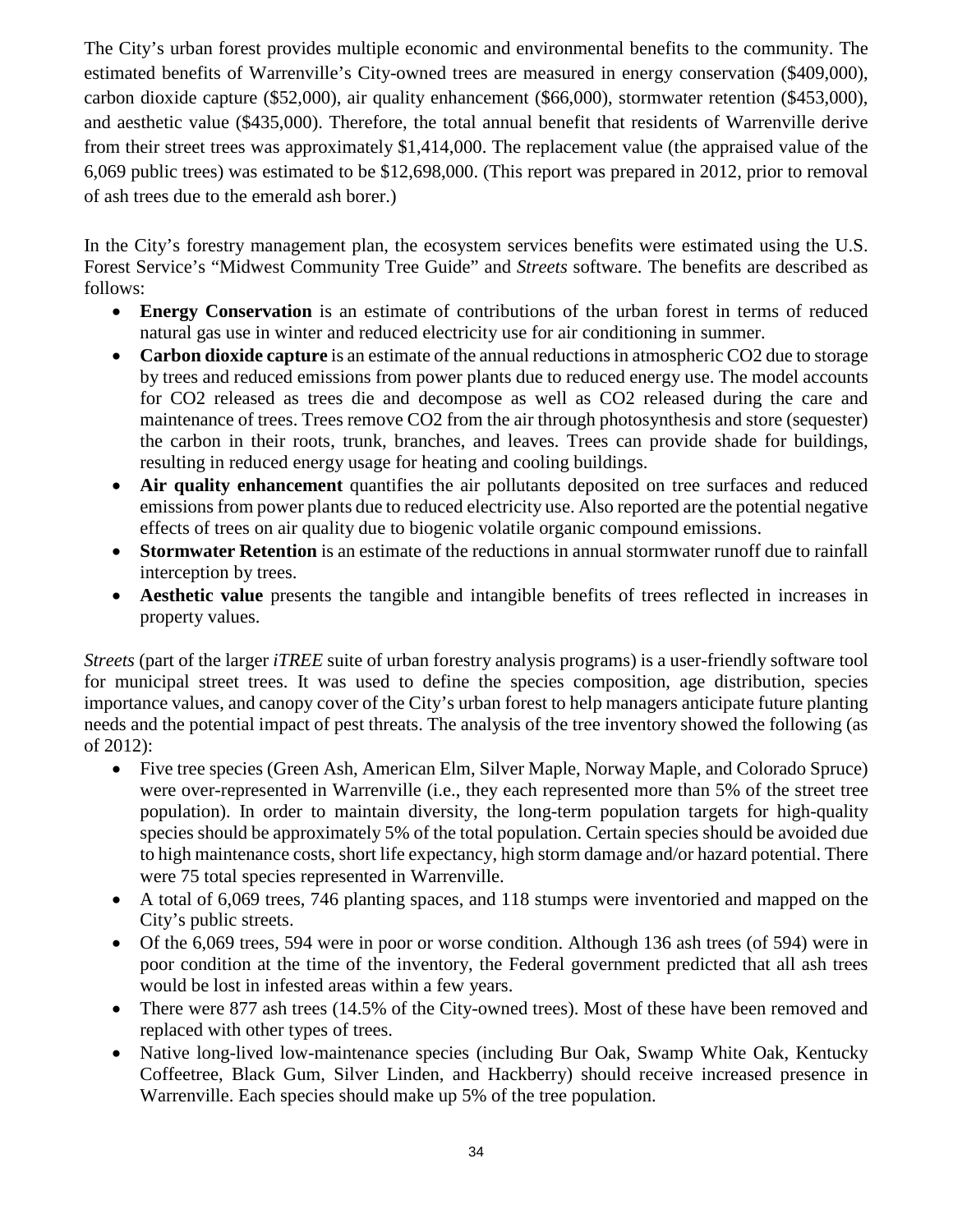The City of Warrenville Public Works Department trims, removes, and replaces City-owned trees in accordance with the Parkway Tree Policy. Residents may purchase a tree for the parkway through the City program, and the City will plant it free of charge. In the case of damage by the emerald ash borer, the City will replace the parkway tree without charge if the resident agrees to water it. From 2012 to summer of 2015, Public Works had removed 355 dead or declining City-owned trees. Fourteen residents declined to receive a replacement tree; 346 new trees were planted.

Residents are responsible for trees growing on their property. For every 500 trees planted to shade buildings, there is an estimated annual savings of \$8,048 (by reducing cooling-related energy use) and an annual reduction of 89 MTCO2e, according to the CAPPA tool estimates.

#### **8.B. Natural Areas in and Around Warrenville**

The benefits of natural landscapes are described in Section 7. This section summarizes information about the importance of the high quality natural areas in and near Warrenville, including the DuPage County Forest Preserves (Warrenville Grove, Blackwell, St. James Farm, Herrick Lake, McDowell Grove, West DuPage Woods and West Chicago Prairie), Fermilab Natural Areas, and the Ferry Creek Wetlands at Summerlakes Park. These natural areas are important because: 1) Carbon is sequestered (stored) in the trees and other plants, and 2) These areas are of significant biodiversity. The first item indicates that natural areas affect climate change, and the second item implies that climate change can affect natural areas.

#### **Combating Climate Change with Natural Open Space**

 $\overline{a}$ 

The value of protected open space for recreation and wildlife conservation is well established. But protecting natural areas also provides benefits to humans that are sometimes harder to see. One of those benefits is that natural areas sequester carbon that would have been released into the atmosphere as carbon dioxide. According to Chicago Wilderness, by preventing the destruction of native habitats, preliminary calculations indicate that land protection in the Chicago Wilderness region has prevented the release of 53 MTCO2e.<sup>[9](#page-40-0)</sup> The amount of carbon stored on these lands is equivalent to emissions from 5 million cars for a year, or electricity from 7.1 million households for a year, or a coal-fired power plant operating for approximately 6.5 years

While there are many uncertainties about climate change impacts, the cost of doing nothing at all is likely to be far greater in the long-term than waiting until those uncertainties diminish. Ignoring climate change may result in the failure to reach biodiversity recovery management objectives. Functioning natural systems are tools for adaptation and should be a high priority. The adverse effects of climate change on wildlife and their habitats may be minimized, or even prevented in some cases, through adaptation actions that are initiated now.

While many natural areas are or will be protected through acquisition by forest preserves or other agencies, the actions of the local government is critical to accomplishing natural preservation objectives because local government can control and manage growth in a sensitive manner. In particular, there is a need for public policies, strategies, and regulations to protect and enhance biodiversity, such as land use planning, compatible zoning, setbacks and buffers, natural landscaping, local parks acquisition, natural area management, and watershed management.

Regional and local government programs are especially critical to the protection and restoration of streams, lakes, and wetlands that are dependent on water inputs from their surrounding watersheds. Past experience indicates that if the watersheds are not well protected the biodiversity of existing high quality

<span id="page-40-0"></span><sup>9</sup> Precise carbon estimates for most Chicago Wilderness habitats are lacking in the scientific literature, so regional data were used to calculate this figure. Further research is needed to calculate standing carbon pools more precisely for the regional protected area system. Advancing the science of carbon sequestration in Chicago Wilderness is a strategy of the Climate Action Plan for Nature.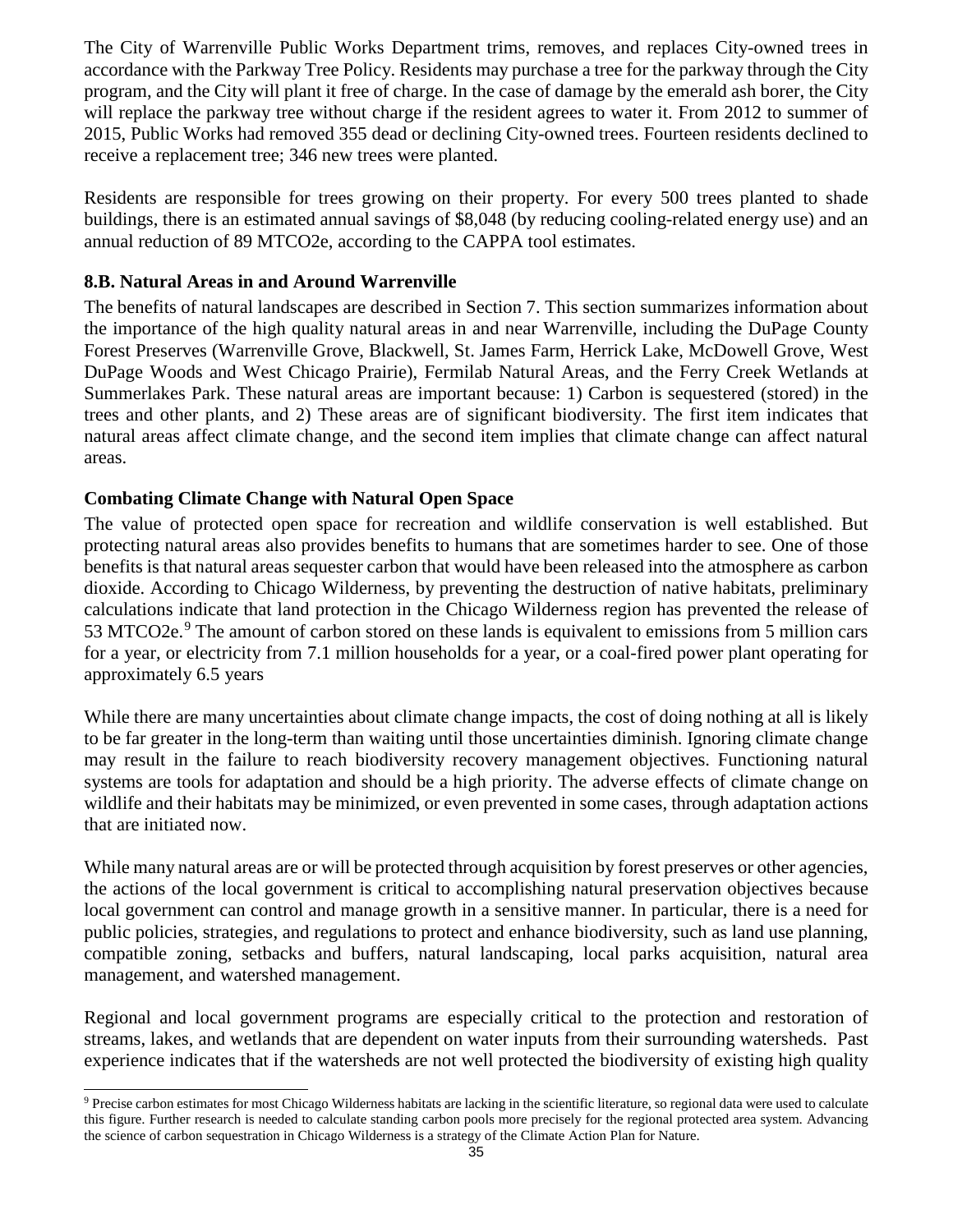streams, lakes, and wetlands almost surely will be lost. The responsibility to protect these resources appropriately falls largely to regional and local governments. *(Protecting Nature in Your Community: A Guidebook for Preserving and Enhancing Biodiversity*, March 2000, prepared by Northeastern Illinois Planning Commission)

#### **Climate Change Impacts on Regional Biodiversity**

This section is based on the Chicago Wilderness *Climate Change Impacts on Regional Biodiversity Plan (The Chicago Wilderness consortium - 2008. Climate Change and Regional Biodiversity: A Preliminary Assessment and Recommendations to Chicago Wilderness Member Organizations. The Chicago Wilderness consortium, Chicago IL.)*

As explained in the *Climate Update to the Biodiversity Recovery Plan*, plants and animals (especially atrisk species) face many direct and indirect impacts as a result of the changing climate. From wild flowers to mighty oaks, climate change will affect familiar regional plant species. For example, the rich, plantfilled wetlands of the region could suffer. The Chicago Wilderness region has one of the most diverse and highest quality collections of wetlands in North America, which are home to threatened, endangered and even globally rare plant and animal species. Wetlands are important habitat areas, but they also provide services for people and communities. Wetlands have great capacity to store excess water and can reduce flooding damage. Wetlands also can filter pollutants from water, which can improve water quality.

Yet, as a result of climate change, increased storm intensity and flooding may increase pollution from agricultural and urban areas, threatening the wetlands' water quality. Additionally, there is a possibility that some wetlands may begin to dry out as temperatures rise, evaporation rates increase, and there is more pressure on groundwater resources; this could create a feedback loop that further fragments and stresses the remaining wetland habitats.

Scientists predict that climate change will also impact the region's animals. For example, a number of bird species will experience significant changes in their range. As many as 44 species of birds that currently breed in Illinois may no longer breed in the state by the end of the century. The area could lose such familiar species as tree swallow, black-capped chickadee, white breasted nuthatch, house wren, gray catbird, red-eyed vireo, yellow warbler, ovenbird, scarlet tanager, chipping sparrow, Baltimore oriole and American goldfinch.

Some research has suggested that climate change may also negatively impact pollinator species like bees, butterflies and bats. As temperatures change, plants may open earlier in the year, before bees emerge or butterflies leave their chrysalis. This could make it harder for animals and insects to remain in our region if they missed their primary food supply because the plants changed to a different schedule. Also, in general, many kinds of pest insects prefer warmer weather; therefore, warmer weather earlier in the year may result in greater damage from insect pests.

Because some species depend on rare natural areas that are fragmented by roads and developments in this region, their ability to move within or to a new habitat in response to climate change will be limited. Climate warming will be a particular challenge for endangered, threatened, highly specialized, and other at-risk species because climate change will compound the stresses these species already face, and may push them beyond their ability to cope.

The Chicago Wilderness *[Climate Action Plan for Nature](http://www.chicagowilderness.org/index.php/what-we-do/climate-action/)* identifies strategies that organizations can implement to help humans and nature respond and adapt to changes in the climate. It is the first regional analysis of how to navigate the complexities of conservation in a world with a changing climate. Residents can help implement the goals of the Climate Action Plan for Nature in their own community through the following ways: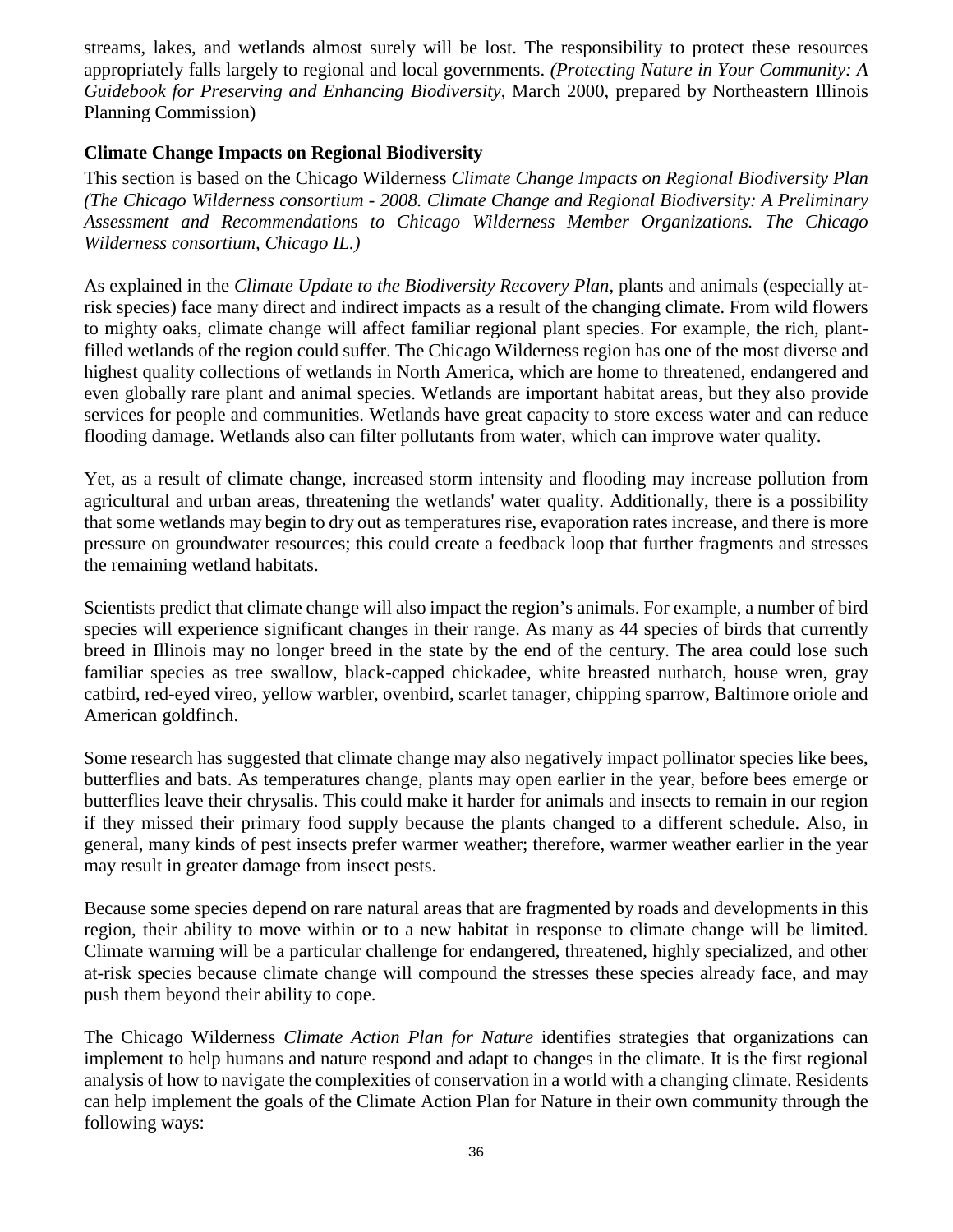- 1. Climate-Friendly Gardens and Lawns
- 2. Water Conservation
- 3. Monitoring
- 4. Stewardship
- 5. Climate Change Education

These community action strategies are designed to assist individuals and communities to mitigate, or lessen the future impacts of climate change by reducing GHGs as well as help plants and animals adapt to climate change. For example, converting lawns into native plant gardens can help people, plants, and animals both mitigate and adapt to climate change. Native gardens do not require mowing or fertilizers and can provide natural habitat (homes) for birds, butterflies, and other insects.

### **Important Biological and Ecological Principles**

Protecting nature requires an appreciation for a number of biological and ecological principles:

- *Large, intact blocks of natural areas are most effective for protecting a diversity of habitats and wildlife and for protecting large populations of wildlife*. While every little bit of preserved habitat contributes to the protection of biodiversity, the aim should be preserving and expanding large patches whenever possible. Where this is not possible, the smaller patches of habitat should be connected to larger ones to facilitate the movement of species.
- *Natural corridors and greenways that link larger patches of habitat are essential*. Localities should endeavor to create "greenway" linkages connecting local natural areas and areas in surrounding communities. Rivers, streams, trails, utility rights-of-way and unused railroad rightsof-way provide good linking opportunities.
- *Where connections between larger natural areas are not possible, small patches can act as stepping stones for wildlife movement.* Small patches of habitat are very helpful where breaks in the network of habitats occur. This is especially true for mobile animals, such as birds, and plants that are able to disperse over long distances via the wind or animals. For these species, patches of habitat provide refuge while moving between larger natural areas. Examples include small parks and residential lots landscaped with natural vegetation.
- *Rare landscape elements, significant or unique natural features, and threatened and endangered species and habitats should be prioritized for protection.* Communities should examine the natural areas within their jurisdiction, and inventory the plant and animal species found there. Communities in which rare habitats or species exist should endeavor to protect these landscape elements first and development should be directed to other areas. This does not mean that common habitats are not important, but that if the choice between the two must be made, then the rare or endangered areas should be prioritized for protection. Common habitat should be second priority, followed by disturbed areas, such as farm fields, that have potential for restoration. Currently, there are no laws requiring a natural area inventory prior to development; however, an inventory is required if the few remaining important habitats are to be protected.

#### **Illinois Natural Areas Inventory (INAI)**

The Illinois Natural Areas Inventory (INAI) was initially conducted from 1975 to 1978. The INAI is a record of high quality forests, prairies, wetlands, and other significant natural features. It documented 1,089 sites (high quality grasslands, woodlands, and wetlands) encompassing 25,723 acres (0.07% of all the land area of Illinois) that still retained their original plants and animals. This inventory was the first of its kind in the nation. The INAI has been an important tool in the conservation of Illinois' vanishing natural habitats and their unique plants and animals. More information is available at the INAI web site at [http://wwx.inhs.illinois.edu/research/inai/snav.](http://wwx.inhs.illinois.edu/research/inai/snav)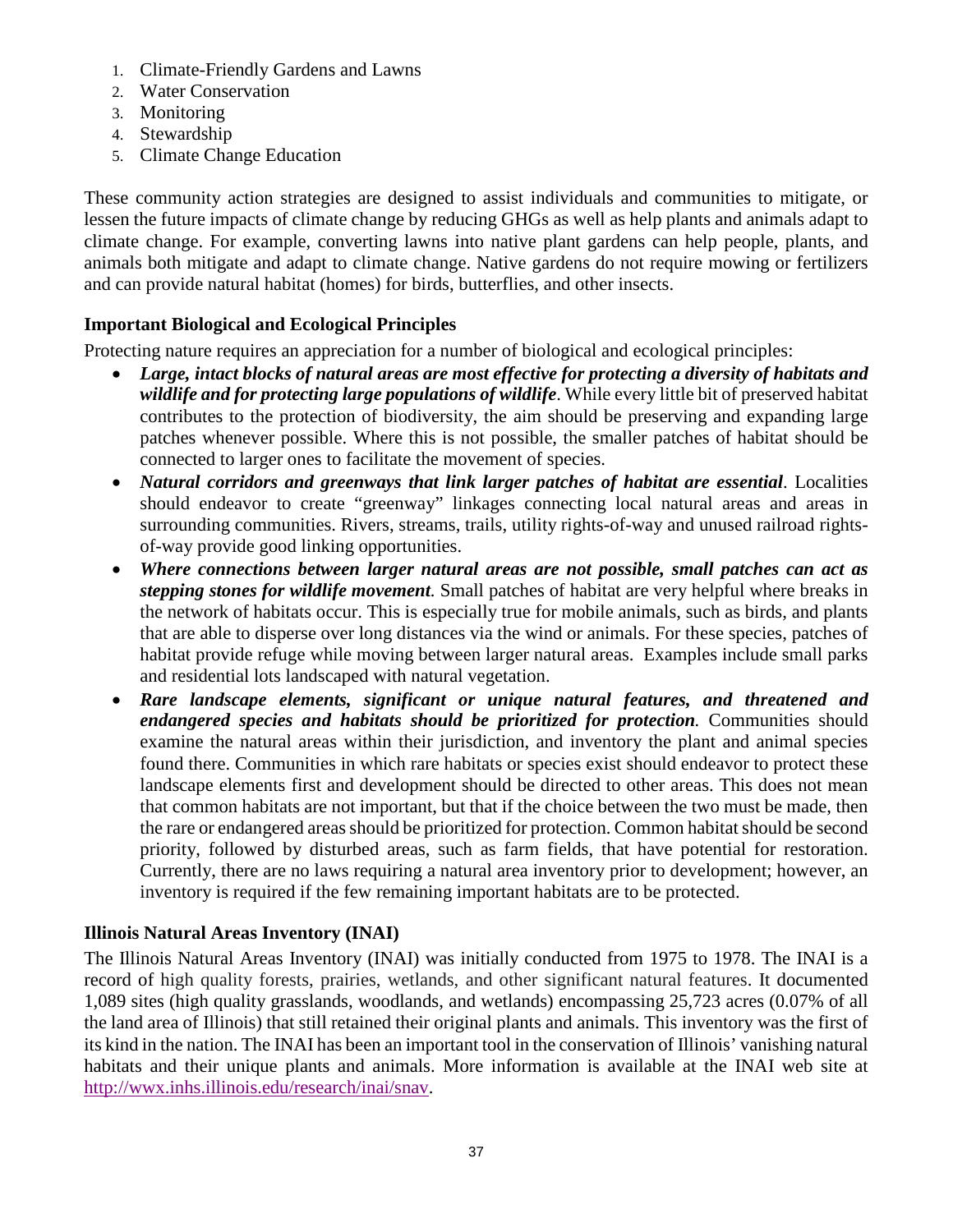The list of INAI sites dated February 2010, shows that Fermilab, Herrick Lake Forest Preserve, McKee Marsh, and West Chicago DuPage Forest Preserve are Category II sites, which means that they are suitable habitat for state-listed species or state-listed species re-locations. West Chicago Prairie is shown as Categories I, II, and III, which indicates that it is a high quality natural community or natural community restoration, and that it is a state-dedicated nature preserve, land and water preserve, or natural heritage landmark.

The list of INAI sites has been updated several times by IDNR since the first inventory was conducted. Many changes have occurred: some INAI sites have been destroyed and others added. To date, the reevaluation of high quality natural communities has found that 95% of the natural areas on the original list are still present and, though facing problems caused by externally generated factors, can be retained and improved by implementing strong ecological management and restoration programs and by the acquisition and restoration of buffer lands.

When the inventory was updated, the majority of the remnants reflecting minimally disturbed conditions were concentrated in the six-county Chicago Region. This was expected, as one third of the natural areas reported in the previous inventory were found in this area. The vast majority of the natural areas examined had been somewhat disturbed, but not sufficiently degraded to be considered of less quality than in presettlement times. Those in the best condition were intensively managed primarily by public landowners or private owners for whom conservation was their principal function. Diligent management by landowners and dedicated volunteers included prescribed burning and removal of non-native brush. In many cases these prairies are expanding due to restoration of adjacent disturbed communities.

Many remnant forests have retained some of their original quality but those dominated by oaks are succeeding to sugar maple dominated stands, as the latter are very shade tolerant and prolific seed producers. In the absence of maple thinning and periodic fires, these oak forests are decreasing in diversity at an accelerating rate. Deer browsing and increased shade has greatly reduced the abundance of summerblooming woodland wildflowers and shrubs. Some deer management programs have helped to reverse this trend.

Northeast Illinois has the largest, most numerous, and most diverse wetlands in the state. Most are still present, but they show a decline in the extent of high quality acreage compared to the late 1970s study. This is particularly true for marshes and some sedge meadows, as they have been or are being overrun by tall dense stands of hybrid cattail and common reed, both of which thrive on the excessive concentration of nutrients and salt in storm water runoff from adjacent development. According to the INAI, creating or expanding buffer lands around high quality wetland communities and diverting storm water away from them, as well as selective application of herbicides to invading cattails and reed, are needed to reverse this trend.

An update of the INAI is underway to systematically search for new high quality terrestrial natural communities and to assess all existing high quality natural areas to determine their current status.

#### **Illinois Sustainable Natural Areas Vision (SNAV)**

An Illinois Natural Areas Plan was written in 1980 following the completion of the first INAI. The primary goal of this first plan was to protect existing INAI sites and manage them to sustain them into the future. The Illinois Sustainable Natural Areas Vision (SNAV) is the corollary to the Illinois Natural Areas Plan written in 1980. It is a vision for an approach to ensure that Illinois' natural areas persist into the future. Given the many challenges facing natural areas today - invasive species, degradation and fragmentation, urban/suburban development and the most daunting - climate change, SNAV goes beyond this first plan. The primary goal of SNAV is to set forth a workable, implementable framework for creating a sustainable,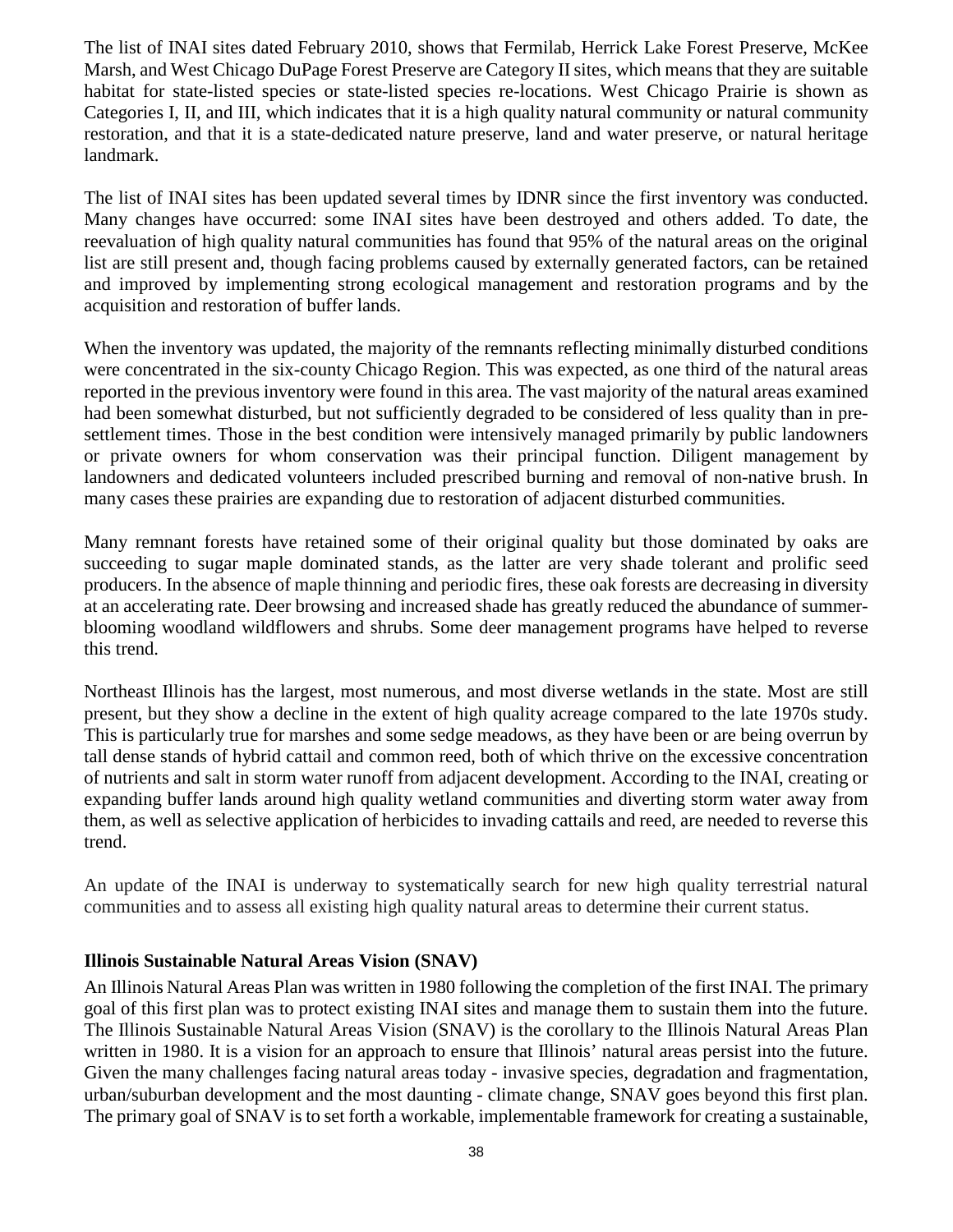connected system of natural areas. In the short term, efforts will be made to protect natural areas as they exist today, encompassing all the current ecological functions and biodiversity of these sites. In the longterm, however, efforts will be needed to create larger, resilient, connected systems that may adapt to changing environmental conditions, even if that means changes in ecological function and biodiversity. Secondary goals include the identification of the potential roles of all stakeholders in this effort, and to consider the many challenges and opportunities that exist in protecting natural areas and creating sustainability.

A central theme has emerged in developing the SNAV – "the conservation of connectivity," where natural areas are connected with their surrounding landscapes; conservation organizations and agencies are connected to become an energized and effective force in sustaining natural areas; and people are reconnected with the land. This emphasis on connectivity is vital to the future of natural areas. The IDNR hopes to ensure that Illinois' natural areas persist into the future by engaging a much broader spectrum of organizations, political leaders, and individuals in the natural areas movement than have been active in the past.

So what shape will this vision take? The principles of conservation biology, a discipline that did not even exist when the original INAI was done, provide guidance on some of the broad outlines. Many natural areas are too small to support effective populations of the species now using them as habitat over the long term: their effective size must be expanded by adding buffer areas around them. Buffers will develop ever greater capacities to support native species as they are restored to higher natural quality. Given the nature of threats like climate change, plants and animals must be allowed to migrate to new areas where the climatic conditions needed to support their populations are available. The vision is to connect buffered natural areas by corridors, preferentially oriented in northerly-southerly directions. Because of issues of scale, complexes of natural areas that will be more sustainable than individual natural areas should be connected to form networks of sustainable natural areas, which should in turn be even more sustainable. Continuing to increase the connectivity between networks should, in theory, provide increased probability for the sustainability of the system as a whole, as well as all of its individual parts. Of course, connecting all networks may not be feasible. Note that the corridor usable by a bird may be very different from the corridor needed for a salamander.

One important point: building more sustainable networks of natural areas does not imply that all these lands need to be publicly owned. It does imply that landowners understand the natural resource benefits their lands provide, and that those landowners make a conscious decision to contribute to the effort. The foreword by Dr. Brian Anderson, Director of the Illinois Natural History Survey, to th[e final report](http://www.inhs.illinois.edu/research/inai/SNAV_Final.pdf) for the Illinois SNAV states that, "when you read the phrase "creating sustainable natural areas," please recognize it as shorthand for "employing the best science and management available to increase the probability of sustaining the adaptive capacity of Illinois' natural communities and the survival of Illinois' flora and fauna into the future." In the SNAV, a set of actions that IDNR could undertake was recommended for the future that will help achieve connectivity of the landscape, planning processes, among conservation organizations, and of people and the land. The following related actions may be applicable to the City of Warrenville's Climate Action Goals:

- Build and strengthen a partnership with IDNR to ensure that the natural areas in and around Warrenville persist into the future.
- Work with IDNR to implement more sustainable development practices that are compatible with the goals of the SNAV.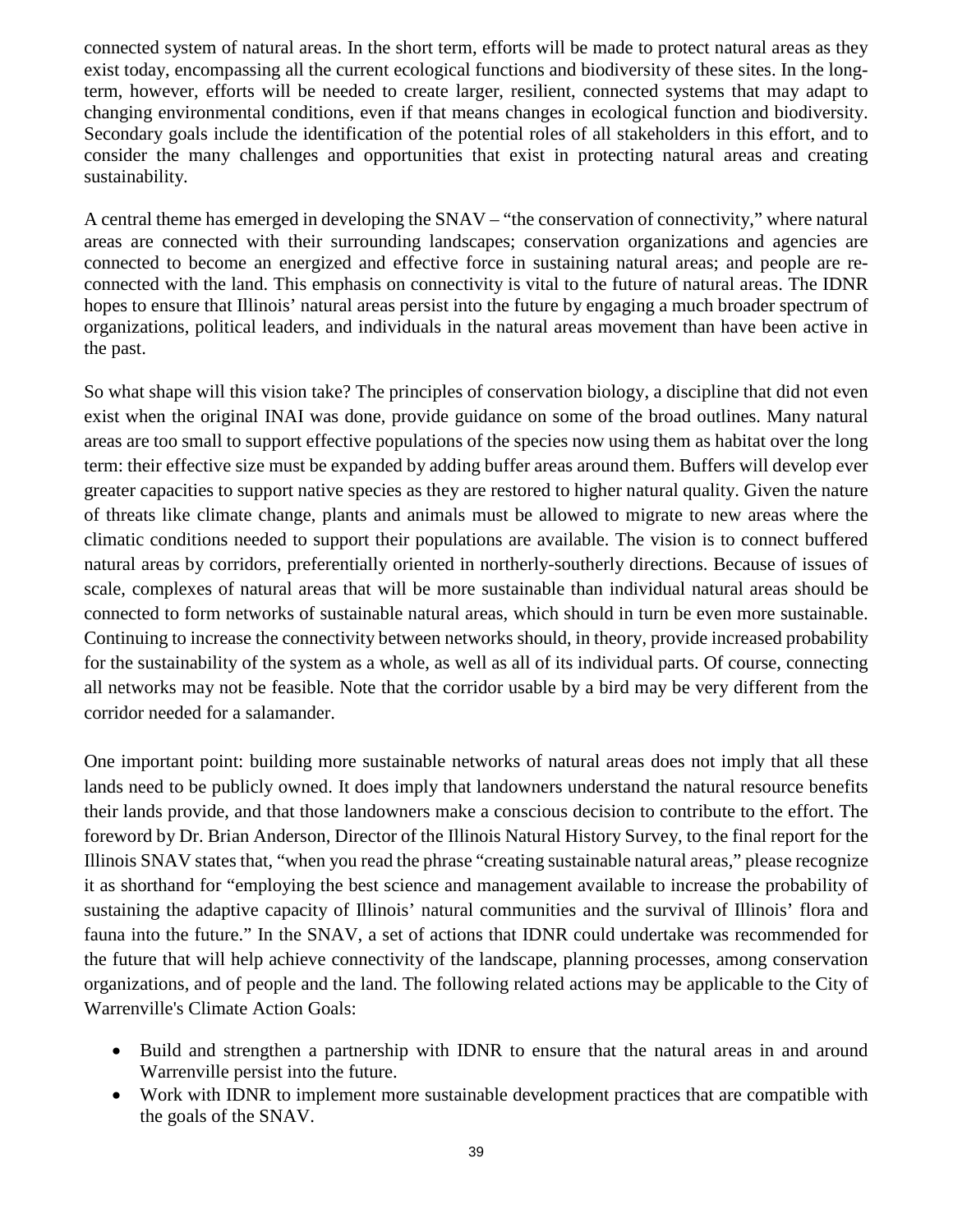- Send City representatives to workshops that would provide the forum for professionals to share successes, learn from the efforts of others, and provide the energy and momentum that is important to meeting the daunting challenge of meeting the goal of creating the sustainable networks of natural areas.
- Keep updated about IDNR plans to establish a Comprehensive Landowner Contact Initiative.
- Work with IDNR to get assessments of potential INAI sites such as Warrenville Grove, St. James Farm, and Ferry Creek Wetlands at Summerlakes Park.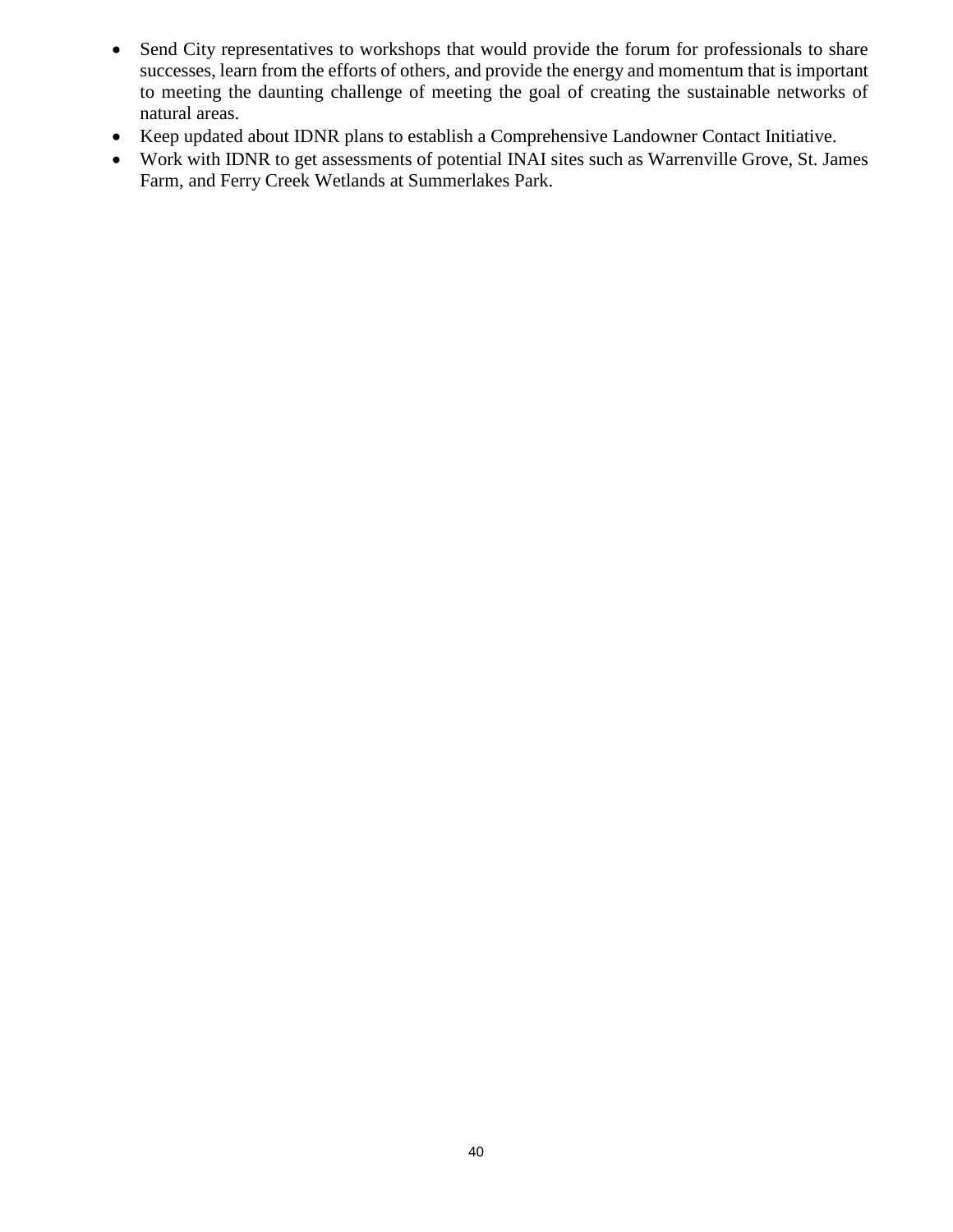| <b>Strategy</b>                                                                                                                                                                                                                                                                             | <b>Potential GHG</b><br>Reduction | <b>Initial</b> cost                                                                                        | <b>Potential Yearly</b><br><b>Savings</b> |
|---------------------------------------------------------------------------------------------------------------------------------------------------------------------------------------------------------------------------------------------------------------------------------------------|-----------------------------------|------------------------------------------------------------------------------------------------------------|-------------------------------------------|
|                                                                                                                                                                                                                                                                                             | (MTCO2E)                          |                                                                                                            |                                           |
| Trees to Shade Buildings                                                                                                                                                                                                                                                                    |                                   | \$200                                                                                                      | \$8048                                    |
| 500 trees planted                                                                                                                                                                                                                                                                           | 89                                | (per tree)                                                                                                 | (total)                                   |
| Mature Tree CO <sub>2</sub> absorption (500 trees)                                                                                                                                                                                                                                          | 128                               | \$0 (added cost)                                                                                           | \$0                                       |
| Actions to Implement the Strategies                                                                                                                                                                                                                                                         | <b>Status</b>                     | Partners for Implementation                                                                                |                                           |
| Continue to proactively manage City-owned<br>trees following City policies in the Urban<br>Forestry Plan.                                                                                                                                                                                   | Ongoing                           | <b>Public Works Department</b>                                                                             |                                           |
| Maintain Warrenville's "Tree City USA" status.                                                                                                                                                                                                                                              | Completed                         | <b>Public Works Department</b>                                                                             |                                           |
| Support policies, ordinances, and codes that<br>incorporate the urban forest guidelines to prevent<br>unnecessary tree removal, building codes and<br>zoning ordinances that include strong<br>landscaping, and green space standards for new<br>construction and rehab of older buildings. | Ongoing                           | Public Works and Community<br><b>Development Departments</b>                                               |                                           |
| Optimize tree planting and protect existing trees<br>for maximum carbon storage/sequestration and<br>energy savings. As an ongoing strategy, the City<br>can consider planting trees in open spaces.                                                                                        | To Be<br>Considered               | <b>Public Works Department</b>                                                                             |                                           |
| Continue to provide incentives for residents to<br>plant parkway trees.                                                                                                                                                                                                                     | Ongoing                           | <b>Public Works Department</b>                                                                             |                                           |
| Encourage residents to plant trees in appropriate<br>locations to increase total ecosystem services<br>benefits.                                                                                                                                                                            | To Be<br>Considered               | EAC; WIB; The Conservation<br>Foundation                                                                   |                                           |
| Promote<br>residential/commercial/governmental/non-<br>governmental landscaping with native plants.                                                                                                                                                                                         | Ongoing                           | EAC                                                                                                        |                                           |
| Publish educational information about the<br>importance of the natural areas.                                                                                                                                                                                                               | Ongoing                           | <b>EAC</b>                                                                                                 |                                           |
| Provide information about opportunities to<br>volunteer to help restore natural areas (such as<br>collecting/planting seeds, removal of invasive<br>species)                                                                                                                                | Ongoing                           | EAC, DuPage County Forest<br>Preserves, Fermilab                                                           |                                           |
| Inform and advise developers about how they<br>can implement sustainable development practices                                                                                                                                                                                              | Ongoing                           | EAC, Community Development,<br>DuPage County, The Conservation<br>Foundation, Forest Preserve,<br>Fermilab |                                           |
| Attend IDNR workshops to stay up-to-date on<br>the INAI and SVAC activities                                                                                                                                                                                                                 | To Be<br>Considered               | EAC, DuPage County, The<br><b>Conservation Foundation, Forest</b><br>Preserve, Fermilab                    |                                           |
| Promote outdoor education and recreation<br>programs to reconnect people to nature                                                                                                                                                                                                          | Ongoing                           | EAC/ Park District/ Forest Preserve                                                                        |                                           |

## *Table 10. Warrenville's Urban Forest/Natural Areas Strategies*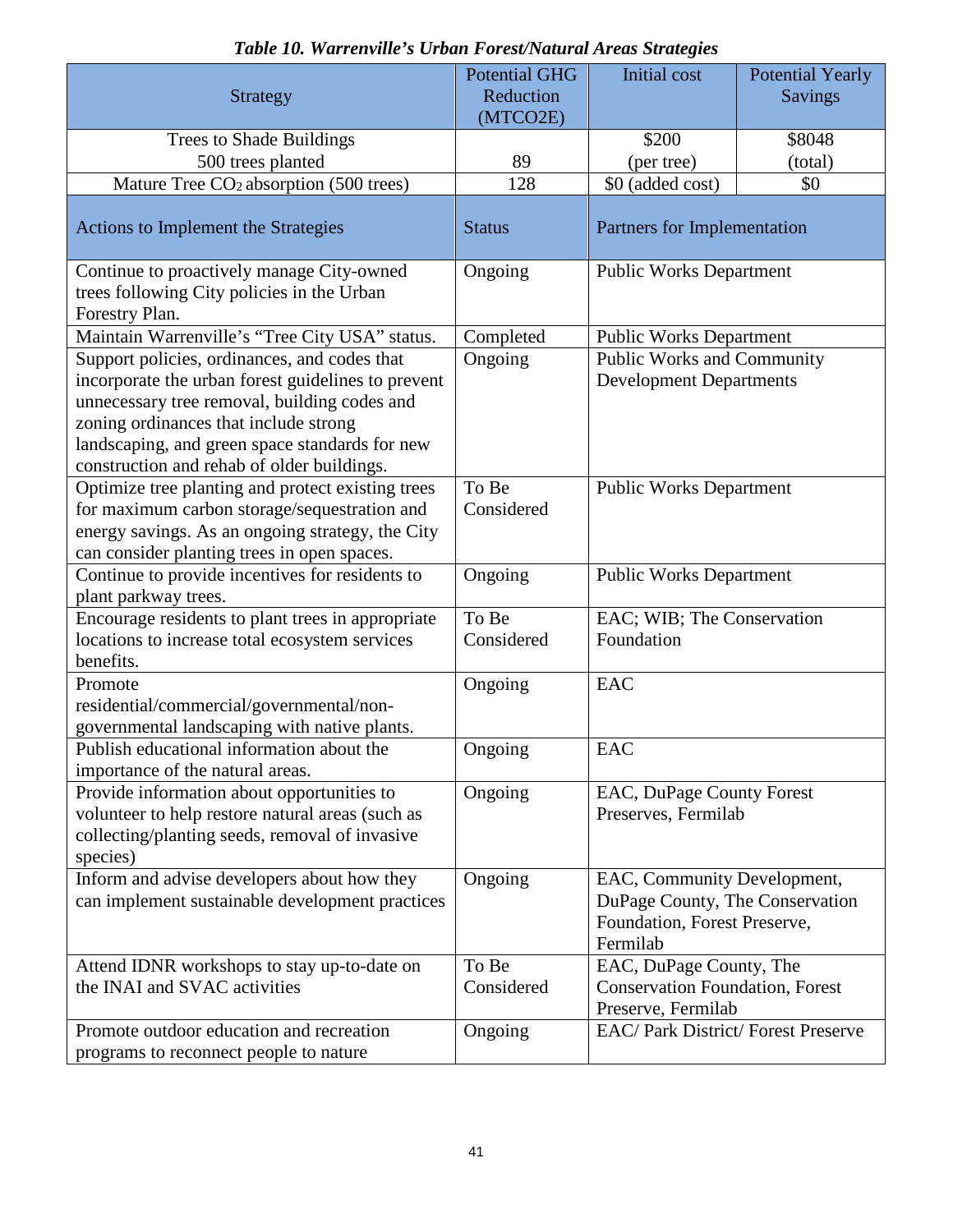# **9. 0 Voluntary Carbon Offset Programs & Local Programs**

#### **Voluntary Carbon Offset Programs**

Offsets do not erase emissions: they are basically a donation to an environmental project. They fund projects like forest planting, conversion to renewable energy sources or GHG collection and sequestration. Offsets support both large-scale and community projects. A community might restore a forest in [Uganda](http://science.howstuffworks.com/environmental/green-science/399692:0) and support the construction of efficient stoves i[n Honduran](http://science.howstuffworks.com/environmental/green-science/399509:0) villages. Offset programs should be evaluated closely.

As people, organizations, and businesses become more aware of their own contributions to global warming, some turn to carbon offsets as a way to go neutral. Offset companies first estimate a customer's personal carbon output. Their websites include carbon calculators that determine the total GHG produced by a year's worth of [electricity](http://science.howstuffworks.com/electricity.htm) or driving, an event or even a round-trip flight. Offset companies then charge an amount based on their own GHG price per ton. The money funds programs that offset an equal amount of emissions. Some offset companies allow customers to choose their projects; others do not.

Aside from the physical benefits of offset projects, voluntary commercial offsets make customers look beyond the limits of their own households or businesses. The best thing that residents, organizations, and companies can do is first reduce their own emissions before they consider offsets. They may limit travel, choose energy-efficient appliances or convert to renewable energy. After they cannot reduce any more, or if they find it uneconomical to do so, carbon offsets help make up for the rest.

#### **Local Programs**

Since a carbon offset is basically a donation to an environmental project, it may be worthwhile to consider investing directly in local renewable energy projects or environmental groups. This would eliminate the intermediary offset program, and it may be easier to find information about a local project or group. GHG emissions reductions and costs associated with carbon offsets and local programs depend on the kind of project funded.

## **10.0 Summary**

Table 11 is a summary of the estimated emissions reductions, relative cost, and additional benefits of each strategy that was described in detail in previous sections. The calculations demonstrate that significant GHG emissions reductions can be achieved at negligible cost by behavioral changes in our homes, businesses, government buildings, and vehicles. In fact, behavioral changes can reduce GHG emissions by the same order of magnitude as installation of solar panels, for the average energy user.

For homeowners, businesses, or others who use higher than average amounts of electricity and/or natural gas, it may be cost effective to install solar systems.

Weatherization is another low cost action that can reduce emissions by a large amount. An audit can point out the areas that require sealing or more insulation, for example. Homeowners may be able to save more money by doing the work themselves. It is often assumed that weatherization means expensive actions, such as replacing windows, but it generally does not.

Many actions pay for themselves with energy savings over time. The payback time for weatherization may be only one or two years or less. Some actions could be taken when equipment needs to be replaced: for example, if a lawnmower has to be replaced, it does not cost much more to buy an electric one than a gas mower.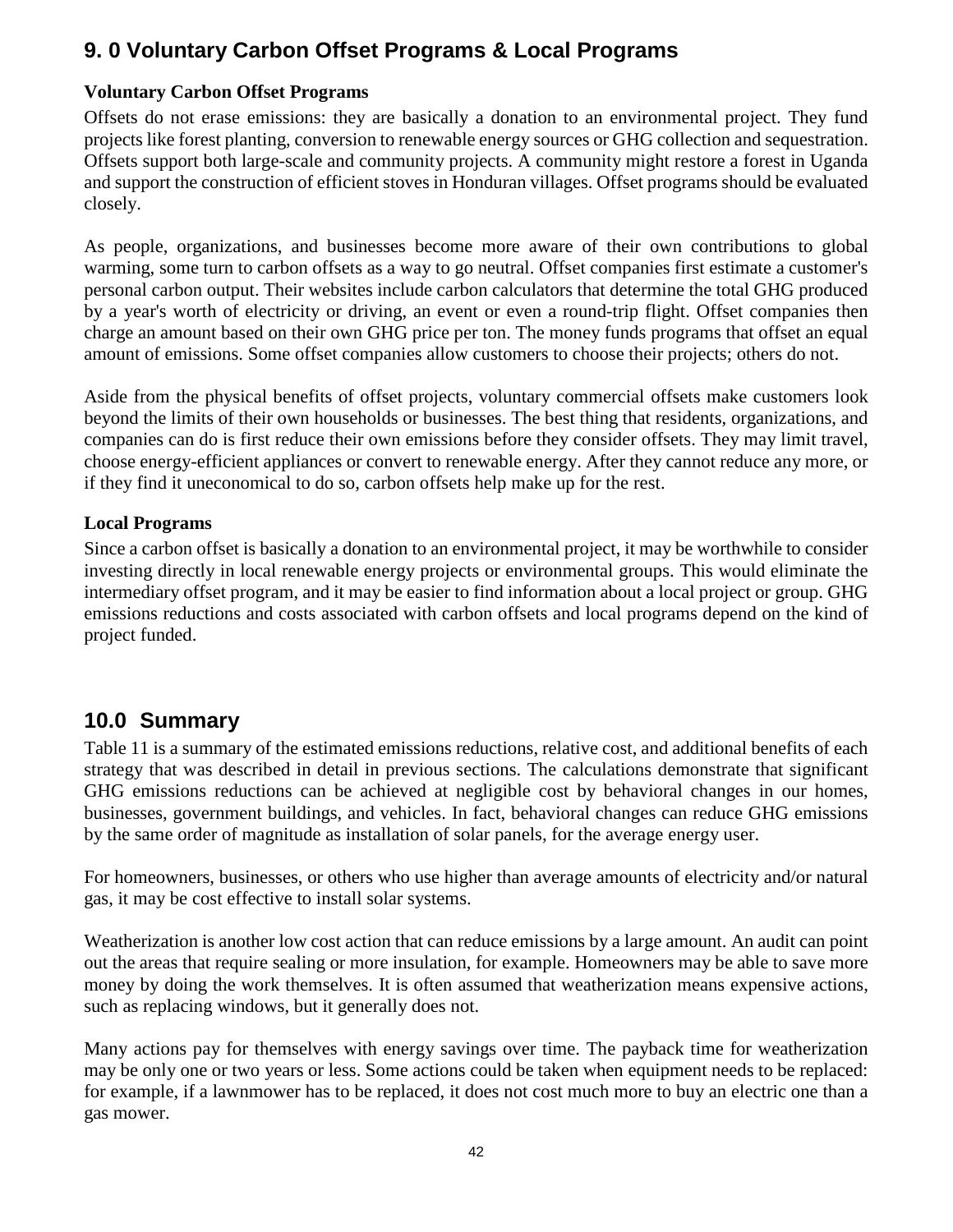Retro-commissioning of buildings is another important step toward reducing emissions. It may involve evaluating whether building components are working together properly, and it may also include an energy audit, HVAC retrofit, and/or an upgrade to energy efficient equipment. An evaluation of building components may be required more often (after a power outage, for example); but it is likely that more efficient equipment would only be installed when existing equipment has to be replaced.

The strategies that focus on reducing emissions from lighting are generally no or low cost actions that make a big difference. It doesn't cost anything to shut off the lights when they are not in use. Energy efficient lighting generally has a short payback time.

Green building design, including reflective roofs and paving materials, also significantly reduces GHG emissions by reducing the amount of energy used.

The emissions reduction estimates show that transportation strategies that reduce idling, and switching to hybrid, EV, (or other alternative fuel) vehicles reduce emissions significantly. There is no cost to not idle most vehicles. There are technologies available for certain situations where idling is necessary.

Other strategies that may significantly reduce emissions include waste reduction, efficient pumps, planting trees to shade buildings, and protecting mature trees.

| Potential      | <b>Relative Cost</b> | <b>Benefits</b>                      |  |
|----------------|----------------------|--------------------------------------|--|
| <b>GHG</b>     |                      | (in addition to                      |  |
| Reduction      |                      | <b>GHG</b>                           |  |
| (MTCO2E)       |                      | reductions)                          |  |
|                |                      |                                      |  |
| $9,990$ (or 2) | Low                  | Cost                                 |  |
| per house)     |                      | savings/comfort/                     |  |
|                |                      | audits can point                     |  |
|                |                      | out safety issues                    |  |
| 9,990 (or 2)   | None                 | Cost                                 |  |
| per house)     |                      | savings/comfort                      |  |
| At least 3     | High                 | Cost savings                         |  |
| per house      |                      | (longer payback)                     |  |
| At least 2     | High                 | Cost savings                         |  |
| per house      |                      | (longer payback)                     |  |
| <b>Not</b>     | High                 | Cost savings                         |  |
| calculated     |                      | (longer payback)                     |  |
| 37,234*        |                      |                                      |  |
|                |                      |                                      |  |
|                |                      | <b>Residential Energy Strategies</b> |  |

*Table 11. Summary-Emissions Reductions, Cost & Benefits of Each Strategy*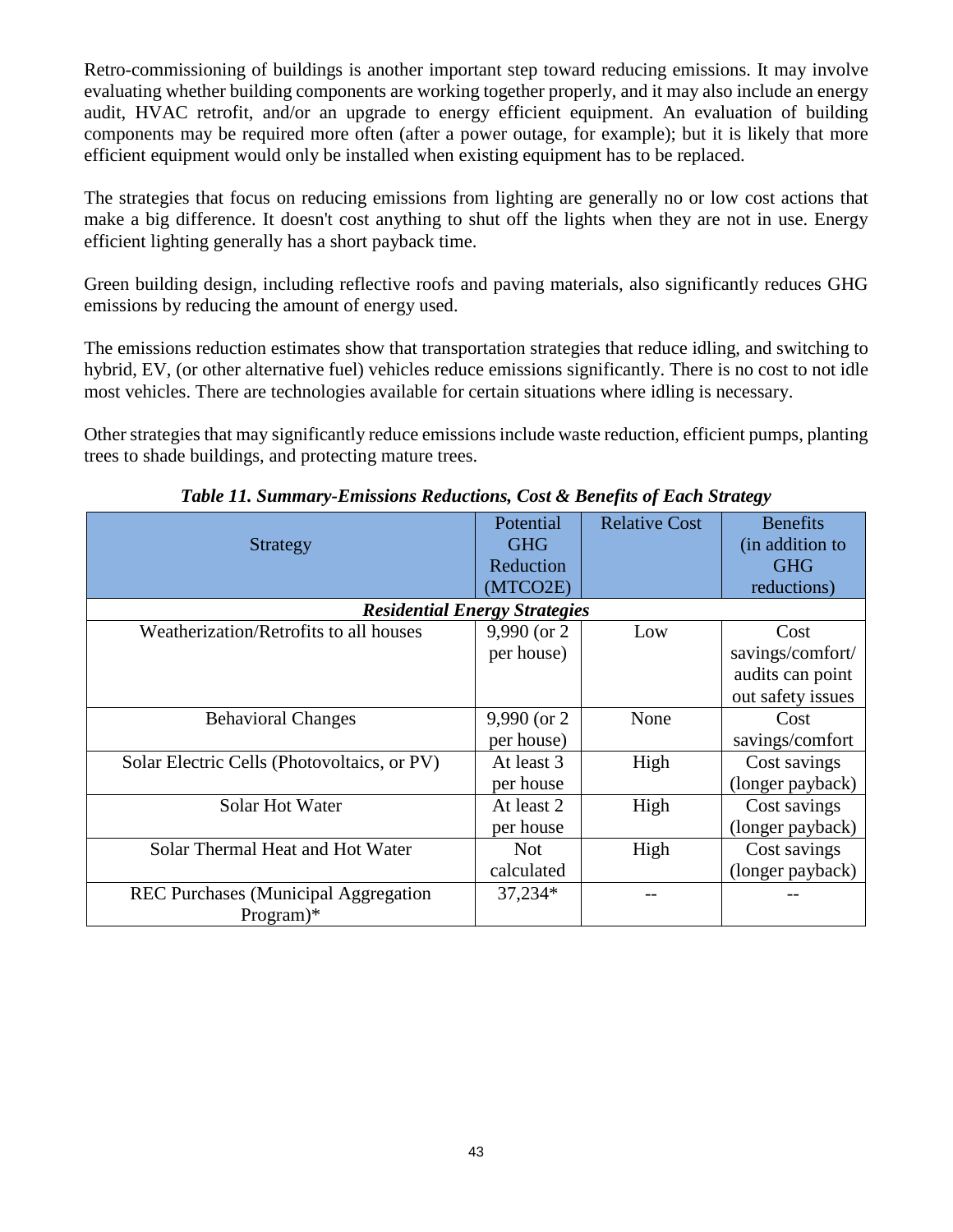|                                                                                     | Potential   | <b>Relative Cost</b> | <b>Benefits</b>                 |
|-------------------------------------------------------------------------------------|-------------|----------------------|---------------------------------|
| <b>Strategy</b>                                                                     | <b>GHG</b>  |                      | (in addition to                 |
|                                                                                     | Reduction   |                      | <b>GHG</b>                      |
|                                                                                     | (MTCO2E)    |                      | reductions)                     |
| <b>Commercial Energy Strategies</b>                                                 |             |                      |                                 |
| Retro-Commissioning of Commercial Buildings                                         | 1,126       | Varies               | Cost savings                    |
| (assume 750,000 sq ft, or half of the buildings)                                    |             |                      |                                 |
| Strict Commercial Energy Code (assume 10%                                           | 2,339       | High                 | Cost savings                    |
| electricity and natural gas savings in 1,500,000                                    |             |                      |                                 |
| sq ft - all buildings)                                                              |             |                      |                                 |
| Commercial Lights out at Night/Motion                                               | 2,361       | None or Low          | Cost savings                    |
| Sensors/ Efficient Lighting (assume 75% of all                                      |             |                      |                                 |
| buildings comply)                                                                   |             |                      |                                 |
| Reflective Roofs & Paving Materials (assume                                         | 417         | Medium               | Cost savings                    |
| 1/3 of commercial area is modified)                                                 |             |                      |                                 |
| <b>Government Energy Strategies</b><br>Retro-Commissioning of Government Buildings: | 676         | Varies               | Cost savings                    |
| Energy audit/HVAC retrofit/Upgrade to energy                                        |             |                      |                                 |
| efficient equipment/Evaluate whether building                                       |             |                      |                                 |
| components are working together                                                     |             |                      |                                 |
| (assume $100\%$ of $450,000$ sq ft retro-                                           |             |                      |                                 |
| commissioned)                                                                       |             |                      |                                 |
| Government Lights out at Night/Motion                                               | 944         | Low                  | Cost savings                    |
| Sensors/ Efficient Lighting                                                         |             |                      |                                 |
| Reflective Roofs & Paving Materials                                                 | 187         | Medium               | Cost savings                    |
| (assume 50% of $450,000$ sq ft)                                                     |             |                      |                                 |
| Green Buildings                                                                     | 896         | Low                  | Cost savings                    |
| Hubble Middle School and Warrenville Library                                        | (estimated  |                      |                                 |
| (built since 2007 - have contributed to emissions                                   | reduction   |                      |                                 |
| reduction)                                                                          | since 2007) |                      |                                 |
| <b>Transportation Strategies</b>                                                    |             |                      |                                 |
| Walking: 100 trips per week replacing car (1                                        | 2           | None                 | Cost                            |
| mile each)                                                                          |             |                      | savings/health                  |
| Biking: 100 trips per week replacing car (10                                        | 25          | Low                  | Cost                            |
| miles each)                                                                         |             |                      | savings/health                  |
| Reduce Light Vehicle Idling                                                         |             |                      | Cost                            |
| $(5,000 \text{ cars avoid idling } 5 \text{ min. per day})$                         | 461         | None                 | savings/health                  |
| Hybrid vehicles and EV                                                              |             |                      | Cost savings/                   |
| 500 hybrid vehicles for community                                                   | 1,700       | Medium               | quieter/electric                |
| 15 hybrid vehicles for city                                                         |             |                      | motors deliver<br>their maximum |
|                                                                                     |             |                      | torque rating                   |
|                                                                                     |             |                      | instantaneously                 |
|                                                                                     |             |                      |                                 |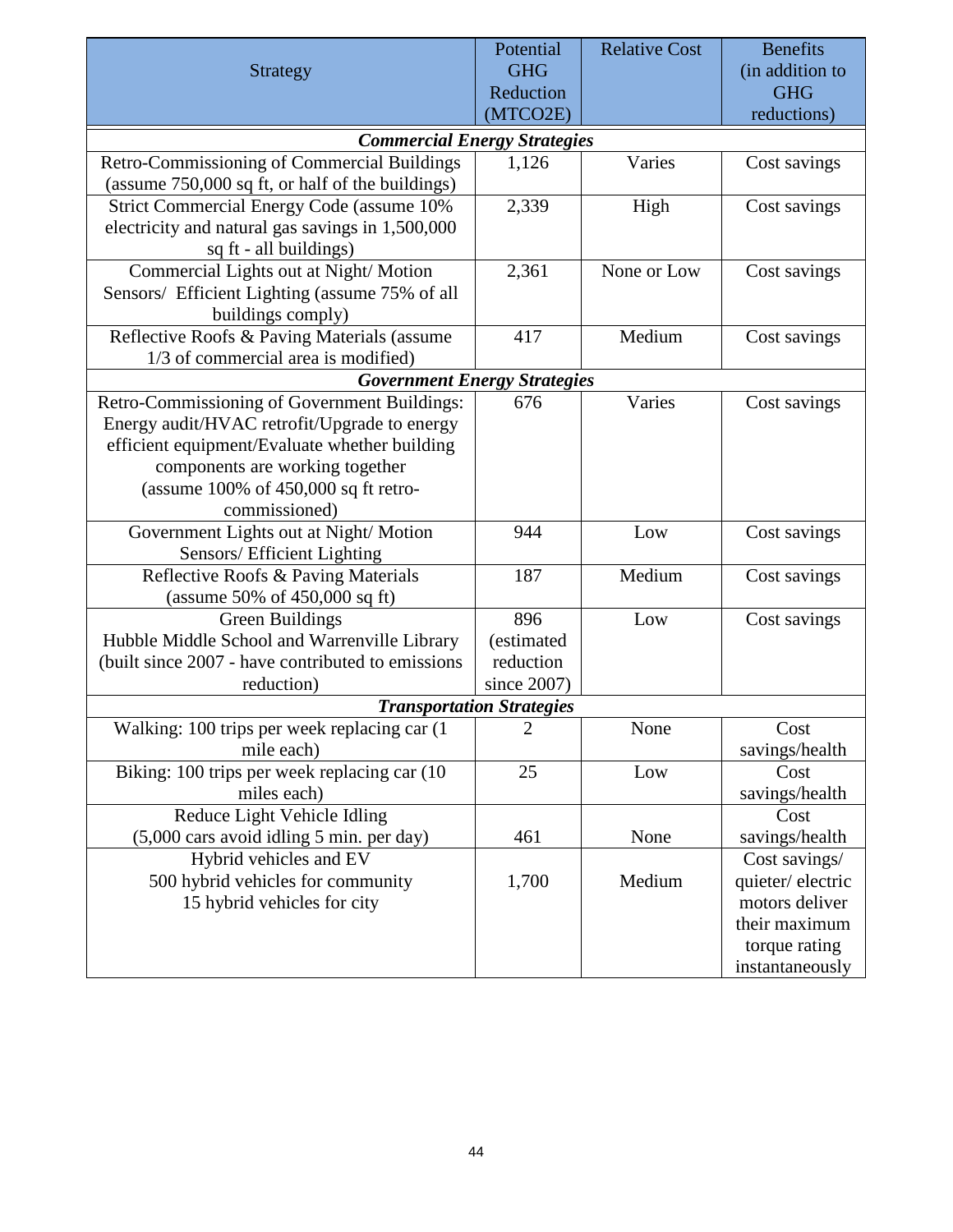| Strategy                                                                                                                                                                            | Potential<br><b>GHG</b><br>Reduction<br>(MTCO2E) | <b>Relative Cost</b> | <b>Benefits</b><br>(in addition to<br><b>GHG</b><br>reductions) |
|-------------------------------------------------------------------------------------------------------------------------------------------------------------------------------------|--------------------------------------------------|----------------------|-----------------------------------------------------------------|
| <b>Waste Management Strategies</b>                                                                                                                                                  |                                                  |                      |                                                                 |
| Composting Food Scraps (300 lb/person/yr x<br>14,000 people)                                                                                                                        | 51                                               | None                 | Compost for<br>yards/gardens                                    |
| Expand Recycling (300 lb/person/yr x 14,000<br>people) by expanding business recycling,<br>construction recycling, government/other<br>organizations recycling, and waste reduction | 90                                               | Varies               | Cost savings                                                    |
| <b>Water Conservation Strategies</b>                                                                                                                                                |                                                  |                      |                                                                 |
| 500 Faucets Replaced                                                                                                                                                                | 9                                                | Low                  | Cost savings                                                    |
| Irrigation control sensors - 10 acres of lawn                                                                                                                                       | 5                                                | Medium               | Cost savings                                                    |
| Water System Efficiency (pumping)                                                                                                                                                   | 1691                                             | High                 | Cost savings                                                    |
| <b>Natural Landscaping Strategies</b>                                                                                                                                               |                                                  |                      |                                                                 |
| Low Maintenance Landscaping: 10 acres (public)                                                                                                                                      | $\overline{4}$                                   | Low-Medium           | 6,520,000<br>gallons water                                      |
| Low Maintenance Landscaping: 100 residences                                                                                                                                         | 13                                               | Low-Medium           | 81,500,000<br>gallons water                                     |
| Gas Lawnmower replacement: 500 residences                                                                                                                                           | 5                                                | Low                  | Less noise, less<br>maintenance                                 |
| <b>Warrenville's Urban Forest Strategies</b>                                                                                                                                        |                                                  |                      |                                                                 |
| Trees to Shade Buildings: 500 trees planted                                                                                                                                         | 89                                               | \$200/tree           | Ecological                                                      |
| Mature Tree CO2 absorption: 500 trees                                                                                                                                               | 128                                              | None                 | Ecological                                                      |
| <b>Carbon Offset &amp; Local Program Strategies</b>                                                                                                                                 |                                                  |                      |                                                                 |
| GHG emissions reductions (depends on project)*                                                                                                                                      |                                                  |                      |                                                                 |

\* RECs and carbon offsets may not have a local impact; therefore, they are not counted toward meeting the emission reduction goal.

# **11.0 Putting the Emissions Reduction Goal in Perspective**

The Warrenville CAP presents strategies to reduce the City's global warming pollution to meet the emission reduction goals of the U.S. Conference of Mayors Climate Protection Agreement. The target is to reduce total Warrenville emissions from approximately 231,000 to 203,300 MTCO2e by the end of 2015. That is a reduction of 27,700 MTCO2e. Assuming the population remains approximately the same (13,140), the average annual emissions for each person in Warrenville would be reduced from 17.6 MTCO2e/person/year to 15.5 MTCO2e/person/year.

To put this goal in perspective, the World Bank lists CO2 emissions/person/year for each country. [\(http://data.worldbank.org/indicator/EN.ATM.CO2E.PC/countries?display=default\)](http://data.worldbank.org/indicator/EN.ATM.CO2E.PC/countries?display=default) For example, the emissions from three countries, and the average world emissions, are listed in the following table.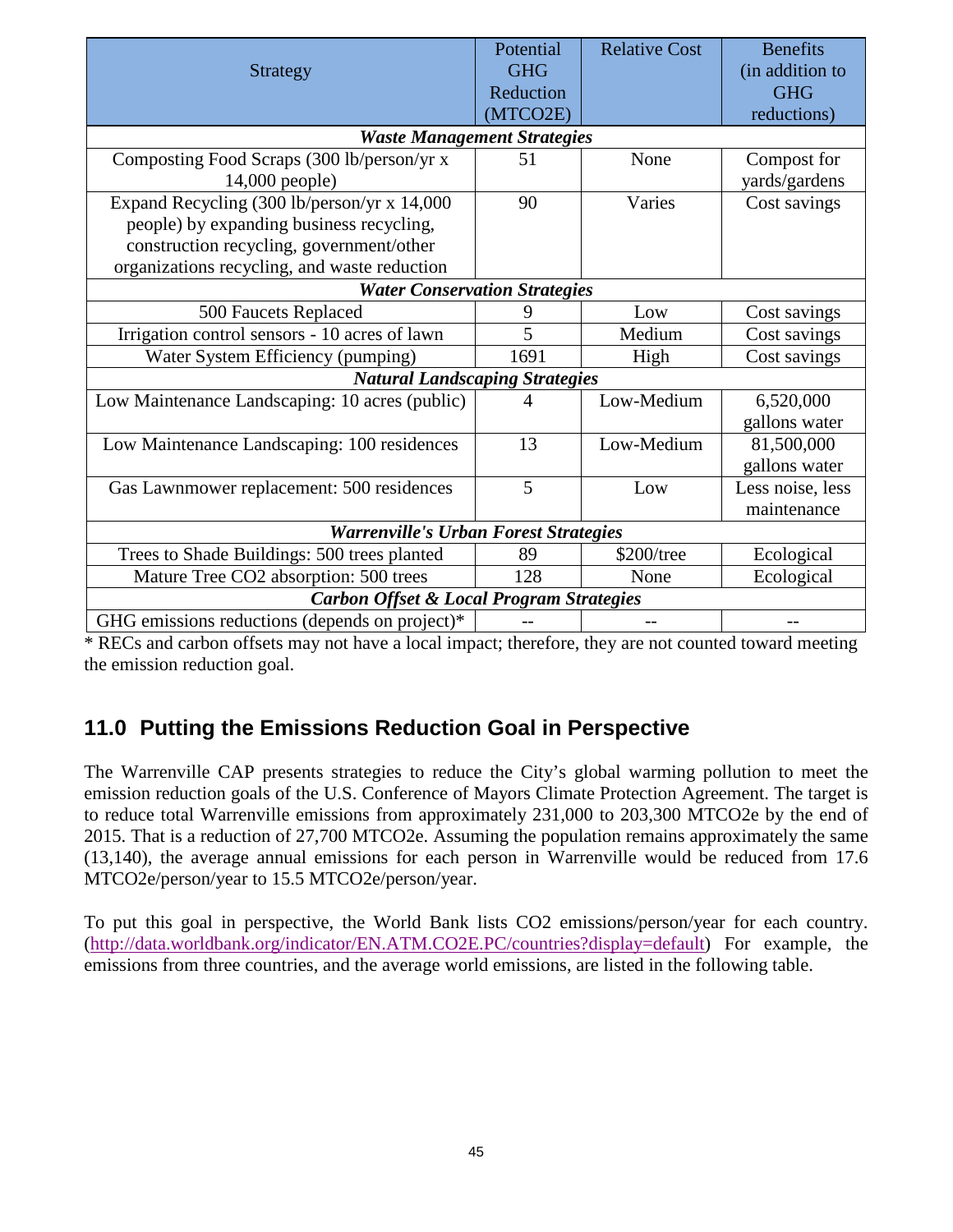| <b>Location</b>      | MTCO2e/person/year |      |  |
|----------------------|--------------------|------|--|
|                      | 2004               | 2010 |  |
| <b>United States</b> | 19.8               | 17.6 |  |
| United               | 9.0                | 7.9  |  |
| Kingdom              |                    |      |  |
| China                |                    |      |  |
| World                |                    |      |  |

*Table 12. Per Capita Emissions for Selected Countries and the World*

Although China has emitted more GHGs (6,018,000 MTCO2) than the U.S. (5,903,000 MTCO2) since 2007, China's per capita rate is still much lower than that of the U.S. That indicates that China is a fast-developing country with a lot of people. [\(http://www.theguardian.com/environment/datablog/2009/sep/](http://www.theguardian.com/environment/datablog/2009/sep/02/carbon-emissions-per-person-capita) [02/carbon-emissions-per-person-capita\)](http://www.theguardian.com/environment/datablog/2009/sep/02/carbon-emissions-per-person-capita)

An MIT class estimated the carbon emissions of Americans in a wide variety of lifestyles - from the homeless (8.5 MTCO2e) to multimillionaires and compared them to those of other nations. The bottom line is that in the U.S., even the people with the lowest usage of energy are still producing, on average, approximately double the global per-capita average. Whether a person lives in a cardboard box or a luxurious mansion, anyone who lives in the U.S. contributes more than twice as much GHG to the atmosphere as the global average, and those emissions rise steeply from that minimum as people's income increases. This is due to the many government services that are available to everyone in the U.S. These basic services including police, roads, libraries, the court system and the military - were allocated equally to everyone in the country in this study.

The MIT study accounted for often-overlooked factors, such as the "rebound effect." That's when someone makes a particular choice--for example, buying a hybrid car instead of a gas-guzzler--but then uses the money saved from their reduced gasoline costs to do something else, such as take a long trip by airplane, which may increase carbon emissions. In general, spending money on travel or on goods that have substantial energy costs in their manufacture and delivery adds to a person's carbon footprint, while expenditures on locally based labor-intensive services--whether it's going to a therapist, taking an art class, or getting a massage - leads to a smaller footprint. But the biggest factors in most people's lives were the obvious energy-users: housing, transportation and food. (Massachusetts Institute of Technology (2008, April 28). *Carbon Footprint of Best Conserving Americans Is Still Double Global Average*. *ScienceDaily*. Retrieved January 12, 2012, from <http://www.sciencedaily.com/releases/2008/04/080428120658.htm>

A study of 434 municipalities across England, Wales, Scotland and Northern Ireland, showed that the carbon footprints of municipalities in the UK are determined by socio-economic rather than geographical and infrastructural factors. The findings highlight that while the carbon footprints were slightly lower for urban areas compared to rural areas, the researchers showed that there was no general trend, which indicated that the carbon footprint may be determined by how people live rather than where people live. Indeed, they showed that the carbon footprint increased with an advanced education of the population, increased with the number of cars a household owns, and increased with increasing income. The municipalities with the highest and lowest carbon footprints in the UK are situated in the same area. The carbon footprint of local areas mainly depends on the socio-economic profile and associated lifestyles of the residents. (Jan Minx, Giovanni Baiocchi, Thomas Wiedmann, John Barrett, Felix Creutzig, Kuishuang Feng, Michael Förster, Peter-Paul Pichler, Helga Weisz, Klaus Hubacek. "Carbon footprints of cities and other human settlements in the UK". *Environmental Research Letters*, 2013; 8 (3): 035039 DOI: [10.1088/1748-9326/8/3/035039\)](http://dx.doi.org/10.1088/1748-9326/8/3/035039)